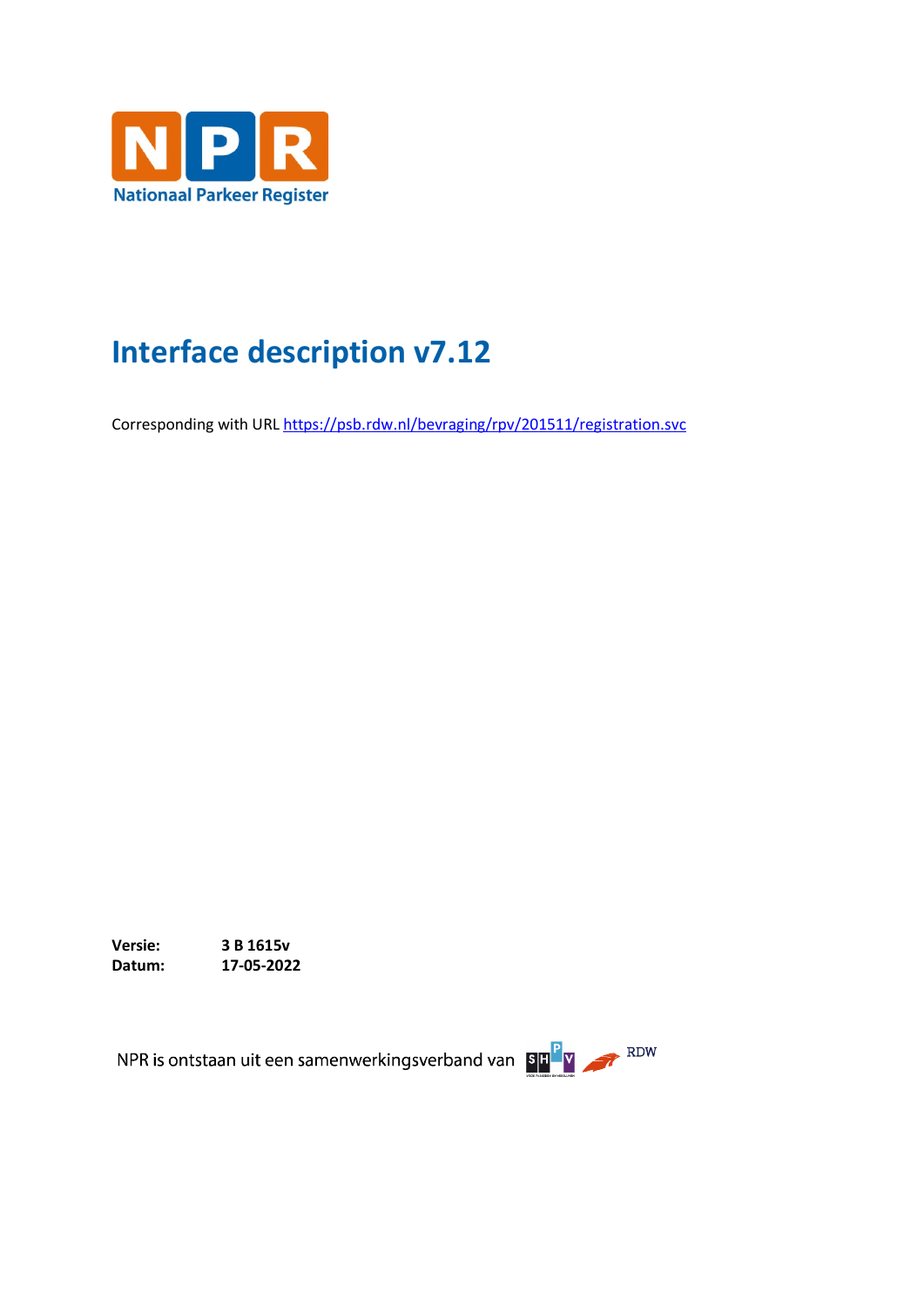# **Table of content**

| $\mathbf{1}$ |  |  |  |  |
|--------------|--|--|--|--|
| 1.1          |  |  |  |  |
| 1.2          |  |  |  |  |
| 1.3          |  |  |  |  |
| 1.4          |  |  |  |  |
| $\mathbf{2}$ |  |  |  |  |
| 2.1          |  |  |  |  |
| 2.2          |  |  |  |  |
| 2.3          |  |  |  |  |
| 2.4          |  |  |  |  |
| 2.5          |  |  |  |  |
| 2.6          |  |  |  |  |
| 2.7          |  |  |  |  |
| 2.7.1        |  |  |  |  |
| 2.7.2        |  |  |  |  |
| 3            |  |  |  |  |
| 4            |  |  |  |  |
| 4.1          |  |  |  |  |
| 4.1.1        |  |  |  |  |
| 4.1.2        |  |  |  |  |
| 4.2          |  |  |  |  |
| 4.2.1        |  |  |  |  |
| 4.2.2        |  |  |  |  |
| 4.3          |  |  |  |  |
| 4.3.1        |  |  |  |  |
| 4.3.2        |  |  |  |  |
| 4.4          |  |  |  |  |
| 4.4.1        |  |  |  |  |
| 4.4.2        |  |  |  |  |
| 4.5          |  |  |  |  |
| 4.5.1        |  |  |  |  |
| 4.5.2        |  |  |  |  |
| 4.6          |  |  |  |  |
|              |  |  |  |  |
| 4.6.2        |  |  |  |  |
| 4.7          |  |  |  |  |
| 4.7.1        |  |  |  |  |
| 4.7.2        |  |  |  |  |
| 4.8          |  |  |  |  |
| 4.8.1        |  |  |  |  |
| 4.8.2        |  |  |  |  |
| 4.9          |  |  |  |  |
| 4.9.1        |  |  |  |  |
| 4.9.2        |  |  |  |  |
| 5            |  |  |  |  |
| 5.1          |  |  |  |  |
| 5.1.1        |  |  |  |  |
| 5.1.2        |  |  |  |  |
| 5.2          |  |  |  |  |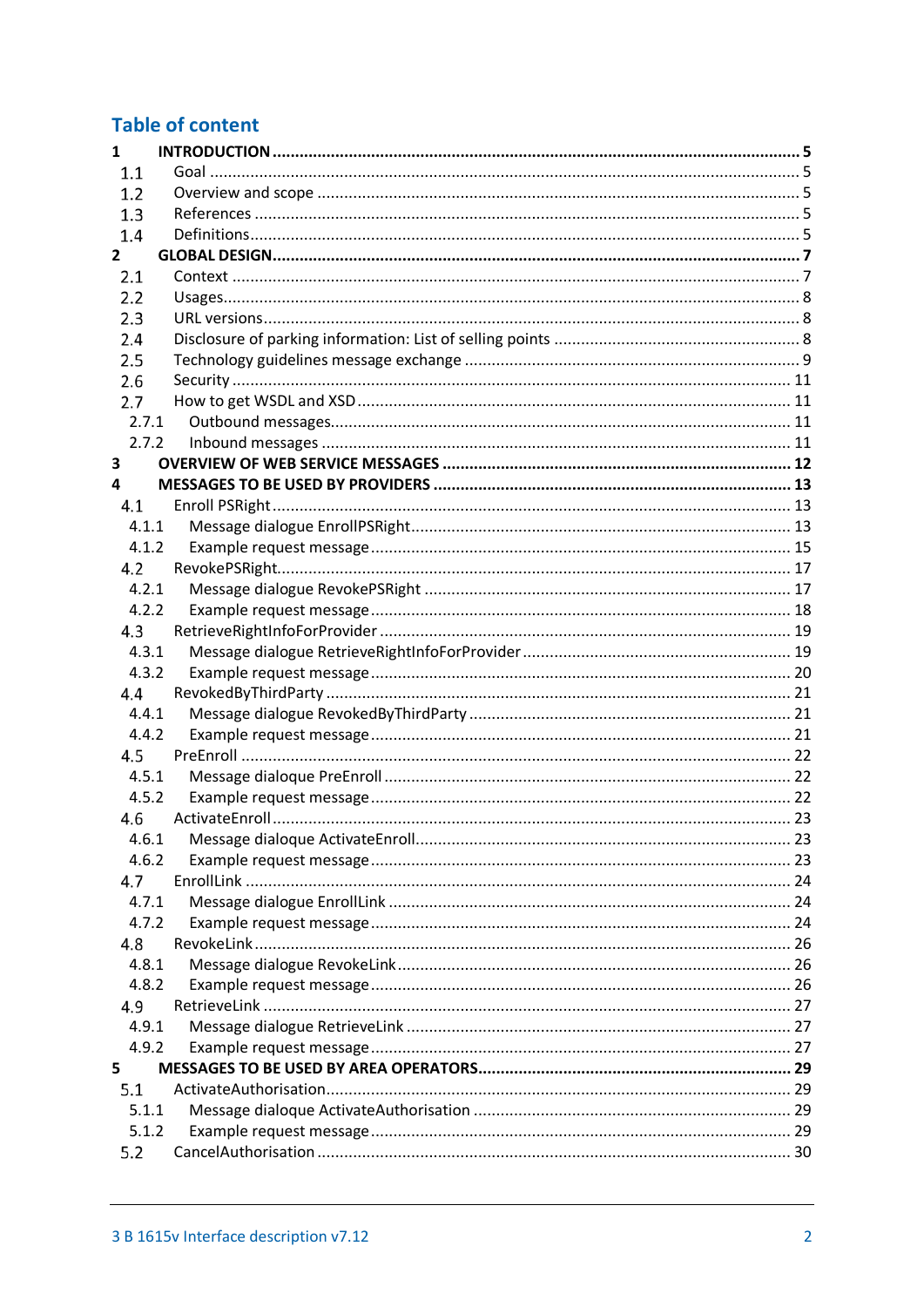| 5.2.1          |  |
|----------------|--|
| 5.2.2          |  |
| 5.3            |  |
| 5.3.1          |  |
|                |  |
| 5.4            |  |
| 5.4.1          |  |
| 5.4.2          |  |
| 5.5            |  |
| 5.5.1          |  |
| 5.5.2          |  |
| 6              |  |
| 6.1            |  |
| 6.1.1          |  |
| 6.1.2          |  |
| $\overline{7}$ |  |
| 7.1            |  |
| 7.1.1          |  |
| 7.1.2          |  |
| 7.2            |  |
| 7.2.1          |  |
| 7.2.2          |  |
| 8              |  |
| 8.1            |  |
| 8.1.1          |  |
| 8.1.2          |  |
| 8.2            |  |
| 8.2.1          |  |
| 8.2.2          |  |
| 8.3            |  |
| 8.3.1          |  |
| 8.3.2          |  |
| 8.4            |  |
| 8.4.1          |  |
| 8.4.2          |  |
| 8.5            |  |
| 8.5.1          |  |
| 8.5.2          |  |
| 8.6            |  |
| 8.6.1          |  |
| 8.6.2          |  |
| 9              |  |
| 9.1            |  |
| 9.1.1          |  |
| 9.1.2          |  |
| 9.2            |  |
| 9.2.1          |  |
| 9.2.2          |  |
| 10             |  |
| 10.1           |  |
| 10.2           |  |
|                |  |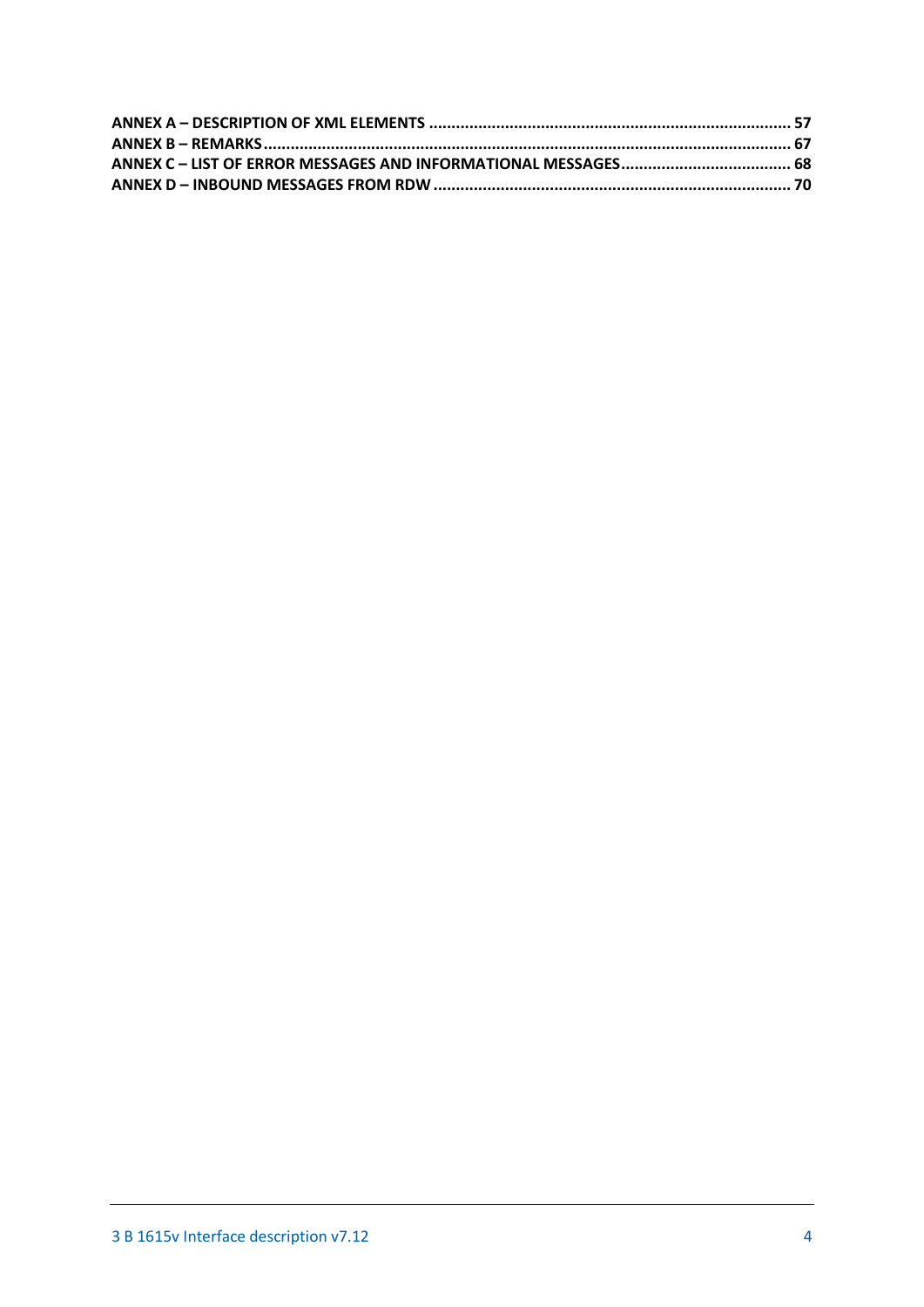# <span id="page-4-0"></span>**1 Introduction**

This document describes the interactions with the "**Nationaal Parkeer Register** ".

# <span id="page-4-1"></span>**Goal**

This document is aiming at a clear understanding of all possible interfaces to the "Nationaal Parkeer Register" for all potential stakeholders.

### <span id="page-4-2"></span>**Overview and scope**

The NPR enables participants to register rights and retrieve rights information for enforcement and settlement. NPR is hosted at RDW and made accessible through open and standard protocols.

Starting points:

- Stakeholders will be governmental entities like municipalities, private owners of parking garages and private service providers, which connect to the NPR to acquire parking or staying rights or for enforcement;
- The design is driven by NORA;
- Interface will be equal to all stakeholders;

# <span id="page-4-3"></span>1.3 References

|        | <b>Name</b>                                  | Versio | Date        | <b>Authors</b>      |
|--------|----------------------------------------------|--------|-------------|---------------------|
|        |                                              | n      |             |                     |
| [NORA] | NORA reference architecture                  |        | $12 - 10 -$ |                     |
|        | https://www.digitaleoverheid.nl/dossiers/ned |        | 2018        |                     |
|        | erlandse-overheid-referentie-architectuur-   |        |             |                     |
|        | nora/                                        |        |             |                     |
| [OSB]  | Overheidsservicebus or Digikoppeling         | 2.0    | $25-03-$    | Logius, Ministry    |
|        | https://www.logius.nl/diensten/digikoppeling |        | 2009        | of Internal Affairs |

# <span id="page-4-4"></span>1.4 Definitions

| Definition    | Description                                                                     |
|---------------|---------------------------------------------------------------------------------|
| AreaManager   | Party responsible for exploitation of parking areas like municipalities,        |
|               | governments or private parties.                                                 |
| AreaOperator  | Party for managing offstreet parking areas, like PMS supplier.                  |
| Digikoppeling | Digikoppeling is also known as "Overheidsservicebus" (OSB). In this             |
|               | document, the term OSB is used.                                                 |
| Enforcer      | Party responsible for enforcement of the parking rights (i.e. parking officer)  |
| Identity      | PKI enables the use of certificates to assure the integrity and authenticity of |
|               | the identity of the certificate holder.                                         |
| <b>KPS</b>    | Koppelnet Publieke Sector, closed network dedicated for Dutch                   |
|               | governmental parties.                                                           |
| <b>NORA</b>   | Nederlandse Overheid Referentie Architectuur (Dutch Government                  |
|               | Reference Architecture). Design principles, models and standards regarding      |
|               | e-government.                                                                   |
| <b>OIN</b>    | Overheids Identificatie Nummer (Government Identification Number).              |
|               | Unique id of the user on a PKI-overheid certificate. An OIN is issued by the    |
|               | Digikoppeling/OSB organisation.                                                 |
| <b>OSB</b>    | (or Digikoppeling) OSB is the government's "internal postman".                  |
|               | OSB/Digikoppeling comprises a set of standards for electronic messaging         |
|               | between government organizations. If you implement these standards in           |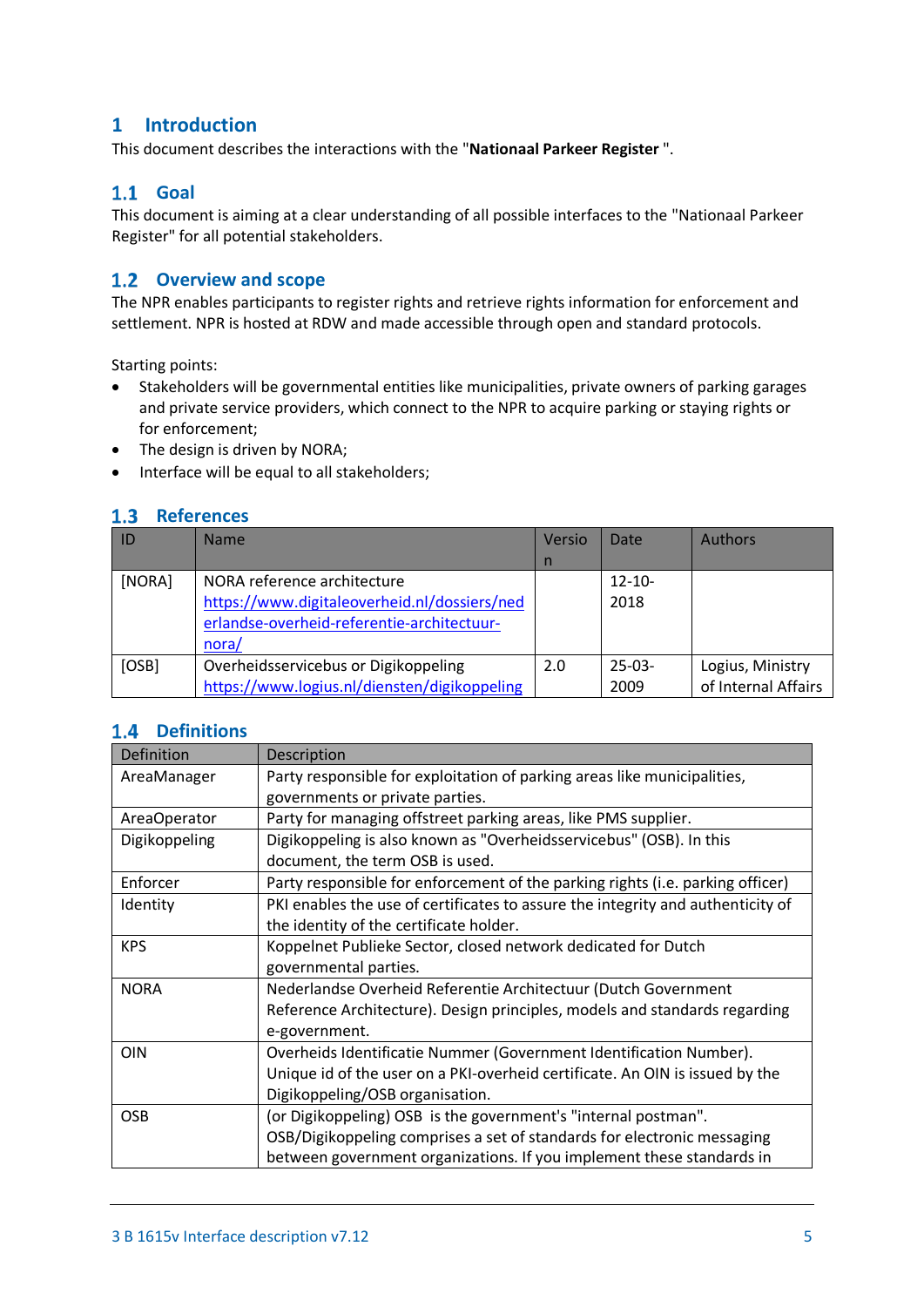| Definition  | Description                                                                       |
|-------------|-----------------------------------------------------------------------------------|
|             | your own software, you can easily exchange digital messages with fellow           |
|             | government organizations. This is done through the connectivity of                |
|             | Diginetwerk, the Internet or a different type of connection.                      |
|             | OSB/Digikoppeling is an NUP (National Implementation Programme for                |
|             | Service Provision and e-Government) building block.                               |
|             |                                                                                   |
|             | Governmental parties communicating with NPR use the OSB set of                    |
|             | standards.                                                                        |
| PIN         | Private Identification Number. Unique id of the user on an RDW issued             |
|             | certificate. A PIN is issued by RDW.                                              |
| PKI         | Public Key Infrastructure.                                                        |
| Provider    | Party for acquirering and registrating rights to park or stay, often on behalf of |
|             | drivers.                                                                          |
| <b>PSB</b>  | Private Service Bus.                                                              |
|             | A set of standards for electronic messaging between private parties, derived      |
|             | from OSB.                                                                         |
|             | See also OSB and Digikoppeling.                                                   |
|             |                                                                                   |
|             | Private parties communicating with NPR use the PSB set of standards.              |
| <b>NPR</b>  | Nationaal Parkeer Register. The information system hosted at RDW                  |
|             | premises.                                                                         |
| Service     | The result or effect of a task of an organization, employee or application        |
|             | based on legal obligations or agreements, which provides the needs of             |
|             | multiple organizations, employees or applications.                                |
| Servicebus  | An integration infrastructure (middleware) which is necessary to facilitate       |
|             | SOA architectures.                                                                |
| <b>SHPV</b> | Servicehuis Parkeer- en Verblijfsrechten (Service House Parking and Staying       |
|             | Rights), the cooperation that makes NPR available for parties registering,        |
|             | checking and managing parking and staying rights.                                 |
| Web service | A party that publishes a web service.                                             |
| provider    |                                                                                   |
| Web service | A party that consumes a web service.                                              |
| requestor   |                                                                                   |
| Web service | A web service is a special occurrence of a service focussed at the service        |
|             | between applications.                                                             |
| <b>WSDL</b> | WSDL is an XML format for describing network services as a set of endpoints       |
|             | operating on messages containing either document-oriented or procedure-           |
|             | oriented information. The operations and messages are described abstractly,       |
|             | and then bound to a concrete network protocol and message format to               |
|             | define an endpoint. Related concrete endpoints are combined into abstract         |
|             | endpoints (services). WSDL is extensible to allow description of endpoints        |
|             | and their messages regardless of what message formats or network                  |
|             | protocols are used to communicate, however, the only bindings described in        |
|             | this document describe how to use WSDL in conjunction with SOAP 1.1, HTTP         |
|             | GET/POST, and MIME.                                                               |
| <b>WUS</b>  | WSDL/UDDI/SOAP stack. System based on W3C WS-* standards.                         |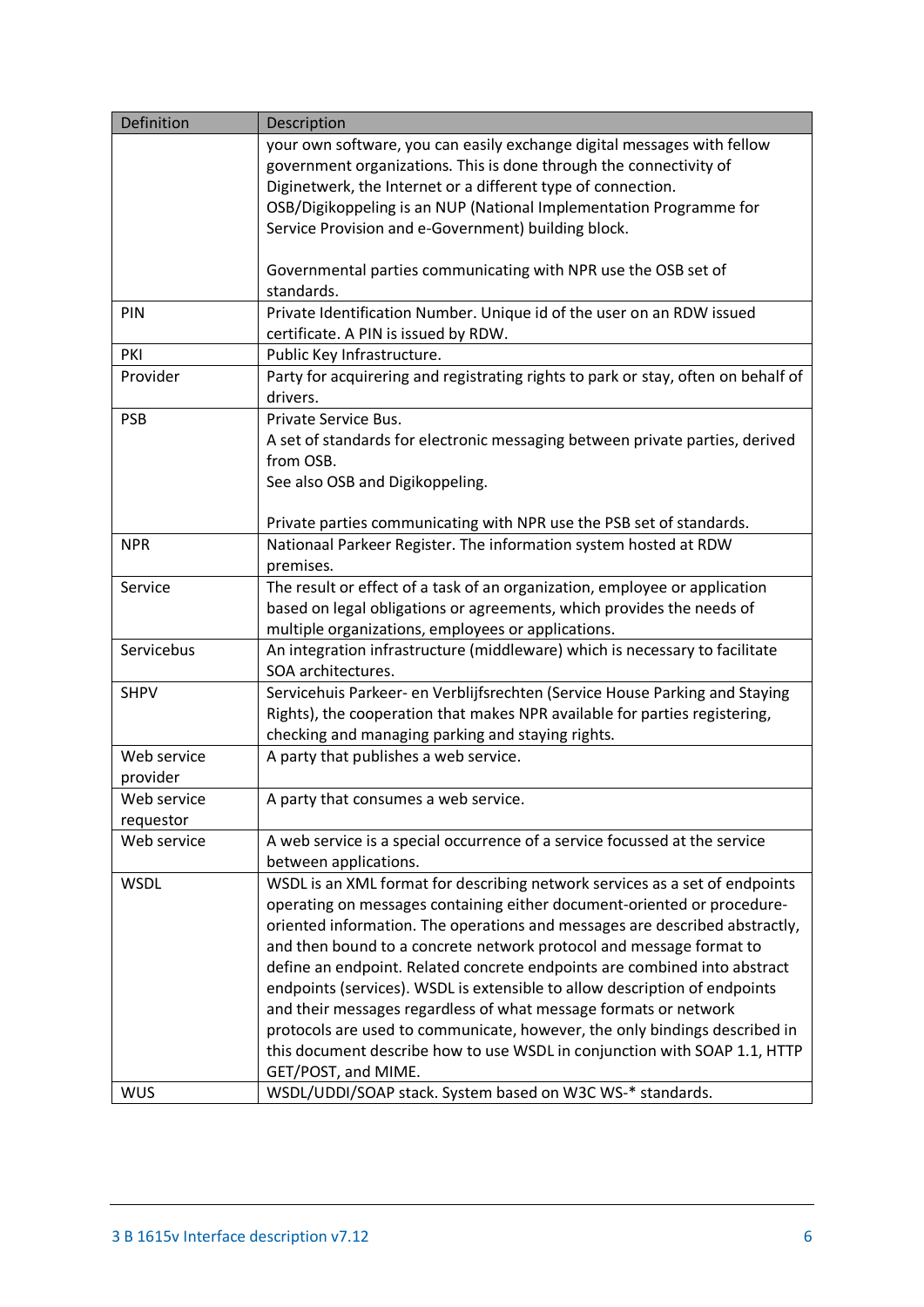# <span id="page-6-0"></span>**2 Global Design**

# <span id="page-6-1"></span>2.1 Context

In figure 1 the context of the NPR is depicted. Concerning the interfaces four significant entities can be defined:

**Fnforcers** 

By instructions of municipalities and private parties, enforcement of the system will be done. Therefore the enforcer role needs interfaces to check a parking right.

- Area Managers Area managers own or operate parking space and regulate and charge the usage. Rights based on other vehicle related usage of streets, areas or buildings can also be registered.
- **Providers**

Providers will acquire parking or staying rights for areas on behalf of their customers based on contracts with SHPV. People that want to acquire a parking or staying right, will interact with the providers. For electronic registration of a right, the provider will interact with the NPR system in a few well described, standardized interfaces.

• Area Operators

Area Operators are operating offstreet parking facilities on behalf of the Area Manager. Acquired parking rights can be settled using the NPR.



**Figure 1 Context Nationaal Parkeer Register**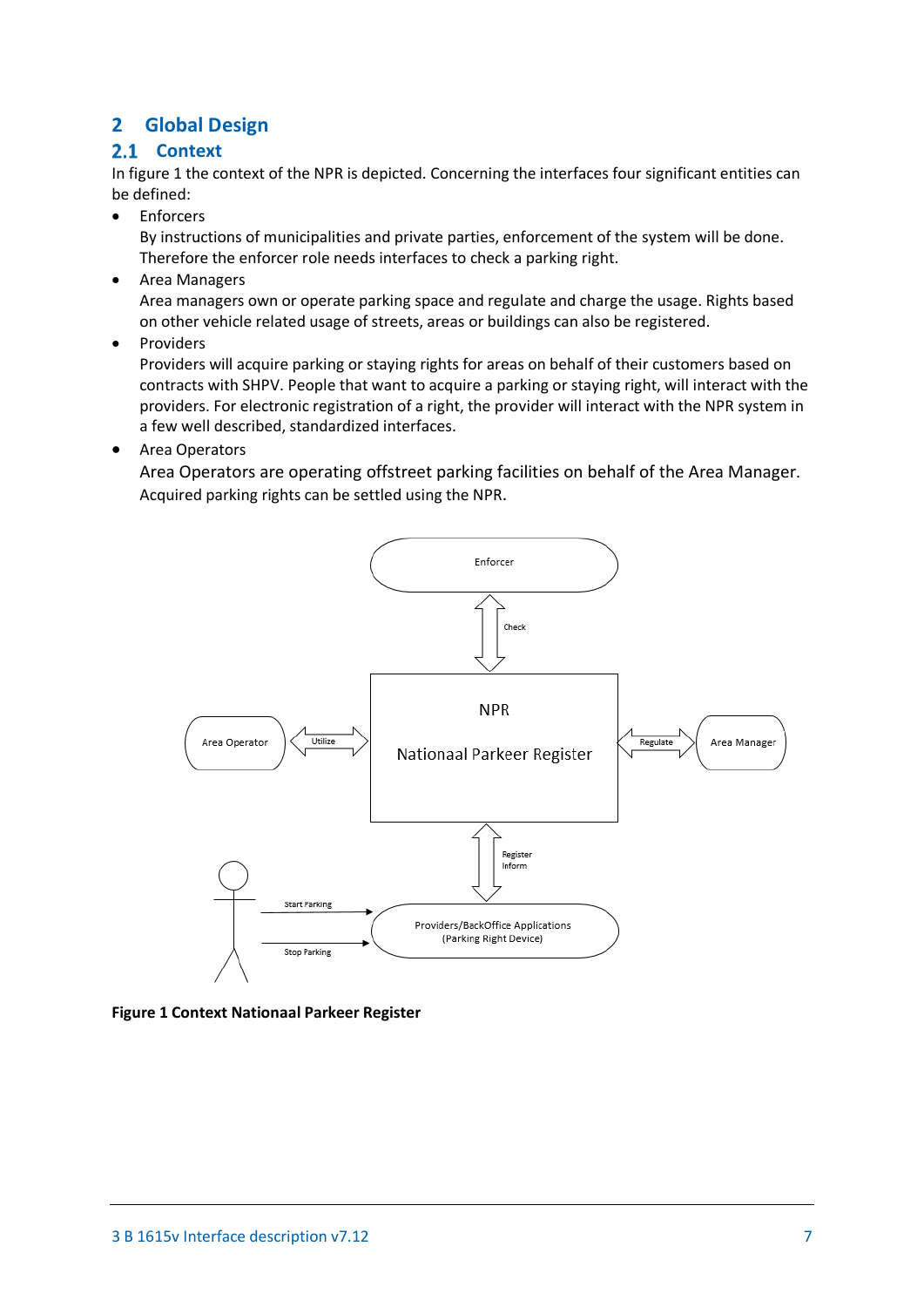# <span id="page-7-0"></span>**Usages**

The usages that are available for registration in the "Nationaal Parkeer Register" are depicted in the following figure. A list of general usages is shown (Figure 1 Usages).

There are two main categories for usages: The general usage of parking (' Parkeren') or parking by means of a EU parking card for people with disabilities ('GPK'). The general usage 'Parkeren' is subdivided in charged parking ('Betaald Parkeren') and parking with a license ('Vergunning Parkeren'). The usage of parking by means of a EU parking card for people with disabilities is subdivided in general usage by a disabled person ('GPK'), usage by a disabled driver ('GPKB'), usage by a disabled passenger ('GPKP'), usage by a combination of disabled driver and passenger ('GPKBP') or usage by an institution ('GPKI'). Area managers can also define new usages if necessary.

| Level 1    | Level 2                 | Level 3            | Level 4 | <b>Usageld</b>   |
|------------|-------------------------|--------------------|---------|------------------|
| Parkeren   |                         |                    |         | <b>PARKEREN</b>  |
|            | <b>Betaald Parkeren</b> |                    |         | <b>BETAALDP</b>  |
|            | Vergunning Parkeren     |                    |         | <b>VERGUNP</b>   |
|            |                         | Bedrijfsvergunning |         | <b>BEDRIJFSP</b> |
|            |                         | Bewoner            |         | <b>BEWONERP</b>  |
|            |                         | vergunning         |         |                  |
|            |                         |                    |         |                  |
| <b>GPK</b> |                         |                    |         | <b>GPK</b>       |
|            | Bestuurder              |                    |         | <b>GPKB</b>      |
|            | Passagier               |                    |         | <b>GPKP</b>      |
|            | Combinatie kaart BP     |                    |         | <b>GPKBP</b>     |
|            | Instelling              |                    |         | <b>GPKI</b>      |

#### **Table 1 Usages**

# <span id="page-7-1"></span>**URL versions**

Due to changes in messages, temporarily different versions of NPR will be used simultaneously. The previous versions of NPR will be available for 6 months after a new version is made available. This version of the NPR Interface description describes the current SOAP 1.1. interface with URL [https://psb.rdw.nl/bevraging/rpv/201511/registration.svc.](https://psb.rdw.nl/bevraging/rpv/201511/registration.svc) The test environment of this URL can be found at [https://psb.gatrdw.nl/bevraging/rpv/201511/registration.svc.](https://psb.gatrdw.nl/bevraging/rpv/201511/registration.svc)

### For SOAP 1.2. the following URL can be used

[https://psb.gatrdw.nl/bevraging/rpv/201511/registration.svc/soap12.](https://psb.gatrdw.nl/bevraging/rpv/201511/registration.svc/soap12)

# <span id="page-7-2"></span>**Disclosure of parking information: List of selling points**

The NPR provides an updated list of selling points daily. This list is provided through a URL so it can be downloaded. In figure 2 the URL is shown. It contains two links where, respectively, the production version of the list and a test version of the list can be downloaded: "Productie verkooppunten" and "Acceptatie verkooppunten". The URL's of the two versions are: Production: <https://nprverkooppunten.rdw.nl/Productie/verkooppunten.txt> Test:<https://nprverkooppunten.rdw.nl/Acceptatie/verkooppunten.txt>

The list of selling points contains the following elements: selling point identification; geographical coordinates; area identification; validity of selling point and area; area manager identification, a description of the sellingpoint (if provided bij the areamanager) and usage of the area. The list contains three types of sellinpoints: a) sellingpoints for on street parking, b) sellingpoints for off street parking (range 810000-849999) and c) administrative sellingpoints for specific areas and usages e.g. resident permits.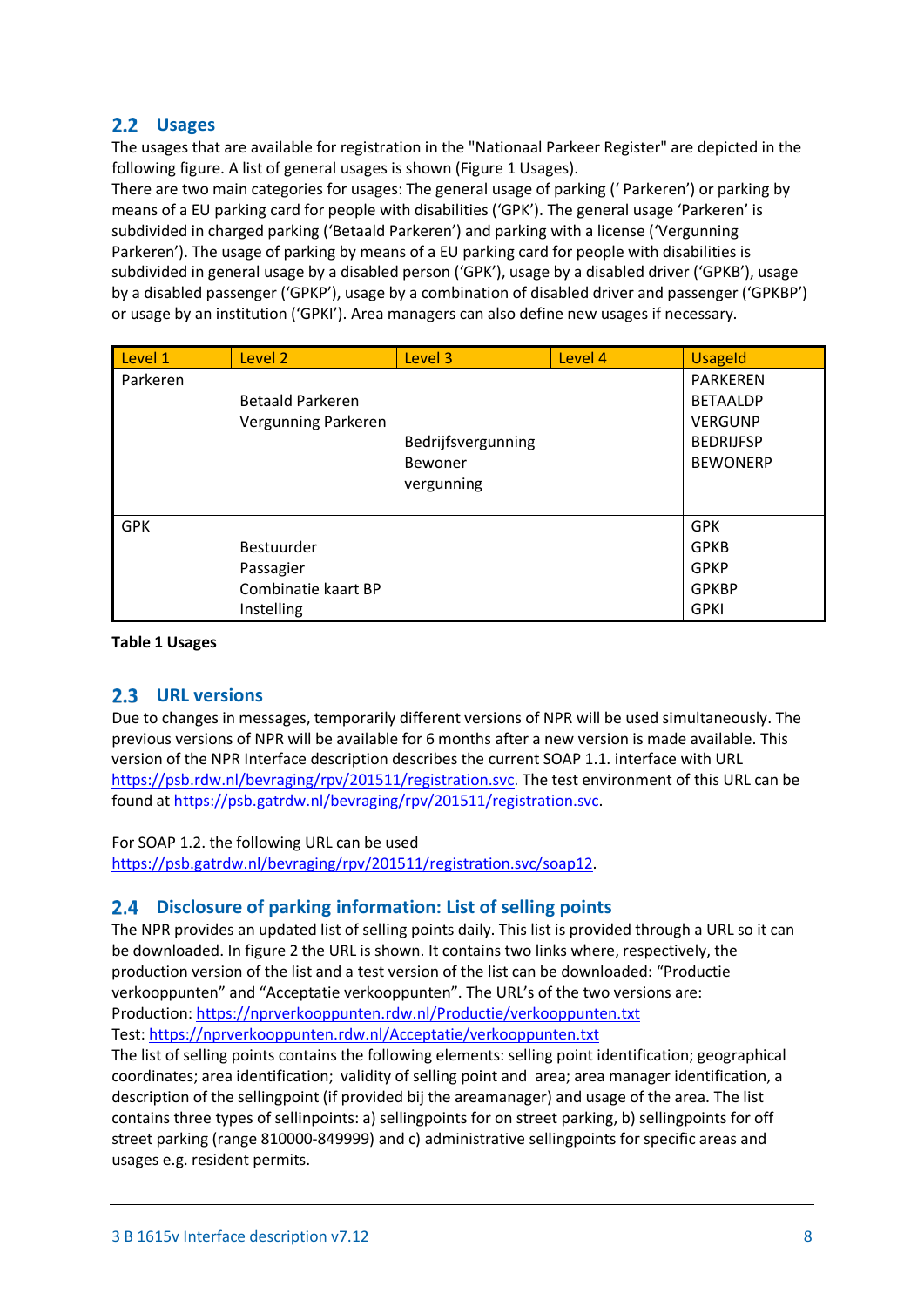| P Nationaal Parkeer Register X |                                                                             |  |  |  |
|--------------------------------|-----------------------------------------------------------------------------|--|--|--|
| $\leftarrow$ $\rightarrow$     | C hwww.nationaalparkeerregister.nl/downloads/downloads-mobiel-parkeren.html |  |  |  |
|                                | Bijlage 2 - Tarieven SHPV.pdf<br>Bijlage 3 - Geschillenreglement.pdf        |  |  |  |
|                                | <b>Brochures</b>                                                            |  |  |  |
|                                | Brochure Mobiel Parkeren.pdf                                                |  |  |  |
|                                | Verkooppunten                                                               |  |  |  |
|                                | / Productie verkooppunten<br>/ Acceptatie verkooppunten                     |  |  |  |
|                                | Handleidingen                                                               |  |  |  |
|                                | Procesbeschrijving kopieren inregeling.pdf                                  |  |  |  |
|                                | Procesbeschrijving herberekenen prijs.pdf                                   |  |  |  |
|                                | Aanlevering Geografische gegevens.pdf                                       |  |  |  |

**Figure 2 URL:** <http://www.nationaalparkeerregister.nl/downloads/downloads-mobiel-parkeren.html> **where list of selling points can be downloaded**

# <span id="page-8-0"></span>**Technology guidelines message exchange**

The interfaces will be implemented according to the OSB/Digikoppeling standards. Because OSB/Digikoppeling is reserved for Dutch governments only, private parties will use equivalent standards but different means of authentication. Within the context of NPR, this variant will identified as PSB, Private ServiceBus. The PSB will use the same set of standards and protocols but will use RDW certificates to identify users and will only use Internet as a transport network. The OSB uses PKI [certificates](http://www.logius.nl/english/products/access/pkioverheid/) and will use Internet instead of the closed network KPS as preferred network.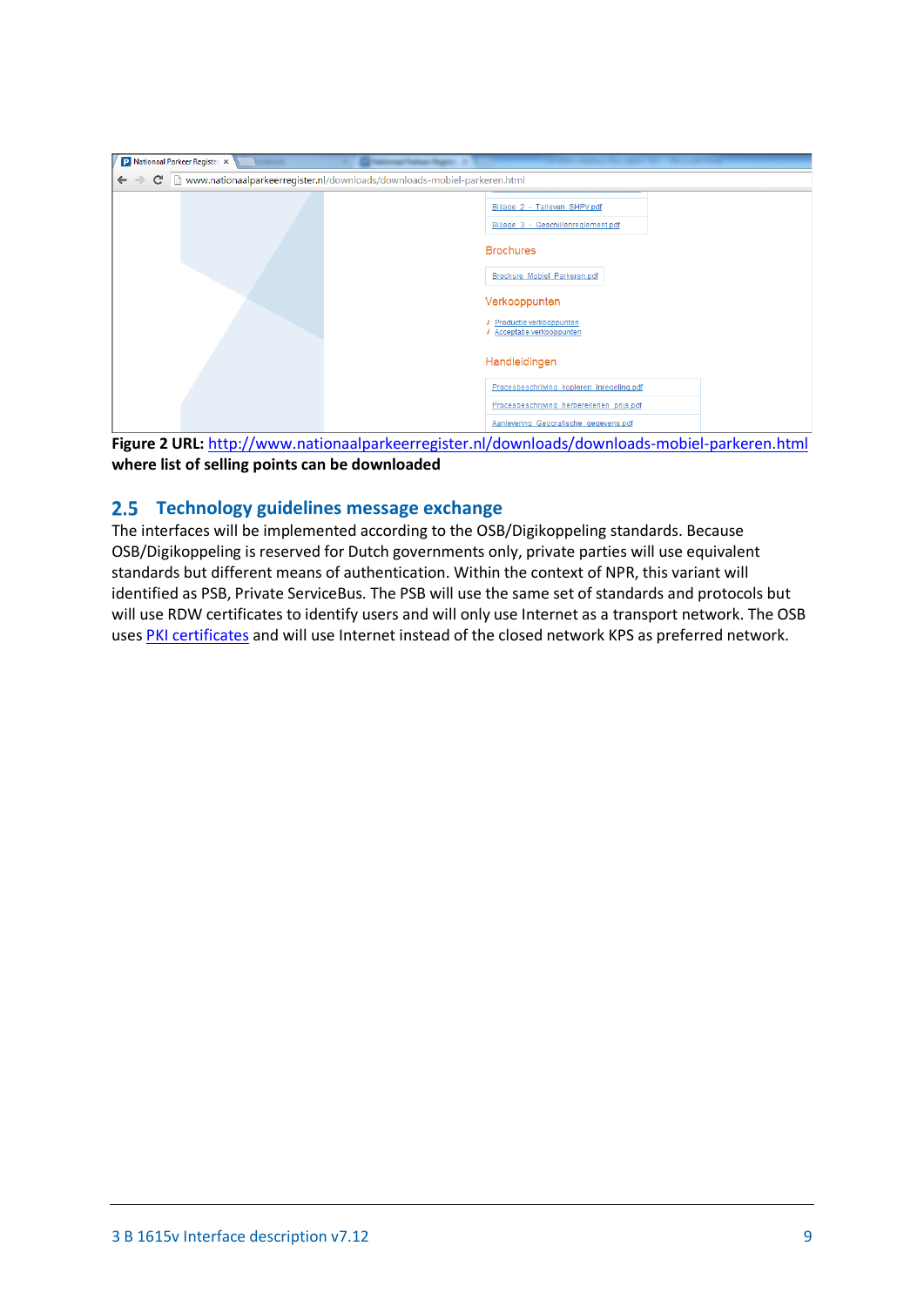

**Figure 3 Interaction between RDW, municipalities and private parties**

The exchange of information can be divided in 3 layers:

- Transport layer. In this layer the actual connection is established through either Internet or KPS. KPS is a closed network for governmental parties and therefore dedicated for OSB users. For all transport layer communication 2-sided TLS must be used according the OSB2W-be profile. For inbound messages from RDW to a receiver (provider or parking operator), there are some additional requirements. For details please see annex D.
- Logistic Layer

Messages are defined according the OSB standard WUS (WS-\*):

- o WS-I BP 1.1 which is based on SOAP 1.1/1.2, WSDL 1.1, XML 1.0 (second edition)
- o WS-I BP 1.2 with respect to the optional parts of WS-addressing and MTOM
- o WS-I BSP 1.0 with respect to message security based on WS-security
- o WS-I Simple SOAP Binding Profile 1.0
- Content Layer

The content is based on the functional specification. Content definition is based on the starting points in 1.2.

Figure 3 shows some examples of these layers between different entities:

- Flow 1 describes the interaction between RDW and a municipality according to OSB
	- o Transport: KPS
	- o Logistic: WUS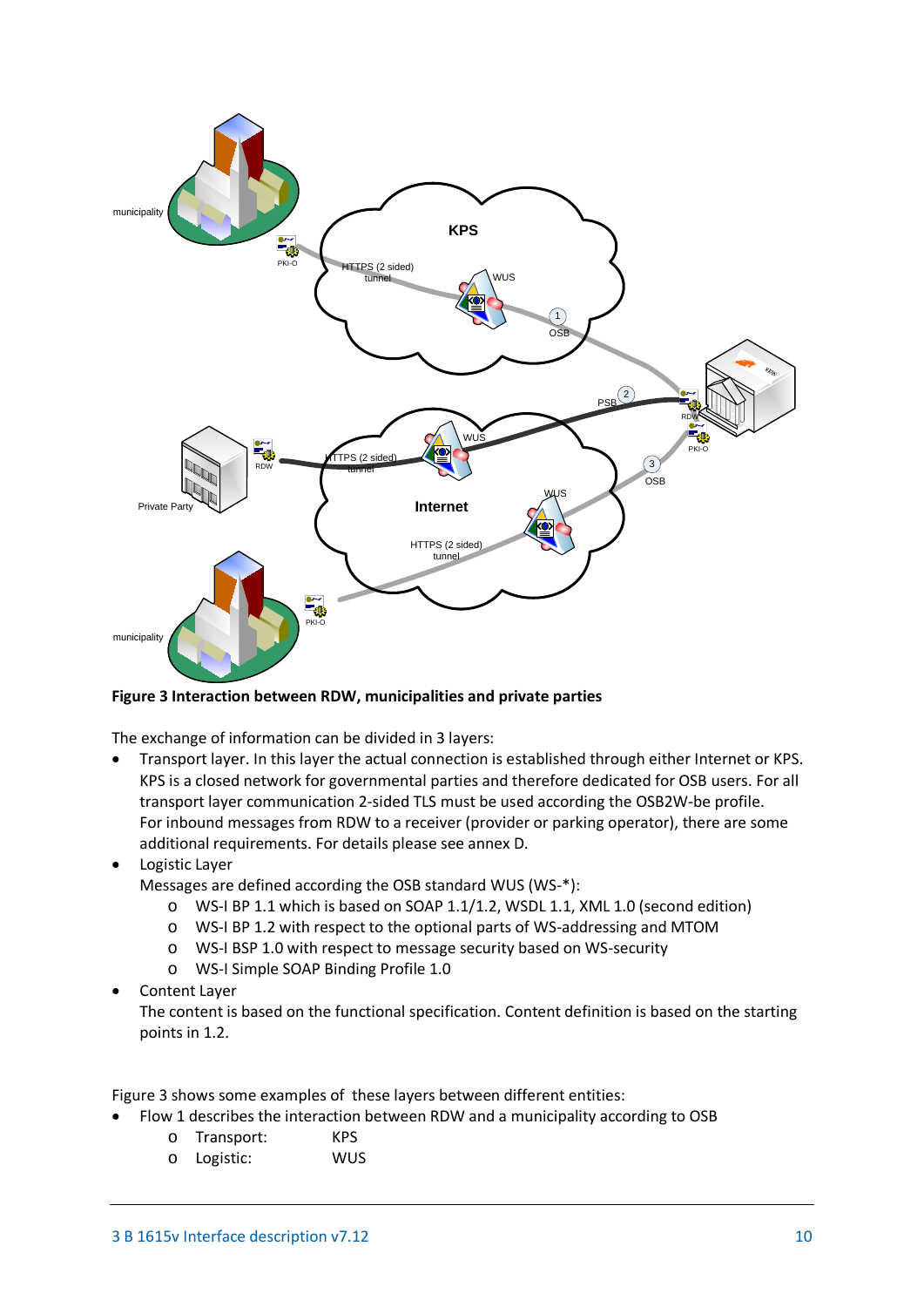- 
- o Content: See chapter 3<br>
o Identification: PKI-O Certificate  $O$  Identification:
- Flow 2 describes the interaction between RDW and a private party
	- o Transport: Internet<br>
	o Logistic: WIJS
	- o Logistic:<br>o Content:
	- o Content: See chapter 3<br>
	o Identification: PKI-O Certifica
	- PKI-O Certificate / RDW Certificate
- Flow 3 describes the interaction between RDW and a municipality according to OSB
	- o Transport: Internet
	-
	- o Logistic: WUS<br>
	o Content: See chapter 3 o Content: See chapter 3<br>
	o Identification: PKI-O Certificate
	- $\circ$  Identification:

# <span id="page-10-0"></span>2.6 Security

Although OSB is supporting End-to-End security between web service provider and web service requester, only transport level security will be implemented based on OSB OSB2W-be profile. Transport between requester and provider must use 2-sided TLS.

Identification of both web service requester and web service provider will be done by PKI certificates. A PKI certificate will be used to terminate both sides of the transport tunnel.

These certificates will also be used to identify both requester and provider. Parties using a PKI certificate will be identified by the PIN on the certificate.

Therefore the message specification also contains a field which relates to the certificates, see chapter 3 for the specific messages of NPR.

# <span id="page-10-1"></span>**2.7** How to get WSDL and XSD

### <span id="page-10-2"></span>**2.7.1 Outbound messages**

The WSDL of the web services that are described in this document can be obtained by typing: <https://psb.rdw.nl/bevraging/rpv/201511/registration.svc?wsdl>

The XSD of the web services that are described in this document can be obtained in the wsdl.

# <span id="page-10-3"></span>**2.7.2 Inbound messages**

To receive an example of the inbound messages of the NPR, the WSDL of the messages for providers can be obtained by this URL:

<https://rdwrpvparkeerproviderstubnpr.azurewebsites.net/ParkeerProvider.npr.stub.svc?> An example of the inboundmessages for Operators can be obtained at: [https://rdwrpvparkeerexploitantstubvwx.azurewebsites.net/ParkeerExploitant.vwx.stub.svc?](https://rdwrpvparkeerexploitantstubvwx.azurewebsites.net/ParkeerExploitant.vwx.stub.svc)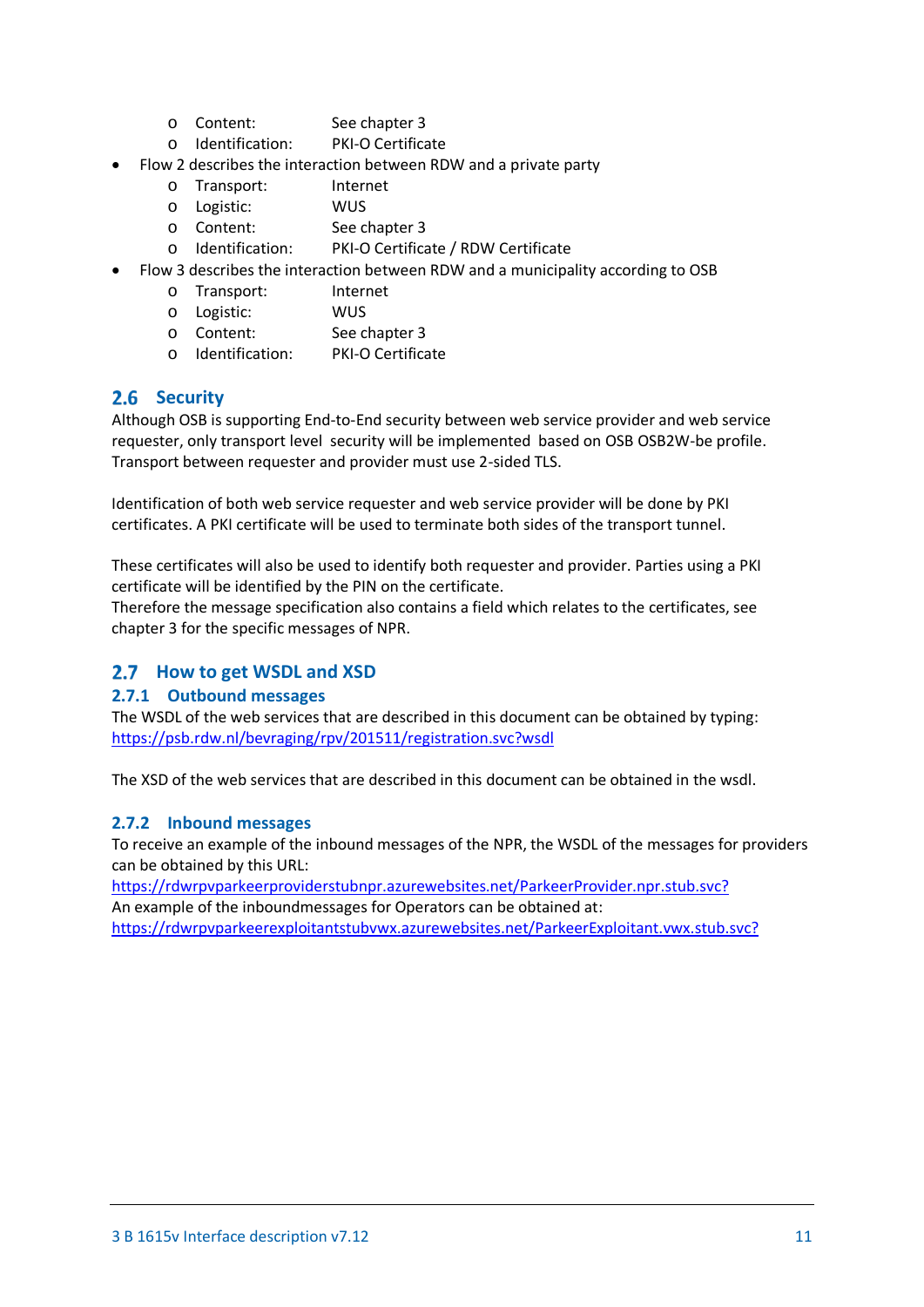# <span id="page-11-0"></span>**3 Overview of web service messages**

The NPR web service is used by all entities to interact with NPR.

The following messages are available:

- $\Box$  Messages to be used by rights acquirers (providers) (see [Ch 4\)](#page-12-0)
	- o Outbound:
		- **EnrollPSRight**
		- **RevokePSRight**
		- RetrieveRightInfoForProvider
		- **EnrollLink**
		- RevokeLink
		- RetrieveLink
	- $\circ$  Inbound:
		- RevokedByThirdParty
		- **PreEnroll**
		- ActivateEnroll
- $\Box$  Messages to be used bij area operators (see [Ch 5\)](#page-22-3)
	- o Outbound
		- PaymentStart
		- **PaymentCheck**
		- PaymentEnd
	- o Inbound
		- ActivateAuthorisation
		- CancelAuthorisation
- $\Box$  Messages to be used by enforcers (See [Ch 6\)](#page-34-3)
	- o Outbound:
		- **E** CheckPSRight
- $\Box$  Messages to be used by area managers (Se[e Ch 7\)](#page-39-0)
	- o Outbound:
		- **RetrieveRightInfo**
		- **RetrieveCheckInfo**
- $\Box$  Messages to be used by all entities (Se[e Ch 8\)](#page-43-0)
	- o Outbound:
		- CalculatePrice
		- RetrieveAreasByLocation
		- RetrieveAreaRegulationFareInfo
		- RetrieveAreaManagers
		- RetrieveSellingPoints
		- **EXECUTE:** StatusRequest
- $\Box$  Messages to be used by specific entities (Se[e Ch 9\)](#page-53-0)
	- o Outbound:
		- **ReplyPSPhotoInfo**
	- o Inbound:
		- GetPhotoPSRightCheck

Outbound messages being the messages from the described party to the NPR and inbound the messages that will be received from the NPR.

The messages of NPR are defined with UTC times unless otherwise described. XML messages described in this document are examples and can diverge from the XML message that should be obtainend via WSDL.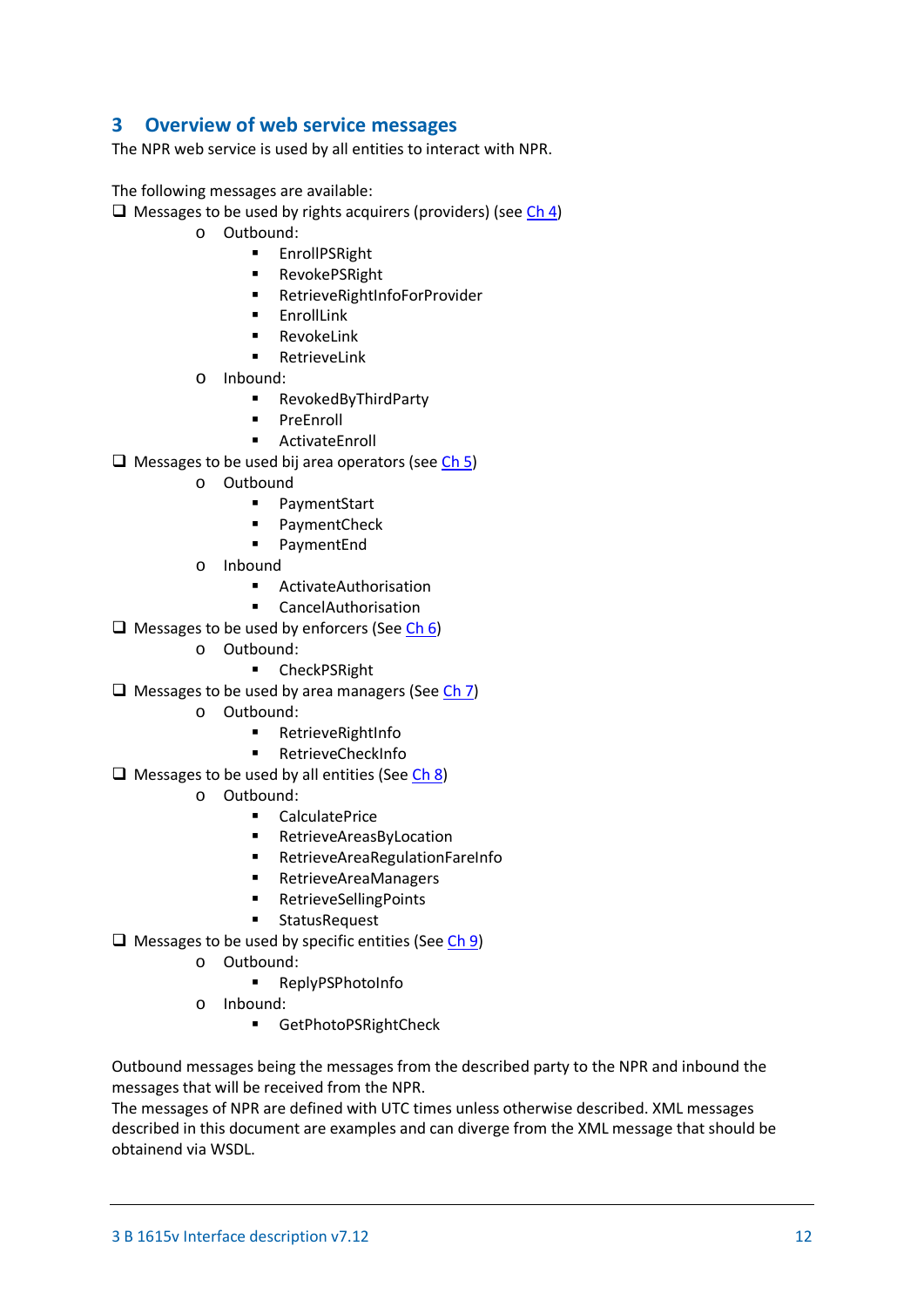# <span id="page-12-0"></span>**4 Messages to be used by providers**

# <span id="page-12-1"></span>**Enroll PSRight**

# <span id="page-12-2"></span>**4.1.1 Message dialogue EnrollPSRight**

A rights acquirer sends a request message *PSRightEnrollRequest* to NPR, containing the data of a PSRight to be registered in NPR. NPR sends a response message *PSRightEnrollResponse*, containing the message part *PSRightEnrollResponseData* if registration was successful. If not, the message contains the element *PSRightEnrollResponseError*.

The rights acquirer is identified by the OIN or PIN in its certificate. Each request message contains either the OIN or the PIN from the certificate.

The rights acquirer should be authorised for the provided area, if not, the right is not registered and an error message is sent.

The request message contains at least the following information:

 $\Box$  Identification of an area. The way to specify an area should be one of the following:

- 1. *AreaManagerId* and *AreaId*.
- 2. A location (*LocationPSRight*), consisting of a *Latitude* and *Longitude* in WGS84 format.
- 3. *SellingPointId*.

If more than one identification is provided, NPR will use the list above to determine priority, e.g. if *AreaManagerId/AreaId + PSRightLocation* are provided, the combination *AreaManager/AreaId* will be used to specify the area, and the location will be omitted. If the identification provided does not match any of the supported methods, the PSRight will not be recorded and the rights acquirer will receive an error message.

- Usage of the PSRight (*UsageId*).
- Identification of a vehicle (*VehicleId).*
- □ Date and time when the PSRight starts *(StartTimePSRight).*
- UUID *(MessageID*) which is the identification of a request and can be used for a resend (see also C[h 10.2\)](#page-55-2).

Optional information:

- Country code of a vehicle (*CountryCodeVehicle*).
- Type of vehicleID used (*VehicleIdType*). Type has to be LICENSE\_PLATE, BARCODE, CARD, RFID, or GPK. When no type is provided, NPR assumes that the type of VehicleID is a license plate.
- Date and time when the PSRight ends (*EndTimePSRight*).
- $\Box$  Validity restriction window. A time window in which a validity restriction period for the PSRight can be defined (*StartTimePSrightDayWindow* and *EndTimePSrightDayWindow*). The validity restriction window has to be defined in a local time format.
- With *AmountPSright* and *VATPSright* an amount can be registered with the enrollment of a PSRight.
- Identification or description that can be registered with the PSRight *(ReferencePSRight)*.
- Data of the Parent Right for which this EnrollPsRight message is used (*ParentRightId, ExternalReferenceParentRight* and *UsageIdParent*). There are two ways of identifying an unique Parent Right, either by ParentRightId of the combination of *ExternalReferenceParentRight* and *UsageIdParent* has to be provided.
- A (or more) secondary ID which will be registered with the PSRight (*Token* and *TokenType*). Possible entries for Token Type are: BARCODE, HASH,LICENSE\_PLATE, RFID, MAGNET, VOUCHER or PINCODE.. An example use with offstreet parking is to store a preffered doorkey and send it to a parking operator.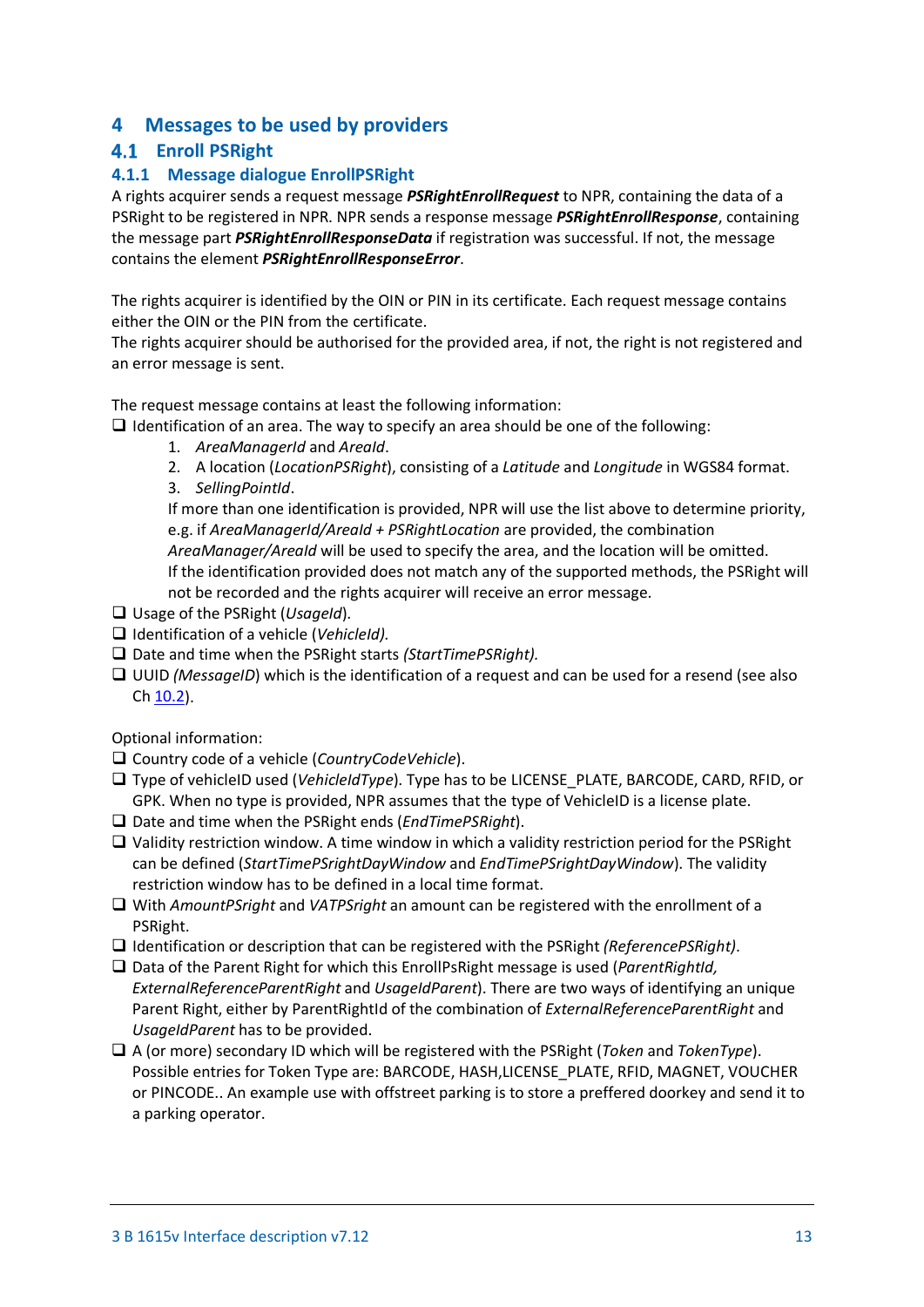To record a PSRight properly, NPR needs to know the area and the area manager to which the area belongs.

When an area is specified through *AreaManagerId/AreaId*, these data are known immediately. When an area is specified through a location, NPR collects all areas containing the specified location, and the area corresponding with the specified usage will be selected as the area to record with the PSRight.

When an area is specified through a selling point, NPR collects all areas containing the specified selling point, and the area corresponding with the specified usage will be selected as the area to record with the PSRight.

If the area determination results in "no area found" or "more than one area found", the PSRight will not be recorded and the rights acquirer will receive an error message.

*EndTimePSRight* can be provided immediately, but it can also be provided at a later stage, using the request message *PSRightRevokeRequest*.

**Business Rule**: A rights acquirer is obliged to terminate any PSRight he acquires, either by immediately providing an *EndTimePSRight*, or provide it later via a *PSRightRevokeRequest* message.

For usage and rules concerning the elements in the request message, see the request example and Annex A.

The Vehicle ID is by default the VRN (license plate), but other IDs are possible like cards, barcodes. In that case the vehicleidtype must specify the type.

Instead of a vehicle ID a EU parking card for people with disabilities ID (GPK-Id) can be provided in the request message (*VehicleId*). When EnrollPsRight is used to insert a GPK-Id as a Parent Right, the tag VehicleIdType should also be provided with "GPK". After the GPK-Id is enrolled in NPR the owner of a GPK is able to aquire parking rights (through a provider) for a specific license plate based on his GPK-Id. These 'ChildRights' should be connected to the Parent Right by providing the Parent Right Data in the EnrollPsRight.

Note that when a GPK-Id is used as a vehicle ID the area manager is always The Netherlands (area manager ID is '9999') and the area is always The Netherlands (area ID is 'NEDERLAND'). The value of the usage in this situation reflects the type of EU parking card for people with disabilities used to register a parking right: a card for a disabled driver, a card for a disabled passenger, a combination of these two or a card for an institution (see also [Global Design\)](#page-6-0).

When no error occurs, the PSRight is recorded in NPR. The response message sent by NPR contains: Identification of the enrolled PSRight (*PSRightId*).

- $\Box$  The area manager and area for which the PSRight is recorded, except when these were already specified in the input (*AreaManagerId/AreaId*).
- The selling point which is closest to the location for which a PSRight is recorded (*SellingPointId*). The selling point is not specified when the area manager and area for which the PSRight is recorded already were specified in the input.
- Calculated price (*AmountPSRightCalculated, VATPSRightCalculated*), based on the regulation imposed on the area by the area manager. A price calculation is done only when *EndTimePSRight*  was provided in the request message. A specification of the calculated price is added if the calculation involved another regulation than the standard regulation, or when more than one regulation was involved in the calculation. In these cases, the price is lower than the usual price according to the standard regulation, because a rebate applies. Examples of rebate regulations are day tickets, evening tickets etc.

NOTE 1: if NPR was not able to do a calculation, *AmountPSRightCalculated* and *VATPSRightCalculated* will be absent.

NOTE 2: A PSrightWindow is not taken in account in the calculation of AmountPSRightCalculated. Remarks (*PSRightRemarkList)*, if applicable. For more information on remarks, see [Annex B.](#page-65-0)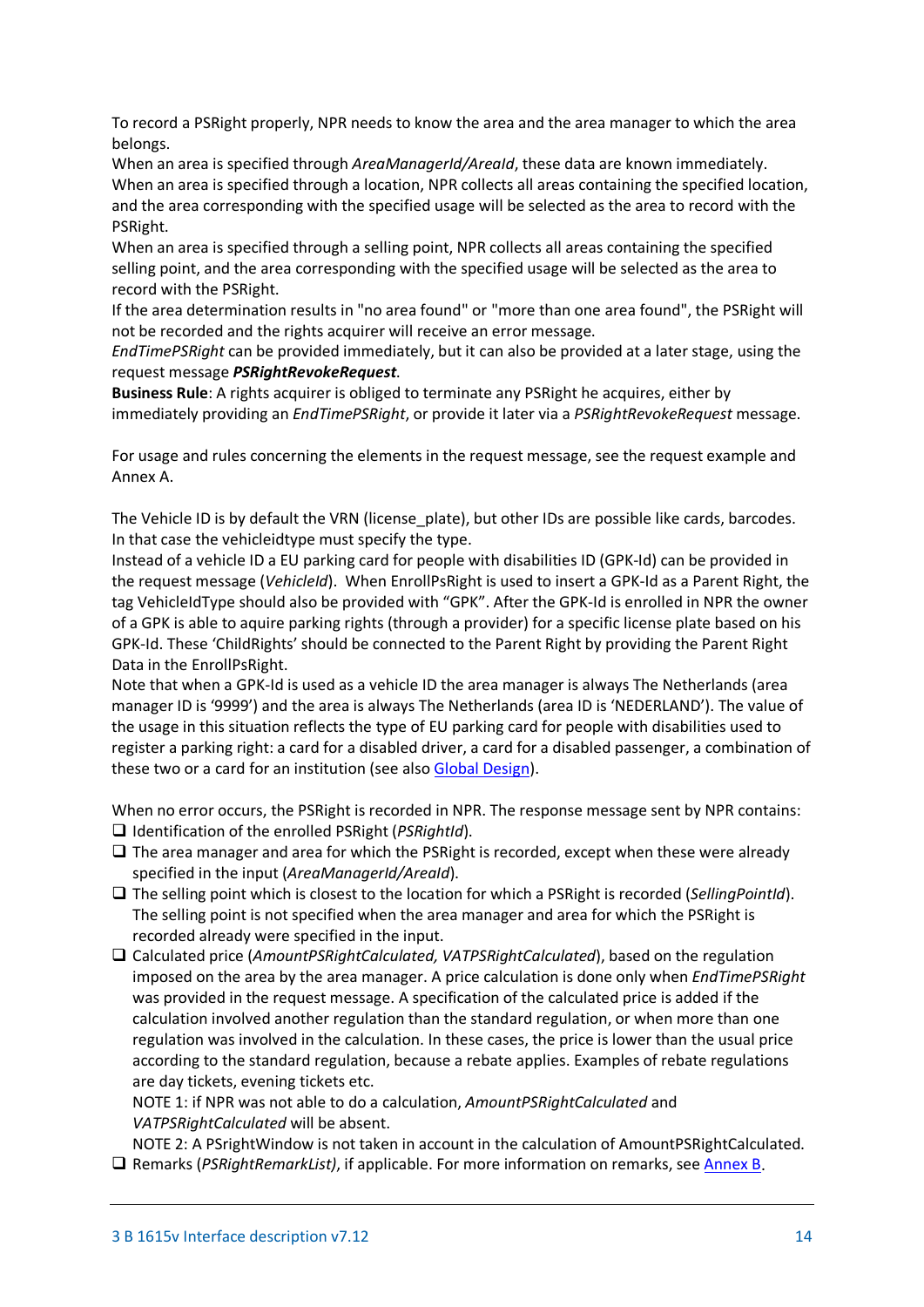- Adjusted start time (*StartTimePSRightAdjusted*). When a parking operator has indicated a different start time; being the time of entry of the vehicle to the off street parking area.
- Adjusted end time (*EndTimePSRightAdjusted*).
	- NPR will provide an adjusted end time in these cases:
		- When a right can only be acquired for a limited duration (e.g. maximum parking time one hour). In this case an adjusted end time will be given when no EndTimePSRight was provided, and also when an EndTimePSRight was provided that extends the maximum allowed duration.
		- When the EndTimePSRight was provided in the request, and it is possible to extend duration for the same PSRight price.
		- When in an area with parking interruption a right is registered when a future right is already present. In these cases the end time of the newly registered right will be adjusted, because the parking interruption needs to be maintained (see also PSRightRemark Type 3[, Annex B\)](#page-65-0).

An adjusted end time overrules the end time provided by the rights acquirer (but does not take away the obligation for the rights acquirer to terminate the PSRight).

 $\Box$  ParentRight information (ParentRightId).

NPR will provide information about Parent Right Data in the following cases:

- When VehicleIdType is GPK or CARD, NPR returns the ParentRightId. ParentRightId is can be used for enrolling associated rights (ChildRights) and can be used in RevokePsRight to stop a Parent Right.
- A (or more) secondary ID which is registered with the PSRight (*Token* and *TokenType*). These can also come from a different party (e.g. a doorkey from a parking operator).

#### <span id="page-14-0"></span>**4.1.2 Example request message**

```
<?xml version="1.0" ?>
```
<S:Envelope xmlns:S="http://schemas.xmlsoap.org/soap/envelope/" xmlns:a="http://www.w3.org/2005/08/addressing"> <S:Header>

```
<a:Action S:mustUnderstand="1">http://rdw.nl/rpv/1.0/IRegistration/EnrollPSRight</a:Action>
<h:PIN xmlns="http://rdw.nl/rpv/1.0" xmlns:h="http://rdw.nl/rpv/1.0">???</h:PIN>
<a:MessageID>???</a:MessageID>
<a:ReplyTo>
```
a:Address>http://www.w3.org/2005/08/addressing/anonymous</a:Address>

</a:ReplyTo>

</S:Header>

<S:Body xmlns:xsd="http://www.w3.org/2001/XMLSchema" xmlns:xsi="http://www.w3.org/2001/XMLSchema-instance"> <PSRightEnrollRequest xmlns="http://rdw.nl/rpv/1.0">

<PSRightEnrollRequestData>

< VehicleId>???</ VehicleId>

<!--Optional:-->

< VehicleIdType>???</ VehicleIdType>

<!--Optional:-->

< CountryCodeVehicle>???</ CountryCodeVehicle>

<!--Optional:-->

- < AreaManagerId>???</ AreaManagerId>
- <!--Optional:-->
- < AreaId>???</ AreaId>
- <!--Optional:-->
- < LocationPSRight>
	- < Latitude>???</ Latitude>
	- < Longitude>???</ Longitude>

</LocationPSRight>

<!--Optional:-->

```
<SellingPointId>???</SellingPointId>
```

```
<UsageId>???</UsageId>
```
<StartTimePSright>???</StartTimePSright>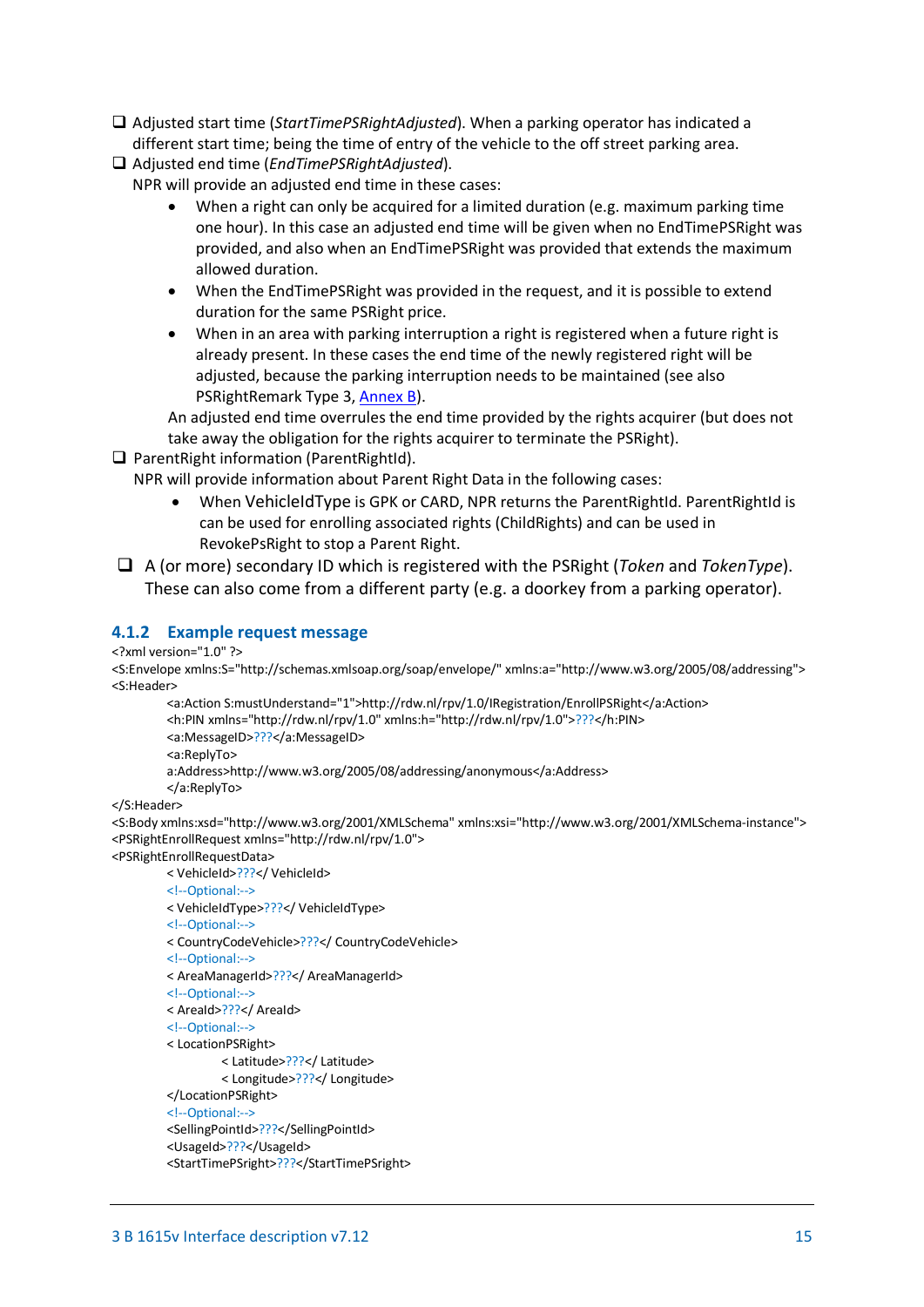```
<!--Optional:-->
         <EndTimePSright>???</EndTimePSright>
         <!--Optional:-->
         <PSRightWindowList>
         <!--Zero or more repetitions:-->
                  <PSRightWindowData>
                          <!--Optional:-->
                          <StartTimePSrightDayWindow>???</StartTimePSrightDayWindow>
                          <!--Optional:-->
                          <EndTimePSrightDayWindow>???</EndTimePSrightDayWindow>
                          <!--Optional:-->
                          <StartTimePSrightWindow>???</StartTimePSrightWindow>
                          <!--Optional:-->
                          <EndTimePSrightWindow>???</EndTimePSrightWindow>
                  </PSRightWindowData>
         </PSRightWindowList>
         <!--Optional:-->
         <AmountPSright>???</AmountPSright>
         <!--Optional:-->
         <VATPSright>???</VATPSright>
         <!--Optional:-->
         <ReferencePSRight>???</ReferencePSRight>
         <!--Optional:-->
         <PSRightParentData>
                  <!--Optional:-->
                  <ParentRightId>???</ParentRightId>
                  <!--Optional:-->
                 <ExternalReferenceParentRight>???</ExternalReferenceParentRight>
                  <!--Optional:-->
                  <UsageIDParent>???</UsageIDParent>
         </PSRightParentData>
         <!--Optional:-->
         <TokenList>
                  <TokenListData>
                          <token>???</token>
                          <tokentype>???</tokentype>
                  </TokenListData>
        </TokenList>
</PSRightEnrollRequestData>
</PSRightEnrollRequest>
</S:Body>
</S:Envelope>
```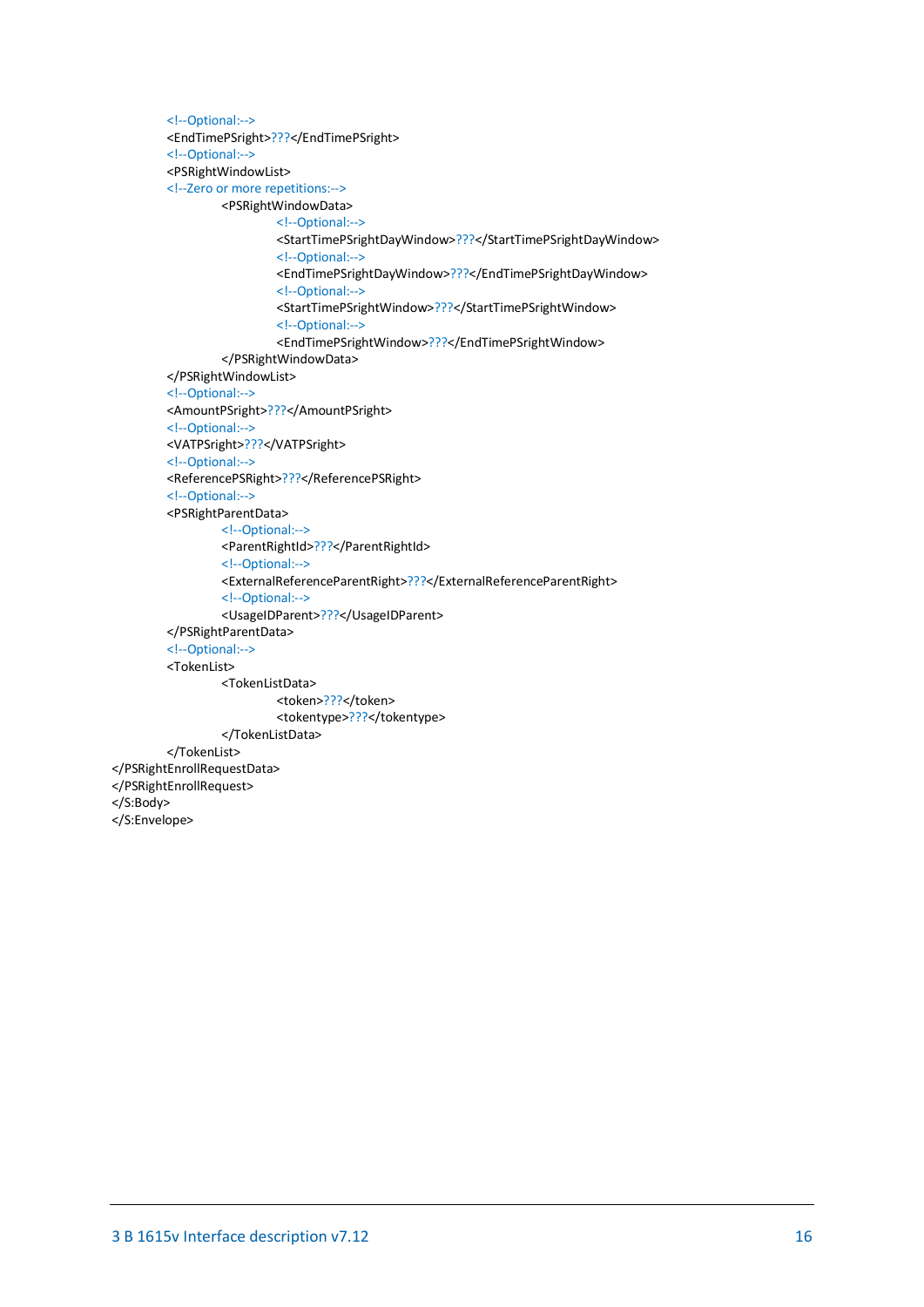# <span id="page-16-0"></span>**4.2 RevokePSRight**

# <span id="page-16-1"></span>**4.2.1 Message dialogue RevokePSRight**

A rights acquirer sends a request message *PSRightRevokeRequest* to NPR, containing the identification of a PSRight, and a time at which the right should end. NPR sends a response message *PSRightRevokeResponse*, containing the message part *PSRightRevokeResponseData* if registration was successful. If not, the message contains the element *PSRightRevokeResponseError*.

The rights acquirer is identified by the OIN or PIN in his certificate. Each request message contains either the OIN or the PIN from the certificate.The rights acquirer revoking the right should be the same as the one that registered the PSRight.

If the right already has an EndTime, it is possible to shorten the duration of the right, but it is also possible to extend the duration. Extending a right is only allowed when the original EndTime of the PSRight has not passed yet. To cancel a right, the EndTime should be equal to or earlier than the StartTime (or StartTimeAdjusted in case of off-street parking).

The request message contains at least the following information:

- Identification of a PSRight (*PSRightId*). In case of revoking a Parent Right, ParentRightId can be used at the position of PSRightId.
- Date and time when the PSRight should end (*EndTimePSRight*).
- □ UUID (*MessageID*) which is the identification of a request and can be used for a resend (see also [Ch 10.2\)](#page-55-2).

Optional information:

 With *AmountPSright* and *VATPSright* an amount can be registered with the revoke of a PSRight. If no error occurs, the response message sent by NPR contains:

 Calculated price (*AmountPSRightCalculated, VATPSRightCalculated*), based on the regulation imposed on the area by the area manager. A specification of the calculated price is added if the calculation involved another regulation than the standard regulation, or when more than one regulation was involved in the calculation. In these cases, the price is lower than the usual price according to the standard regulation, because a rebate applies. Examples of rebate regulations are day tickets, evening tickets, etc.

When no tariff is attached to the regulation of an area, the respons message is empty. NOTE 1: if NPR was not able to do a calculation, *AmountPSRightCalculated* and *VATPSRightCalculated* will be absent.

NOTE 2: A PSrightWindow is not taken in account in the calculation of AmountPSRightCalculated.

 Remarks (*PSRightRemarkList*), if applicable. For more information on remarks, see [Annex B.](#page-65-0) Adjusted end time (*EndTimePSRightAdjusted*).

NPR will provide an adjusted end time in these cases:

- When a right can only be acquired for a limited duration (e.g. maximum parking time one hour). In this case an adjusted end time will be given when no EndTimePSRight was provided, and also when an EndTimePSRight was provided that extends the maximum allowed duration.
- When the EndTimePSRight was provided in the request, and it is possible to extend duration for the same PSRight price.
- When in an area with parking interruption a right is registered when a future right is already present. In these cases the end time of the newly registered right will be adjusted, because the parking interruption needs to be maintained (see also PSRightRemark Type 3[, Annex B\)](#page-65-0).
- When an area operator sends an adjusted end time (off-street parking). For example, when the amount is valid for a longer parking duration.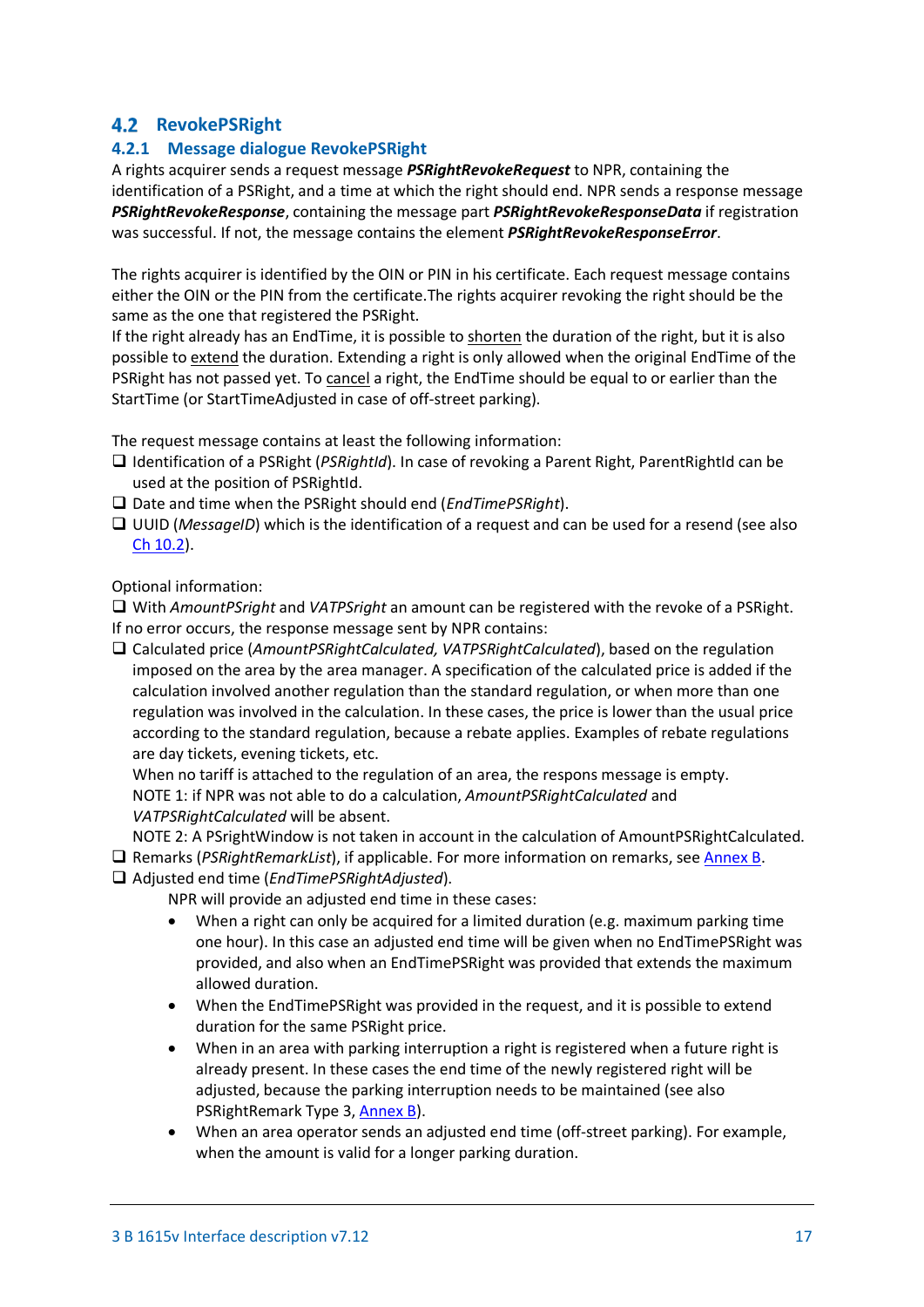An adjusted end time overrules the end time provided by the rights acquirer (but does not take away the obligation for the rights acquirer to terminate the PSRight).

### <span id="page-17-0"></span>**4.2.2 Example request message**

<?xml version="1.0" ?>

<S:Envelope xmlns:S="http://schemas.xmlsoap.org/soap/envelope/" xmlns:a="http://www.w3.org/2005/08/addressing"> <S:Header>

<a:Action S:mustUnderstand="1">http://rdw.nl/rpv/1.0/IRegistration/RevokePSRight</a:Action> <h:PIN xmlns="http://rdw.nl/rpv/1.0" xmlns:h="http://rdw.nl/rpv/1.0">???</h:PIN> <a:MessageID>???</a:MessageID> <a:ReplyTo> <a:Address>http://www.w3.org/2005/08/addressing/anonymous</a:Address> </a:ReplyTo> </S:Header> <S:Body xmlns:xsd="http://www.w3.org/2001/XMLSchema" xmlns:xsi="http://www.w3.org/2001/XMLSchema-instance"> <PSRightRevokeRequest xmlns="http://rdw.nl/rpv/1.0"> <PSRightRevokeRequestData> <PSRightId>???</PSRightId>

<EndTimePSRight>???</EndTimePSRight>

<!--Optional:-->

<ns:AmountPSright>???</AmountPSright>

<!--Optional:-->

<ns:VATPSright>???</VATPSright>

</PSRightRevokeRequestData>

</PSRightRevokeRequest>

</S:Body>

</S:Envelope>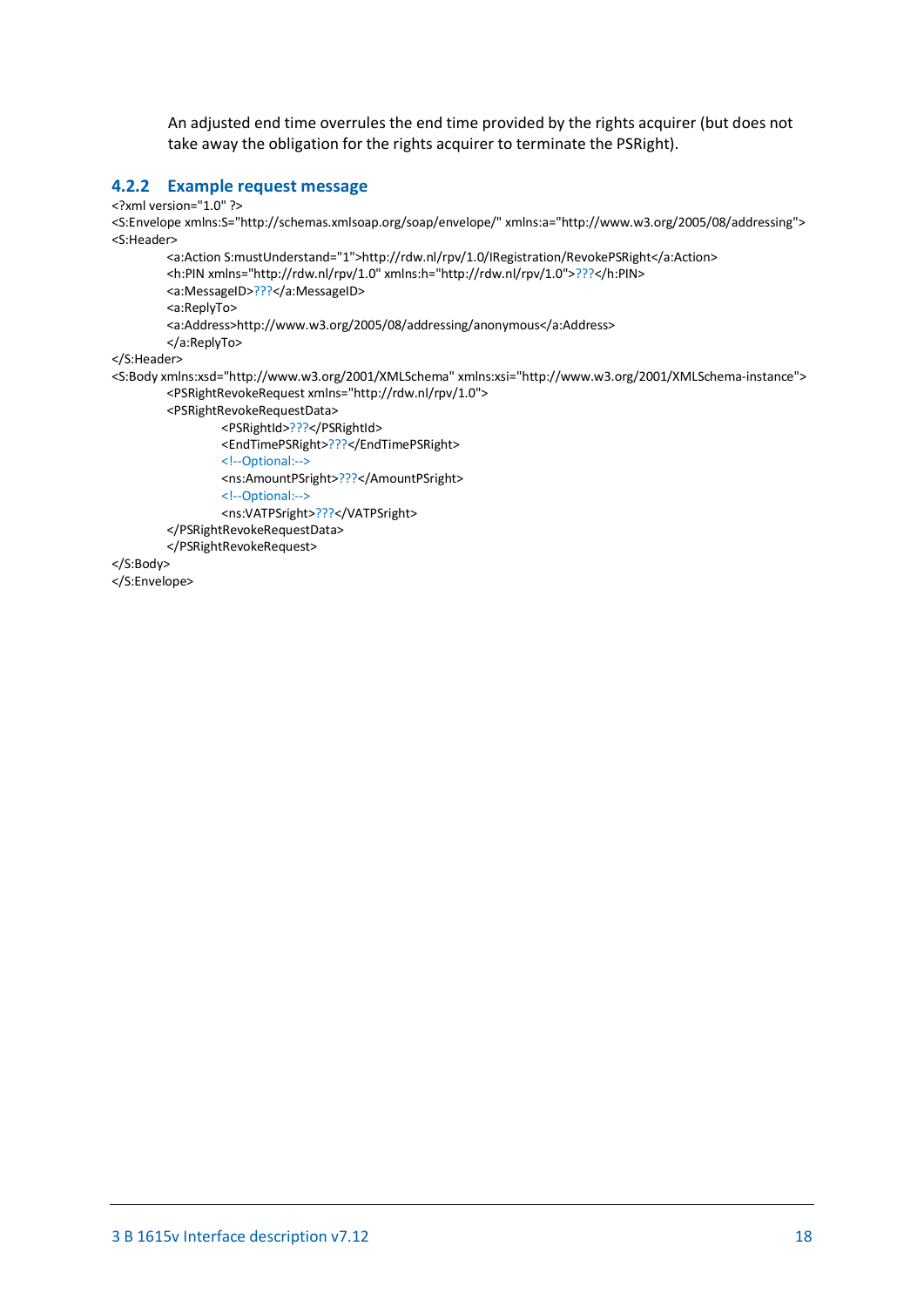# <span id="page-18-0"></span>**4.3 RetrieveRightInfoForProvider**

### <span id="page-18-1"></span>**4.3.1 Message dialogue RetrieveRightInfoForProvider**

This message can be used to retrieve the rights that were present for a certain vehicle in a specified time frame. Example of usage: in cases of parking tax additional assessments, or objections/appeals to additional assessments.

The provider sends a request message *RetrieveRightInfoForProvider*. NPR responds with a message *RetrieveRightInfoForProviderResponse*.

The provider for which information is retrieved, is identified by the OIN or PIN in its certificate. Each request message contains either the OIN or the PIN from the certificate. The information acquirer should be the same as the one that registered the PSRight.

The request message contains at least the following information:

 Identification of a vehicle (*VehicleId)* or identification of a right *(PSRightId).*UUID *(MessageID*) which is the identification of a request and can be used for a resend (see also "Resending a Request").

Optional information:

 When retrieving rights with a vehicle id (VehicleId) the *StartTimePSRights* and *EndTimePSRights* must be provided. This is not necessary when retrieving rights with the identification of a right (*PSRightId*).

The response message contains the following information:

- Identification of a vehicle (*VehicleId).*
- Identification of a right (*PSRightId*).
- Description or reference of a right (*ReferencePSRight*).
- Country code of a vehicle (*CountryCodeVehicle*).
- Type of vehicleID used (*VehicleIdType).*
- Identification of a sellingpoint (*SellingPointId*).
- □ Start time and date when a PSRight has started (*StartTimePSRight*).
- Adjusted start time and date when a PSRight has started (*StartTimePSRightAdjusted*).
- End time and date when a PSRight has ended (*EndTimePSRight*).
- Adjusted end time and date when a PSRight has ended (*EndTimePSRightAdjusted*).
- List of validity windows of a PSRight (*PSRightWindowList*).
- Identification of an acquirer (*PSRightAcquirerCode*).
- Description of an acquirer (*PSRightAcquirerDesc*).
- Identification of an area manager (*AreaManagerId*).
- Description of an area manager (*AreaManagerDesc*).
- Identification of an area (*AreaId*).
- Description of an area (*AreaDesc*).
- Identification of a usage (*UsageId*).
- Description of a usage (*UsageDesc*).
- $\Box$  Time and date of registration when a right has been registered in NPR (*RegistrationTimePSRight*).
- $\Box$  Time and date of registration when a right has been stopped in NPR (*RegistrationEndTimePSRight*).
- Geographical position which was provided with the registration of a right (*LocationPSRight*) consisting of a *Latitude* and *Longitude* in WGS84 format.
- The price for a parking right as determined by the provider (*AmountPSRight*).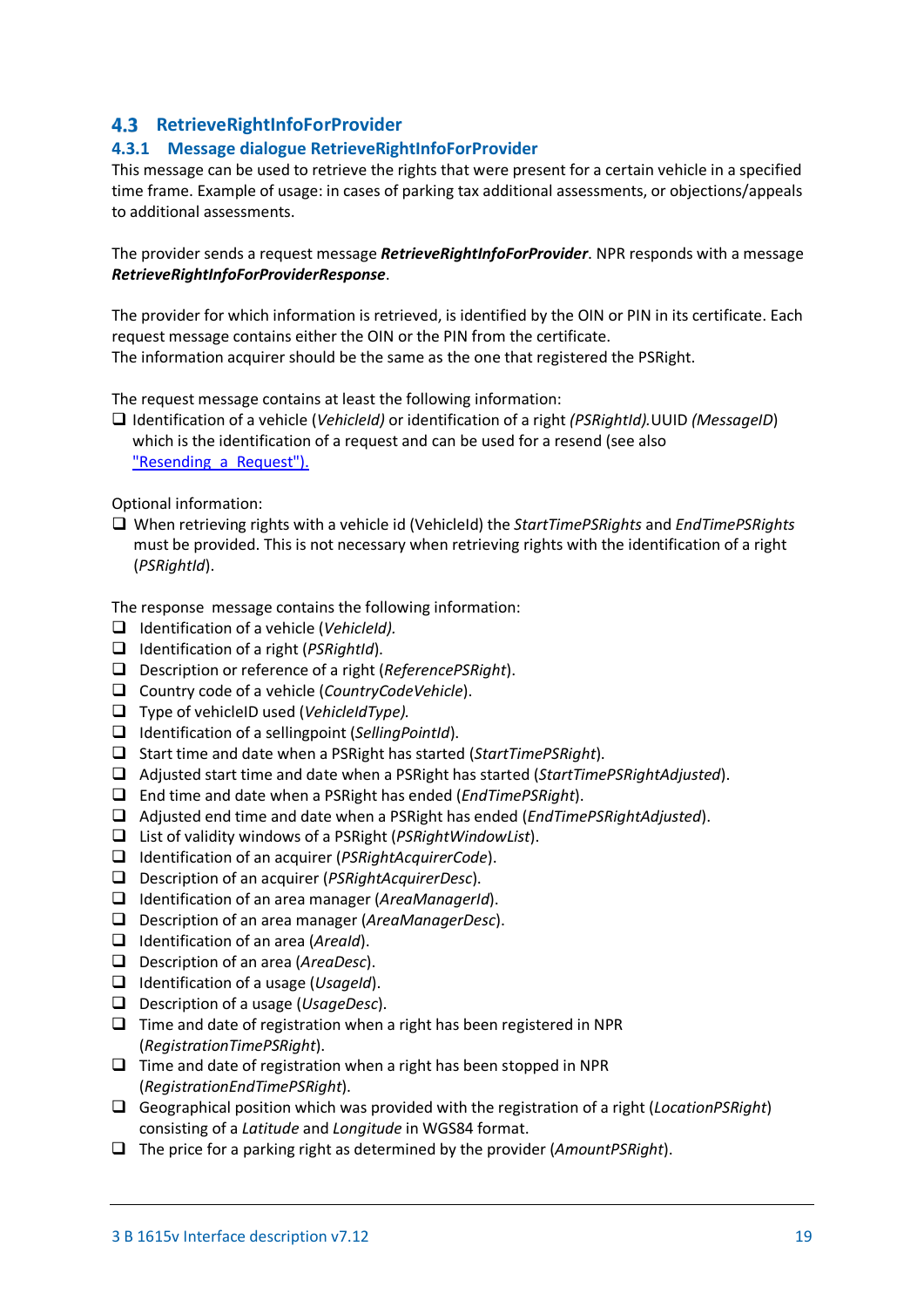- $\Box$  The value added tax (V.A.T.) of the price for a parking right as determined by the provider (*VATPSRight*).
- $\Box$  The price for a parking right as determined on basis of the data in NPR (*AmountPSRightCalculated*).
- $\Box$  The value added tax (V.A.T.) of the price for a parking right as determined on basis of the data in NPR (*VATPSRightCalculated*).
- $\Box$  The maximum amount for a parking right as determined by the authorising provider (*MaxAmountPSRight*).
- $\Box$  The value added tax (V.A.T.) of the maximum amount for a parking right as by the authorising provider (*VATMaxAmountPSRight*).
- $\Box$  The price for a parking right as recalculated on basis of the data in NPR (*AmountPSRightRecalculated*).
- $\Box$  The value added tax (V.A.T.) of the price for a parking right as recalculated on basis of the data in NPR (*VATPSRightRecalculated*).
- $\Box$  Time and date when the price and V.A.T. of a parking right were recalculated for the last time (*TimeRecalculation*).
- List of one or more secondary IDs which are registered with the PSRight (*Token* and *TokenType*).

# <span id="page-19-0"></span>**4.3.2 Example request message**

<?xml version="1.0" ?>

<S:Envelope xmlns:S="http://schemas.xmlsoap.org/soap/envelope/" xmlns:a="http://www.w3.org/2005/08/addressing"> <S:Header>

<a:Action S:mustUnderstand="1">http://rdw.nl/rpv/1.0/IRegistration/RetrieveRightInfoForProvider</a:Action> <h:PIN xmlns="http://rdw.nl/rpv/1.0" xmlns:h="http://rdw.nl/rpv/1.0">???</h:PIN>

<a:MessageID>???</a:MessageID>

<a:ReplyTo>

<a:Address>http://www.w3.org/2005/08/addressing/anonymous</a:Address>

</a:ReplyTo>

</S:Header>

<S:Body xmlns:xsd="http://www.w3.org/2001/XMLSchema" xmlns:xsi="http://www.w3.org/2001/XMLSchema-instance"> <RetrieveRightInfoForProviderRequest xmlns="http://rdw.nl/rpv/1.0">

<RightInfoRequestData> <!--Optional:--> <VehicleId>???</VehicleId> <!--Optional:--> <PSRightId>???</PSRightId> <!--Optional:--> <StartTimePSRights>???</StartTimePSRights> <!--Optional:--> <EndTimePSRights>???</EndTimePSRights> </RightInfoRequestData>

</RetrieveRightInfoForProviderRequest>

</soapenv:Body>

<span id="page-19-1"></span></soapenv:Envelope>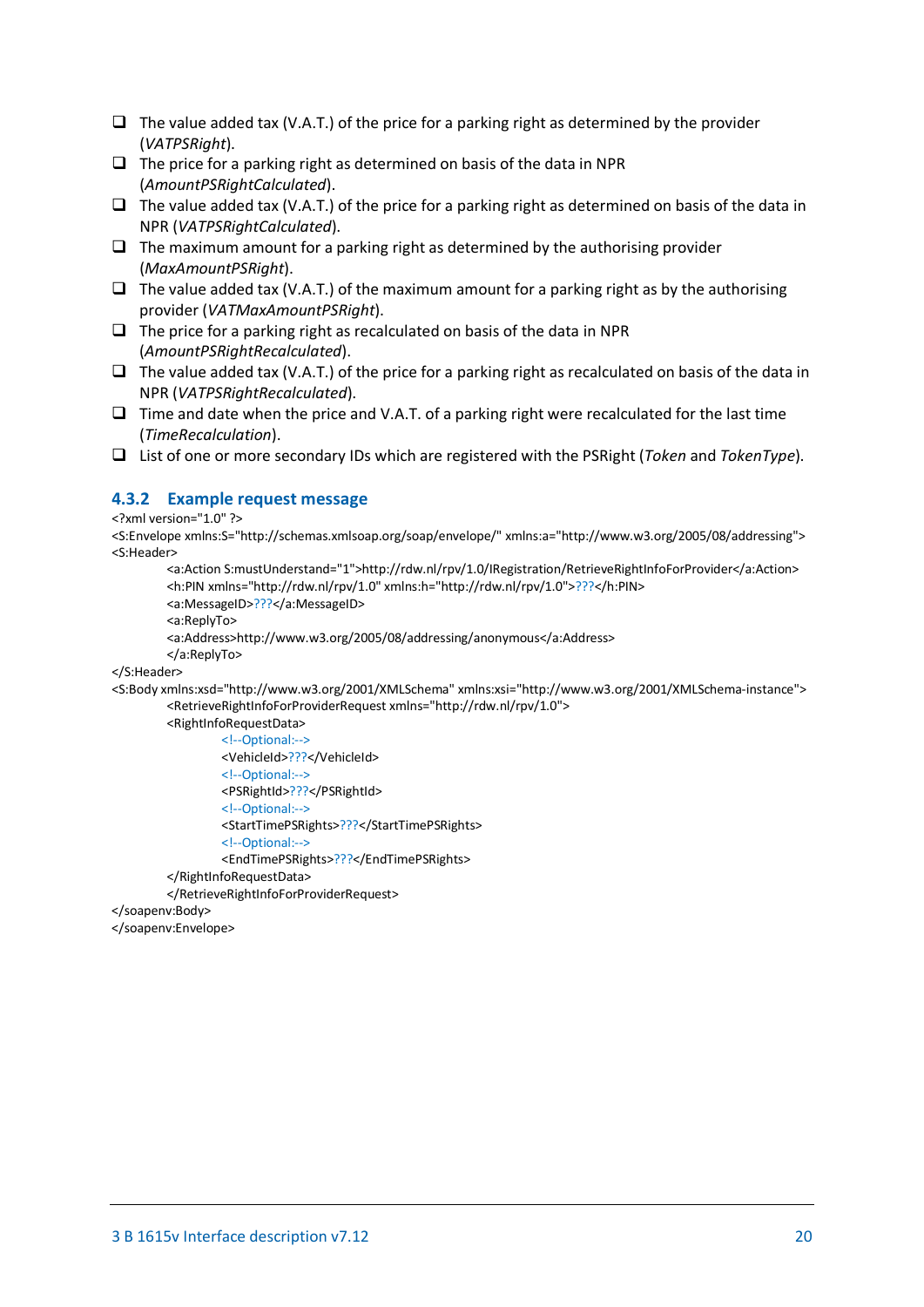# <span id="page-20-0"></span>**RevokedByThirdParty**

# <span id="page-20-1"></span>**4.4.1 Message dialogue RevokedByThirdParty**

When an areaoperator has stopped a parking right the rights acquirer of this right will be informed with the use of RevokedByThirdParty. NPR sends this messages to the rights acquirer (inbound message).

The request message contains at least the following information:

- Identification of a PSRight (*PSRightId*).
- Date and time when the PSRight ends (*EndTimePSRight*).
- With *AmountPSRight* and *VATPSright* the rights acquirer is informed about the price of the parking right.

The response message contains the following information:

Identification of a PSRight (*PSRightId*).

NPR has implemented a resend meganism which will become active when the message send to the rights acquirer can not be delivered. NPR will resend the RevokedByThirdParty messages every five minutes for over 24 hours.

### <span id="page-20-2"></span>**4.4.2 Example request message**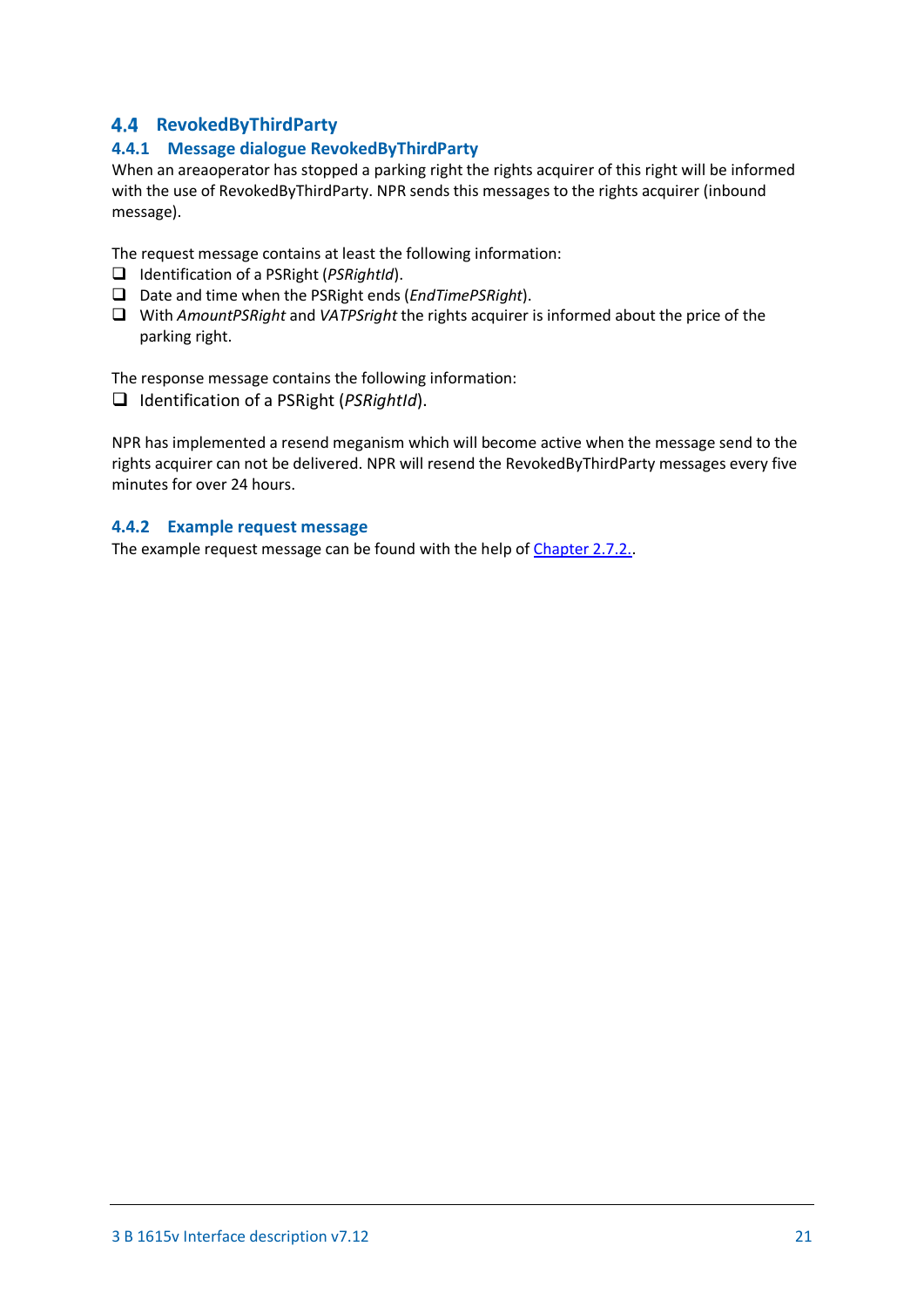# <span id="page-21-0"></span>**4.5 PreEnroll**

# <span id="page-21-1"></span>**4.5.1 Message dialoque PreEnroll**

This message will be send to the rights acquirer after an areaoperator has send a PaymentCheck to NPR (inbound message). With PaymentCheck a check is performed to determine whether a vehicle can enter a parking facility or not. When NPR receives a PaymentCheck a PreEnroll message will be send to the rights acquirer.

The request message contains at least the following information:

- Identification of a vehicle or EU parking card for people with disabilities (*VehicleId).*
- Identification of an area manager (*AreaManagerId*).
- Identification of an area (*AreaId*).
- Identification of a usage (*UsageId*).
- Date and time for which the areaoperator wants to perform the PaymentCheck (*CheckTime*).

Optional information:

Type of vehicleID used (*VehicleIdType*).

Country code of a vehicle (*CountryCode*).

The response message contains the following information:

- $\Box$  Answer given by the rights acquirer at a PreEnrollRequest to check whether a certain vehicle can enter a parking facility (Y/N)(*Checkanswer*).
- Identification of the usage for which authorisation is given (*UsageId*). This usage is only necessary if the usage from the request has to be subdivided.

### <span id="page-21-2"></span>**4.5.2 Example request message**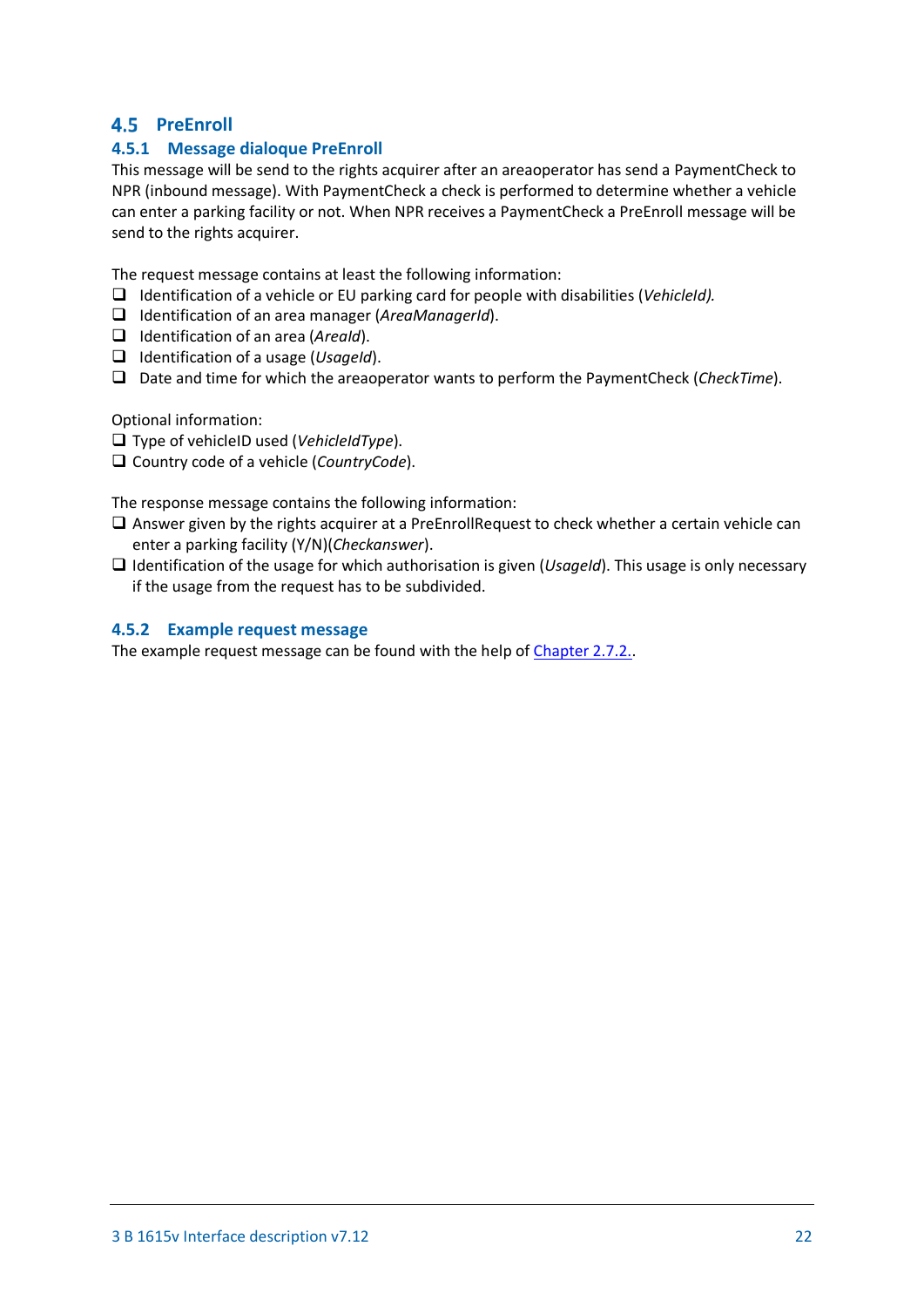# <span id="page-22-0"></span>**ActivateEnroll**

# <span id="page-22-1"></span>**4.6.1 Message dialoque ActivateEnroll**

This message will be send to the rights acquirer after an areaoperator has send a PaymentStart to NPR (inbound message). With Paymentstart an areaoperator sends a message to NPR that a parking rights needs to be registered on behalf of a right acquirer for a specific vehicle. When NPR receives a PaymentStart an ActivateEnroll message will be send to the rights acquirer.

The request message contains at least the following information:

- Identification of a PSRight (*PSRightId*).
- Identification of a vehicle or EU parking card for people with disabilities (*VehicleId).*
- Identification of an area manager (*AreaManagerId*).
- Identification of an area (*AreaId*).
- Identification of a usage (*UsageId*).
- □ Date and time of the start of a parking right (*StartTimePSRight*).

Optional information:

- Type of vehicleID used (*VehicleIdType*).
- Country code of a vehicle (*CountryCodeVehicle*).
- Date and time of the end of a parking right (*EndTimePSRightAdjusted).*
- A registered amount with the PSRight (*AmountPSright* and *VATPSright)*.
- A (or more) secondary id (*Token* and *TokenType*). An example use is to receive a doorkey from a parking operator.

The response message contains the following information:

- Answer given by the rights acquirer at an ActivateEnroll request to register a parking right for a certain vehicle (Y/N)(*Granted*).
- Maximum amounts can be registered for a PSRight with *MaxAmountPSRight and VATMaxAmountPSRight.*
- Adjusted end time by rights acquirer (*EndDateTimeAdjusted*).
- A (or more) secondary id (*Token* and *TokenType*). Possible entries for TokenType are: BARCODE, HASH,LICENSE\_PLATE, RFID, MAGNET, VOUCHER or PINCODE. An example use is to send a preffered doorkey to a parking operator. secondary id (*Token),* not used for matching but optional to give access to pedestrian entrancees of parkingfacilities.
- Identification of the usage for which authorisation is given (*UsageId*). This usage is only necessary if the usage from the request has to be subdivided.

### <span id="page-22-3"></span><span id="page-22-2"></span>**4.6.2 Example request message**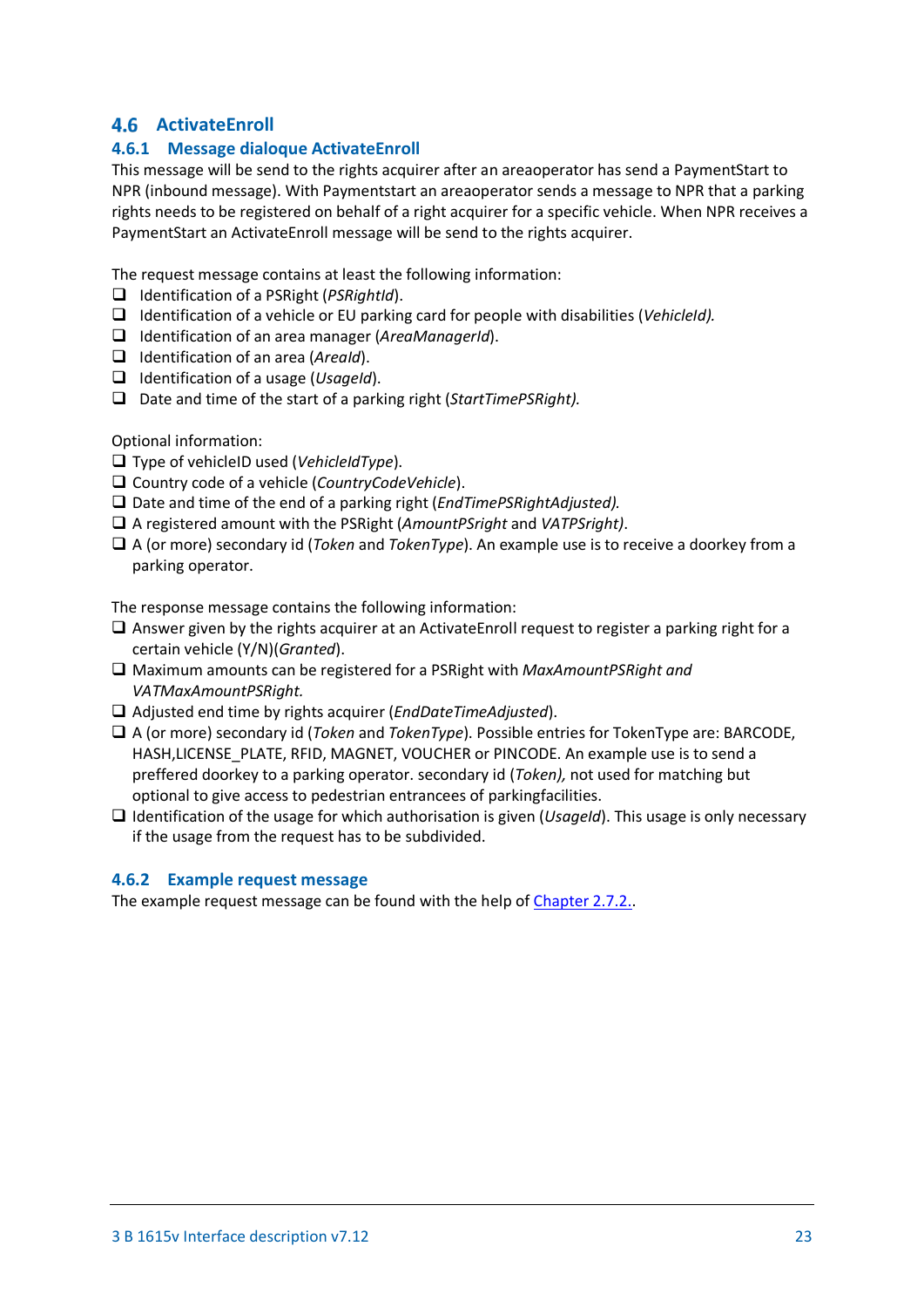# <span id="page-23-0"></span>**EnrollLink**

# <span id="page-23-1"></span>**4.7.1 Message dialogue EnrollLink**

A rights acquirer sends a request message *EnrollLinkRequest* to NPR, containing the data of a link between the rights requirer and a vehicle to be registered in NPR. NPR sends a response message *EnrollLinkResponse*, containing the message part *EnrollLinkResponseData* if registration was successful. If not, the message contains the element *EnrollLinkResponseError*.

The rights acquirer is identified by the OIN or PIN in its certificate. Each request message contains either the OIN or the PIN from the certificate.

The request message contains at least the following information:

- Identification of a vehicle (*VehicleId).*
- Type of vehicleID used (*VehicleIdType*). Type has to be LICENSE\_PLATE, BARCODE, CARD, RFID, or GPK. When no type is provided, NPR assumes that the type of VehicleID is a license plate.
- □ Date and time when the link starts *(StartTimeLink)*.
- Usage of the link (*UsageId*).

Optional information:

- Identification of an area (*AreaManagerId* or *AreaManagerId* and *AreaId*). This results in the link only being valid in areas of the specified areaManager or in one specific area.
- Country code of a vehicle (*CountryCodeVehicle*).
- □ Date and time when the PSRight ends (*EndTimeLink*).

If no error occurs, the response message sent by NPR contains:

Identification of the registered link (*LinkId*).

**Business rule:** A commercial mobile provider should register a Link without an AreamanagerId and AreaId. Providers who register permits should register a Link with an AreaManagerId and AreaId.

#### <span id="page-23-2"></span>**4.7.2 Example request message**

#### <?xml version="1.0" ?>

```
<S:Envelope xmlns:S="http://schemas.xmlsoap.org/soap/envelope/" xmlns:a="http://www.w3.org/2005/08/addressing">
<S:Header>
```

```
<a:Action S:mustUnderstand="1">http://rdw.nl/rpv/1.0/IRegistration/EnrollLink</a:Action>
         <h:PIN xmlns="http://rdw.nl/rpv/1.0" xmlns:h="http://rdw.nl/rpv/1.0">???</h:PIN>
         <a:MessageID>???</a:MessageID>
         <a:ReplyTo>
         <a:Address>http://www.w3.org/2005/08/addressing/anonymous</a:Address>
         </a:ReplyTo>
</S:Header>
<S:Body xmlns:xsd="http://www.w3.org/2001/XMLSchema" xmlns:xsi="http://www.w3.org/2001/XMLSchema-instance">
         <EnrollLinkRequest>
         <EnrollLinkRequestData>
                 <!--Optional:-->
                 < AreaManagerId>???</AreaManagerId>
                 <!--Optional:-->
                 <AreaId>???</AreaId>
```
<VehicleId>???</VehicleId> <VehicleIdType>???</VehicleIdType>

```
<!--Optional:-->
```
<CountryCodeVehicle>???</CountryCodeVehicle>

```
<UsageId>???</UsageId>
```

```
<StartTimeLink>???</StartTimeLink>
```

```
<!--Optional:-->
```

```
<EndTimeLink>???</EndTimeLink>
```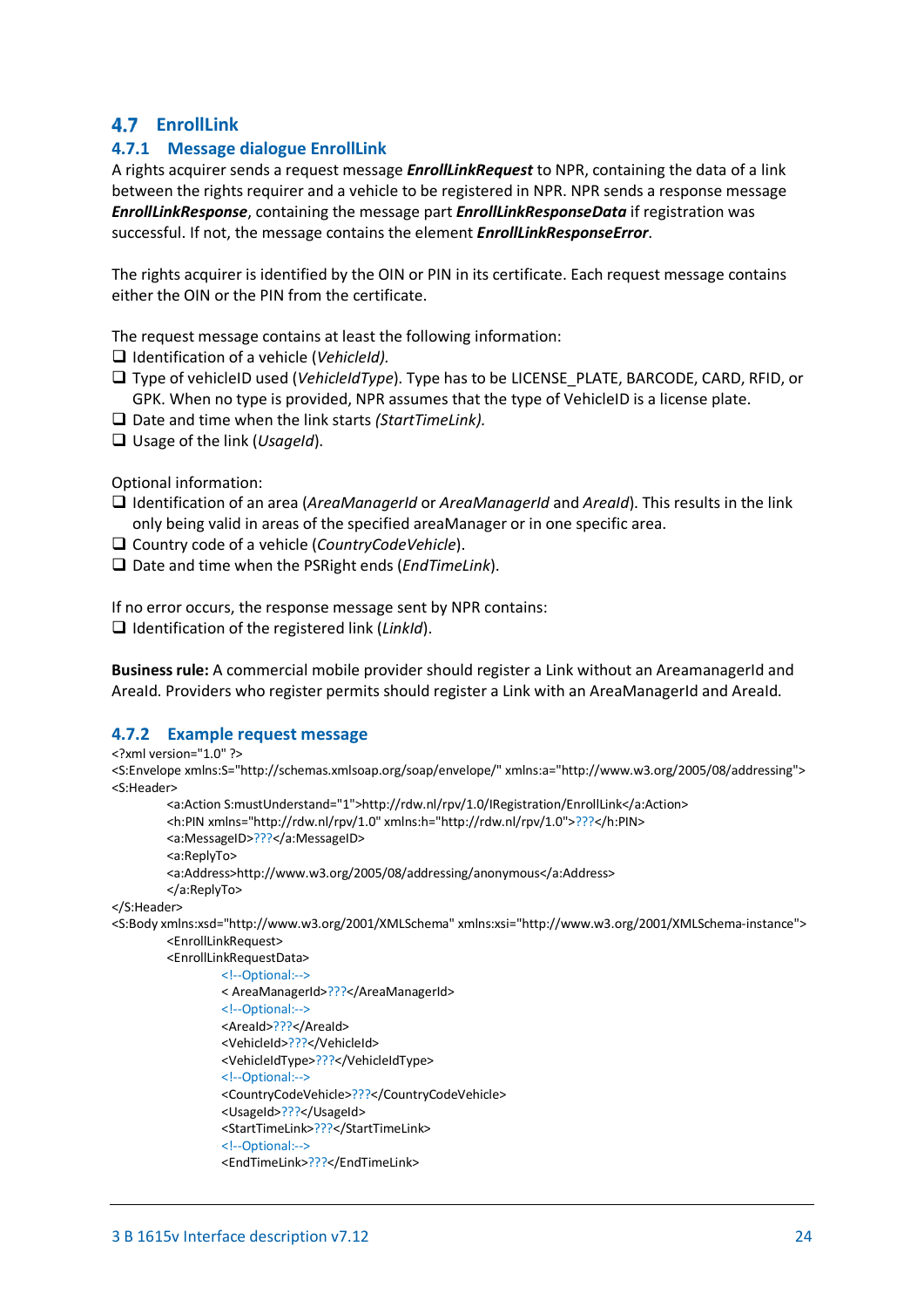</EnrollLinkRequestData> </EnrollLinkRequest> </soapenv:Body> </soapenv:Envelope>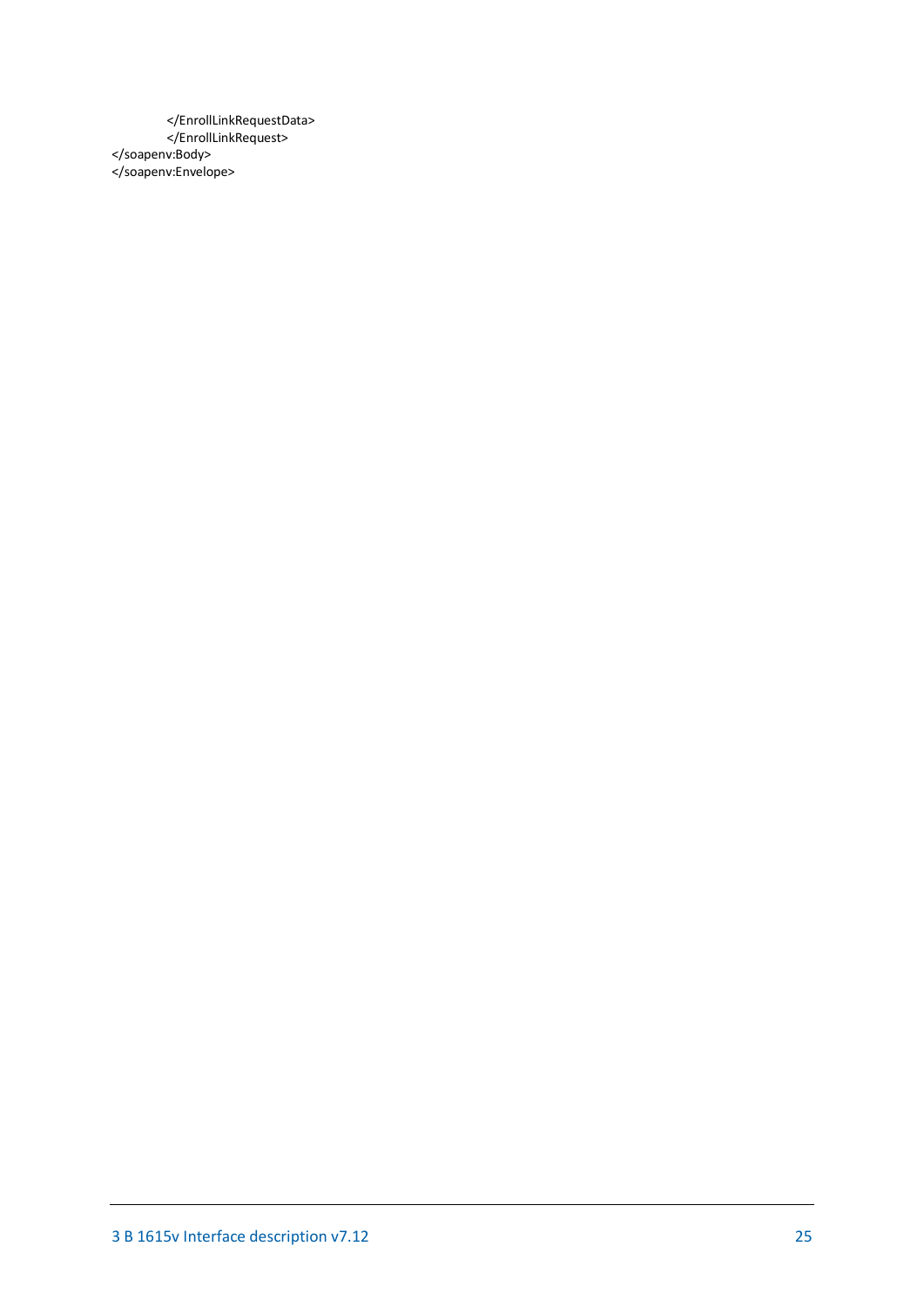# <span id="page-25-0"></span>**4.8 RevokeLink**

# <span id="page-25-1"></span>**4.8.1 Message dialogue RevokeLink**

A rights acquirer sends a request message *RevokeLinkRequest* to NPR, containing the identification of a link, and a time at which the link should end. NPR sends a response message

*RevokeLinkResponse*, containing the message part *RevokeLinkResponseData* if registration was successful. If not, the message contains the element *RevokeLinkResponseError*.

The rights acquirer is identified by the OIN or PIN in its certificate. Each request message contains either the OIN or the PIN from the certificate.

The request message contains at least the following information:

Identification of a link (*LinkId).*

□ Date and time when the link should end *(EndTimeLink)*.

If no error occurs, the response message sent by NPR contains: Identification of the registered link (*LinkId*).

### <span id="page-25-2"></span>**4.8.2 Example request message**

<?xml version="1.0" ?>

<S:Envelope xmlns:S="http://schemas.xmlsoap.org/soap/envelope/" xmlns:a="http://www.w3.org/2005/08/addressing"> <S:Header>

```
<a:Action S:mustUnderstand="1">http://rdw.nl/rpv/1.0/IRegistration/RevokeLink</a:Action>
         <h:PIN xmlns="http://rdw.nl/rpv/1.0" xmlns:h="http://rdw.nl/rpv/1.0">???</h:PIN>
         <a:MessageID>???</a:MessageID>
         <a:ReplyTo>
         <a:Address>http://www.w3.org/2005/08/addressing/anonymous</a:Address>
         </a:ReplyTo>
</S:Header>
<soapenv:Body>
         <RevokeLinkRequest>
         <RevokeLinkRequestData>
                 <LinkId>???</LinkId>
                 <!--Optional:-->
                 <EndTimeLink>???</EndTimeLink>
```
</RevokeLinkRequestData>

</RevokeLinkRequest>

</soapenv:Body>

</soapenv:Envelope>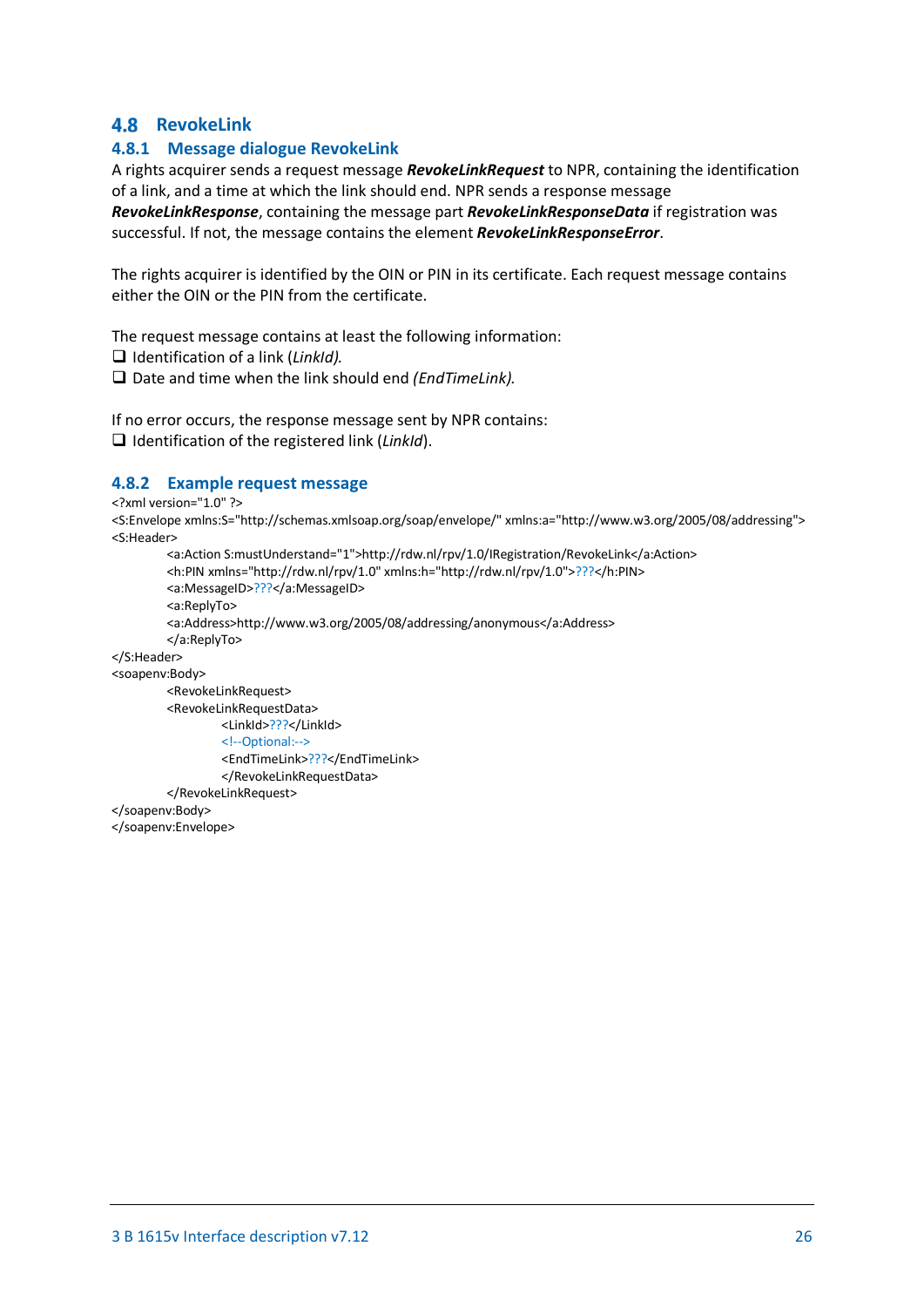# <span id="page-26-0"></span>**4.9 RetrieveLink**

### <span id="page-26-1"></span>**4.9.1 Message dialogue RetrieveLink**

A rights acquirer sends a request message *RetrieveLinkRequest* to NPR, containing the identification of a vehicle or link, and optional a search period. NPR sends a response message

*RetrieveLinkResponse*, containing the message part *RetrieveLinkResponseData* if registration was successful. If not, the message contains the element *RetrieveLinkResponseError*.

The rights acquirer is identified by the OIN or PIN in its certificate. Each request message contains either the OIN or the PIN from the certificate.

The request message contains at least the following information: Identification of a link (*LinkId)* or identification of a vehicle (*VehicleId*).

Optional information:

- Type of vehicleId (*VehicleIdType*).
- Search period (*StartTimeLink* and/or *EndTimeLink*).

If no error occurs, the response message sent by NPR contains:

Identification of the vehicleId (*VehicleId*).

LinkInfoList:

- Type of vehicleID used (*VehicleIdType).*
- Country code of a vehicle (*CountryCodeVehicle*).
- Country name of a vehicle *(CountryName).*
- Identification of an area manager (*AreaManagerId*).
- Description of an area manager (*AreaManagerDesc*).
- Identification of an area (*AreaId*).
- Description of an area (*AreaDesc*).
- Identification of a usage (*UsageId*).
- Description of a usage (*UsageDesc*).
- Start time and date when a link has started (*StartTimeLink*).
- End time and date when a link has ended (*EndTimeLink*).

#### <span id="page-26-2"></span>**4.9.2 Example request message**

<?xml version="1.0" ?>

<S:Envelope xmlns:S="http://schemas.xmlsoap.org/soap/envelope/" xmlns:a="http://www.w3.org/2005/08/addressing"> <S:Header>

<a:Action S:mustUnderstand="1">http://rdw.nl/rpv/1.0/IRegistration/RetrieveLink</a:Action> <h:PIN xmlns="http://rdw.nl/rpv/1.0" xmlns:h="http://rdw.nl/rpv/1.0">???</h:PIN> <a:MessageID>???</a:MessageID> <a:ReplyTo> <a:Address>http://www.w3.org/2005/08/addressing/anonymous</a:Address>

</a:ReplyTo>

```
</S:Header>
```
#### <soapenv:Body>

<RetrieveLinkRequest>

```
<RetrieveLinkRequestData>
         <!--Optional:-->
```

```
<VehicleId>???</VehicleId>
```

```
<!--Optional:-->
```
<VehicleIdType>???</VehicleIdType>

```
<!--Optional:-->
```

```
<LinkId>???</LinkId>
```

```
<!--Optional:-->
```
<StartTimeLink>???</StartTimeLink>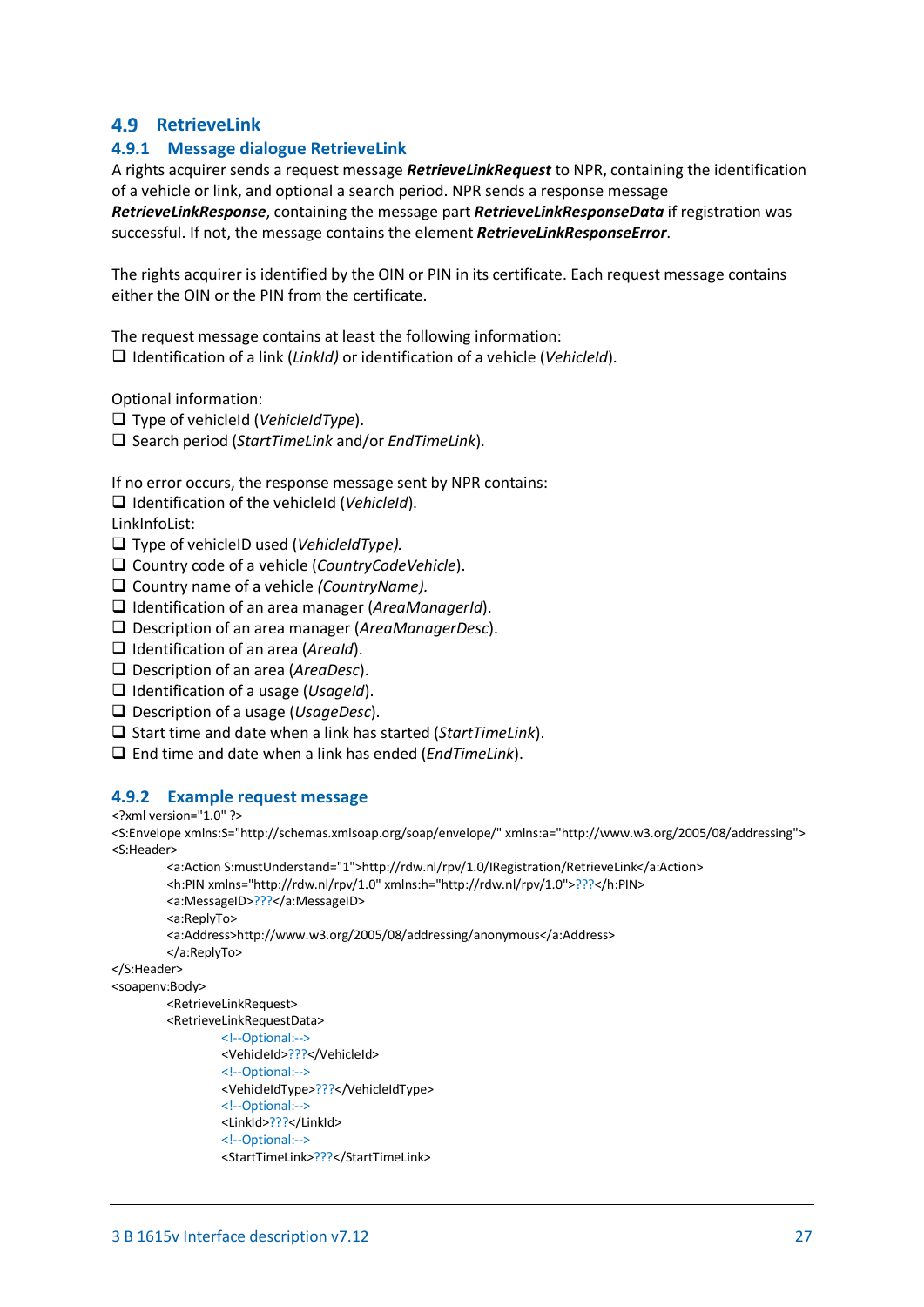#### <!--Optional:-->

<EndTimeLink>???</EndTimeLink> </RetrieveLinkRequestData> </RetrieveLinkRequest>

</soapenv:Body>

</soapenv:Envelope>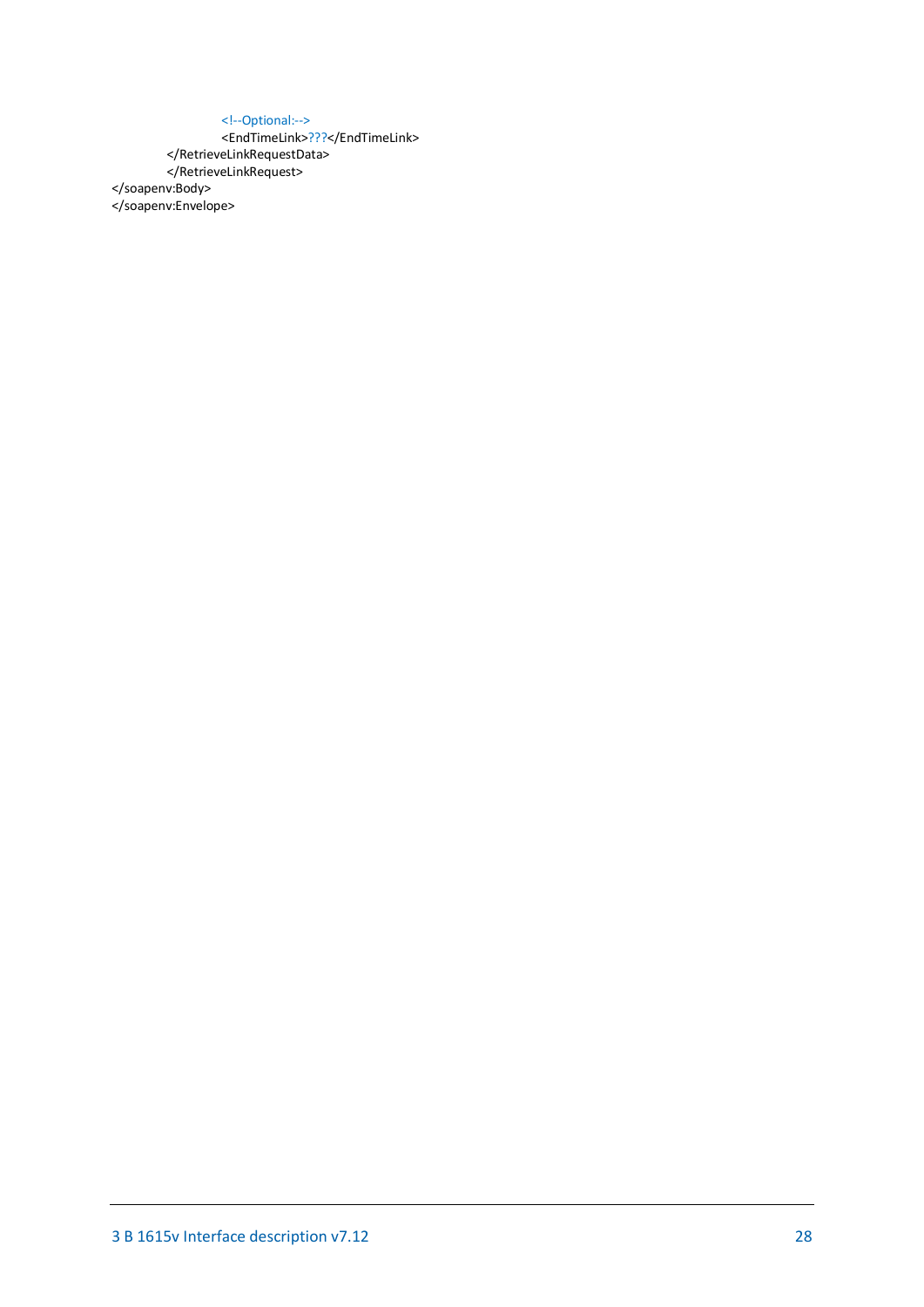# <span id="page-28-0"></span>**5 Messages to be used by Area Operators**

There are inbound and outbound messages for areaoperators for comunication with NPR about off street parking.

Inbound messages are sent from NPR.

Outbound messages need to be sent to NPR.

# <span id="page-28-1"></span>**ActivateAuthorisation**

### <span id="page-28-2"></span>**5.1.1 Message dialoque ActivateAuthorisation**

This message will be send to the areaoperator after an EnrollPSRightId message was send by a rights acquirer for an area which has a areaoperator (inbound message).

The request message contains at least the following information:

- Identification of a vehicle (*VehicleId*).
- Identification of an area manager (*AreaManagerId*).
- Identification of an area (*AreaId*).
- $\Box$  Identification of a parking right as determined by the NPR. Within NPR called PSRightId (*PaymentAuthorisationId*).
- Identification of a provider (*ProviderId*).
- Date and time of the start of a parking right (*StartDateTime).*

Optional information:

- Type of vehicleID used (*VehicleIdType*). Type has to be LICENSE\_PLATE, BARCODE, CARD, RFID, or GPK. When no type is provided, NPR assumes that the type of VehicleID is a license plate.
- Country code of a vehicle (*CountryCode*).
- □ Date and time when the parking right ends (*EndDateTime*).
- A (or more) secondary id (*Token* and *TokenType*). An example use is to receive a preffered doorkey from a provider.

The response message contains the following information:

- The response to the autorisation request (Y/N) (*Granted*).
- Adjusted start time (*StartDateTimeAdjusted*). When a parking operator states a different start time, being usually the time a vehicle entered the area.
- Date and time when the parking right ends (*EndDateTimeAdjusted*).
- Id of the Remark (*RemarkId*).
- A description of the notification regarding the autorisation request (*Remark*).
- □ With *Amount* and *VAT* an amount can be returned, being the costs between time of entry (adjusted starttime) and the time of the response (actual time).
- A (or more) secondary id (*Token* and *TokenType*). Possible entries for TokenType are: BARCODE, HASH,LICENSE\_PLATE, RFID, MAGNET, VOUCHER or PINCODE. An example use is to send a doorkey to a provider.

#### <span id="page-28-3"></span>**5.1.2 Example request message**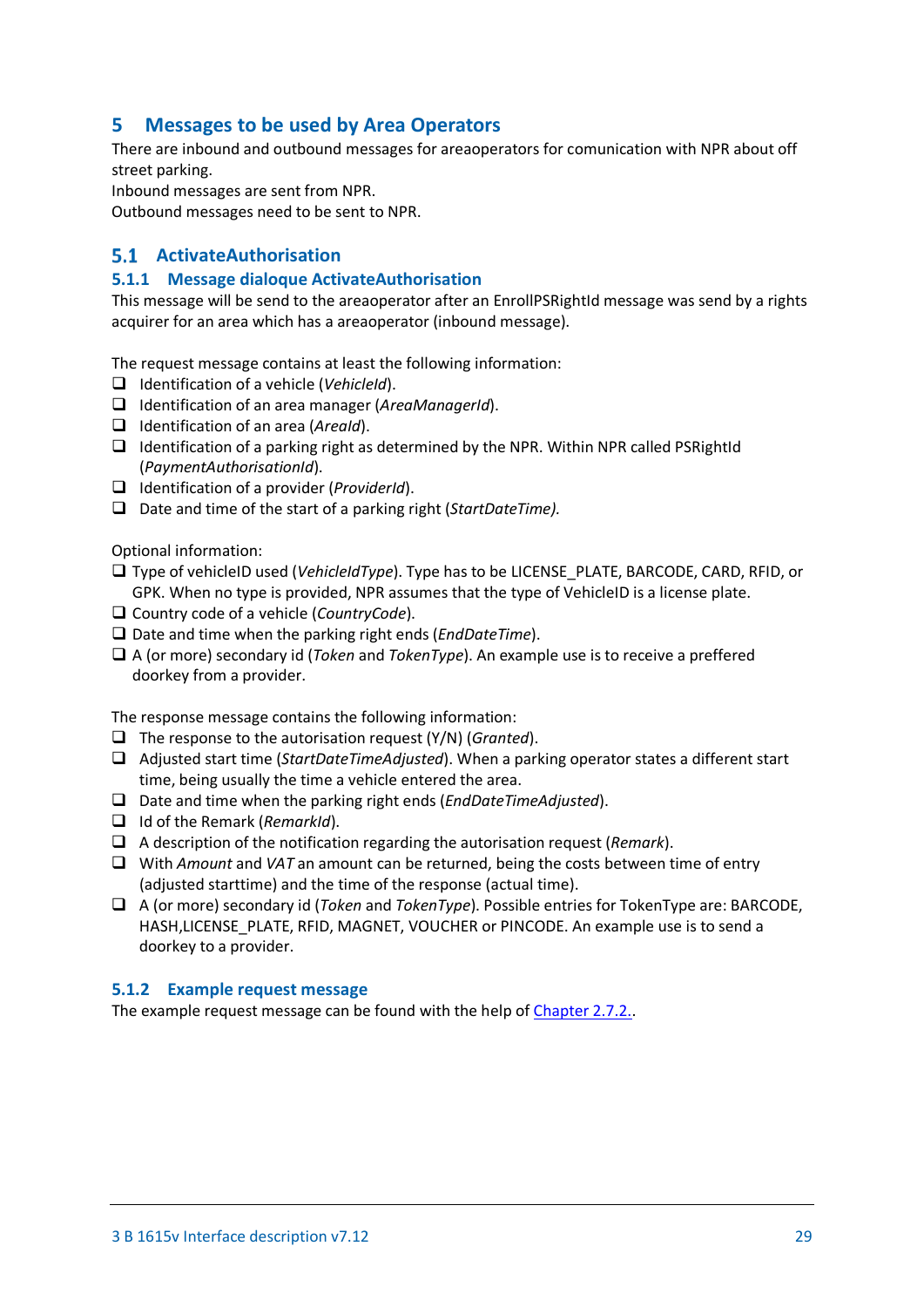# <span id="page-29-0"></span>**CancelAuthorisation**

# <span id="page-29-1"></span>**5.2.1 Message dialoque CancelAuthorisation**

This message will be send to the area operator in two situations:

- 1. The rights acquirer makes an annulation of the parking right (Endtime will be the same as Starttime).
- 2. The rights acquirer sends a confirmation of payment (Endtime will be later than Starttime). If ending a parking right by a rights acquirer is not supported, an error code should be returned by the area operator.

This is an inbound message.

The request message contains at least the following information:

Identification of a parking right as determined by the NPR (*PaymentAuthorisationId*)

Optional information:

The endtime of a parking right (*CancelDateTime*)*.*

The response message can contain the following information:

- The response to the autorisation request (true/false) (*Granted*).
- Id of the Remark (*RemarkId*).
- A description of the notification regarding the autorisation request (*Remark*).
- With *Amount* and *VAT* an amount can be registered with the ending or cancellation of the PSRight.
- Adjusted end time by rights acquirer (*EndDateTimeAdjusted*).

### <span id="page-29-2"></span>**5.2.2 Example request message**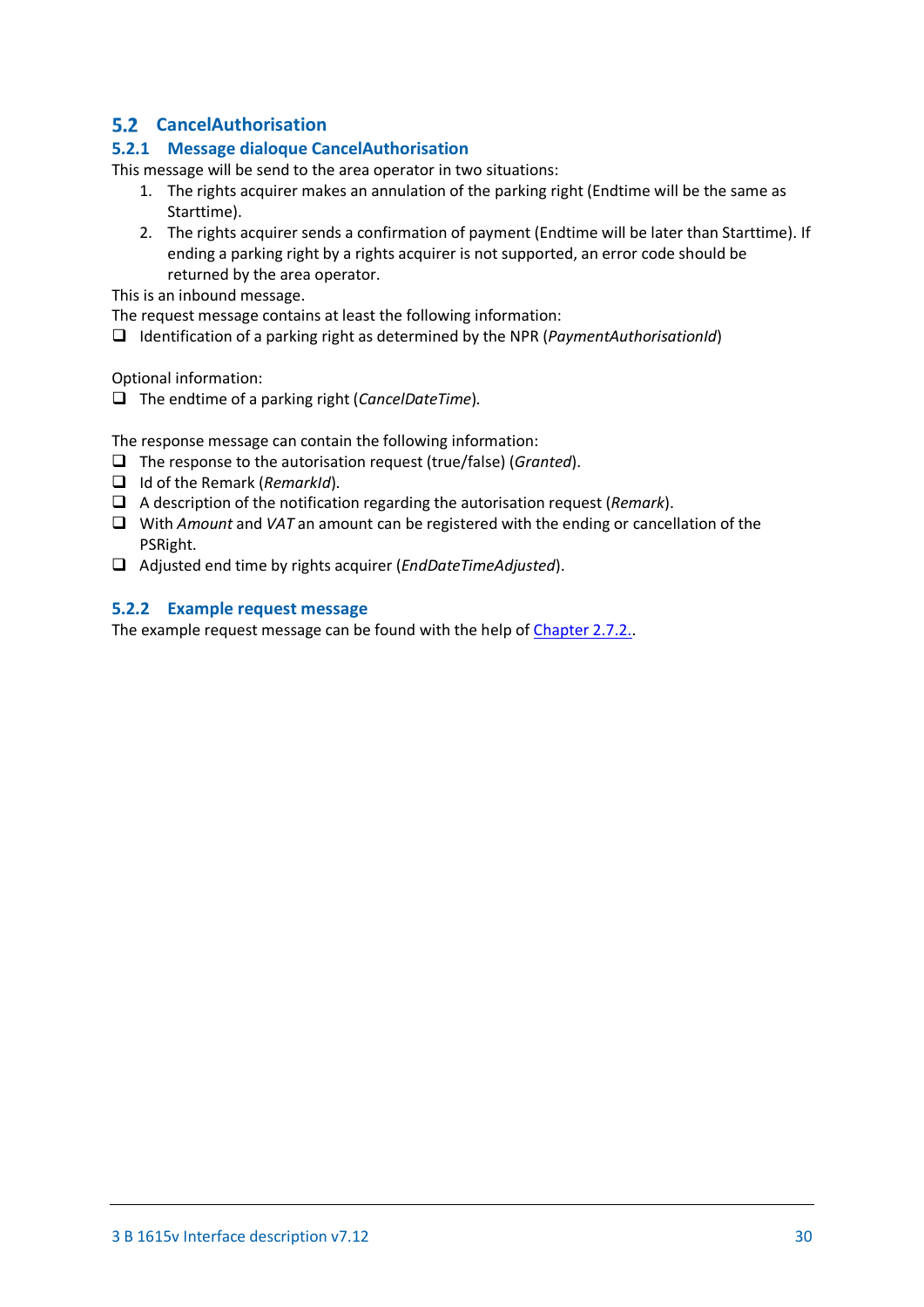# <span id="page-30-0"></span>**PaymentCheck**

### <span id="page-30-1"></span>**5.3.1 Message dialoque PaymentCheck**

The areaoperator will send this message to check whether a vehicle can enter the parking facility or not. At this stage there will be no parking right registered at NPR yet. NPR sends this request to the rights acquirer with the use of the message PreEnroll.

The request message contains at least the following information:

- UUID *(MessageID*) which is the identification of a request and can be used for a resend (see also Ch [10.2\)](#page-55-2).
- Identification of a vehicle (*VehicleId*).
- $\Box$  Date and time at which must be checked whether or not a vehicle can enter the parking facility. *(CheckDateTime).*
- Identification of an area manager (*AreaManagerId*).
- Identification of an area (*AreaId*).
- Identification of a sellingpoint (*SellingPointId*).

Location has to be stated with either AreaManagerId and AreaId or SellingPointId.

Optional information:

- Type of vehicleID used (*VehicleIdType*). Type has to be LICENSE\_PLATE, BARCODE, CARD, RFID, or GPK. When no type is provided, NPR assumes that the type of VehicleID is a license plate.
- Country code of a vehicle (*CountryCode*).
- Usage that is checked (*UsageId*).

The response message can contain the following information:

- Identification of a provider (*ProviderId*).
- The response to the PaymentCheck request (Y/N) (*Granted*).
- Identification of an area manager (*AreaManagerId*).
- Identification of an area (*AreaId*).
- Usage that is checked (*UsageId*).

### <span id="page-30-2"></span>**5.3.2. Example Request message**

<?xml version="1.0" ?>

<S:Envelope xmlns:S="http://schemas.xmlsoap.org/soap/envelope/" xmlns:a="http://www.w3.org/2005/08/addressing"> <S:Header>

<a:Action S:mustUnderstand="1">http://rdw.nl/rpv/1.0/IRegistration/PaymentCheck</a:Action> <h:PIN xmlns="http://rdw.nl/rpv/1.0" xmlns:h="http://rdw.nl/rpv/1.0">???</h:PIN> <a:MessageID>???</a:MessageID> <a:ReplyTo> <a:Address>http://www.w3.org/2005/08/addressing/anonymous</a:Address> </a:ReplyTo>

</S:Header>

<soapenv:Body>

<PaymentCheckRequest>

```
<PaymentCheckRequestData>
```

```
<!--Optional:-->
<AreaManagerId>???</AreaManagerId>
<!--Optional:-->
<AreaId>???</AreaId>
<!--Optional:-->
<SellingPointId>???</SellingPointId>
<VehicleId>???</VehicleId>
<!--Optional:-->
<VehicleIdType>???</VehicleIdType>
<!--Optional:-->
<CountryCode>???</CountryCode>
```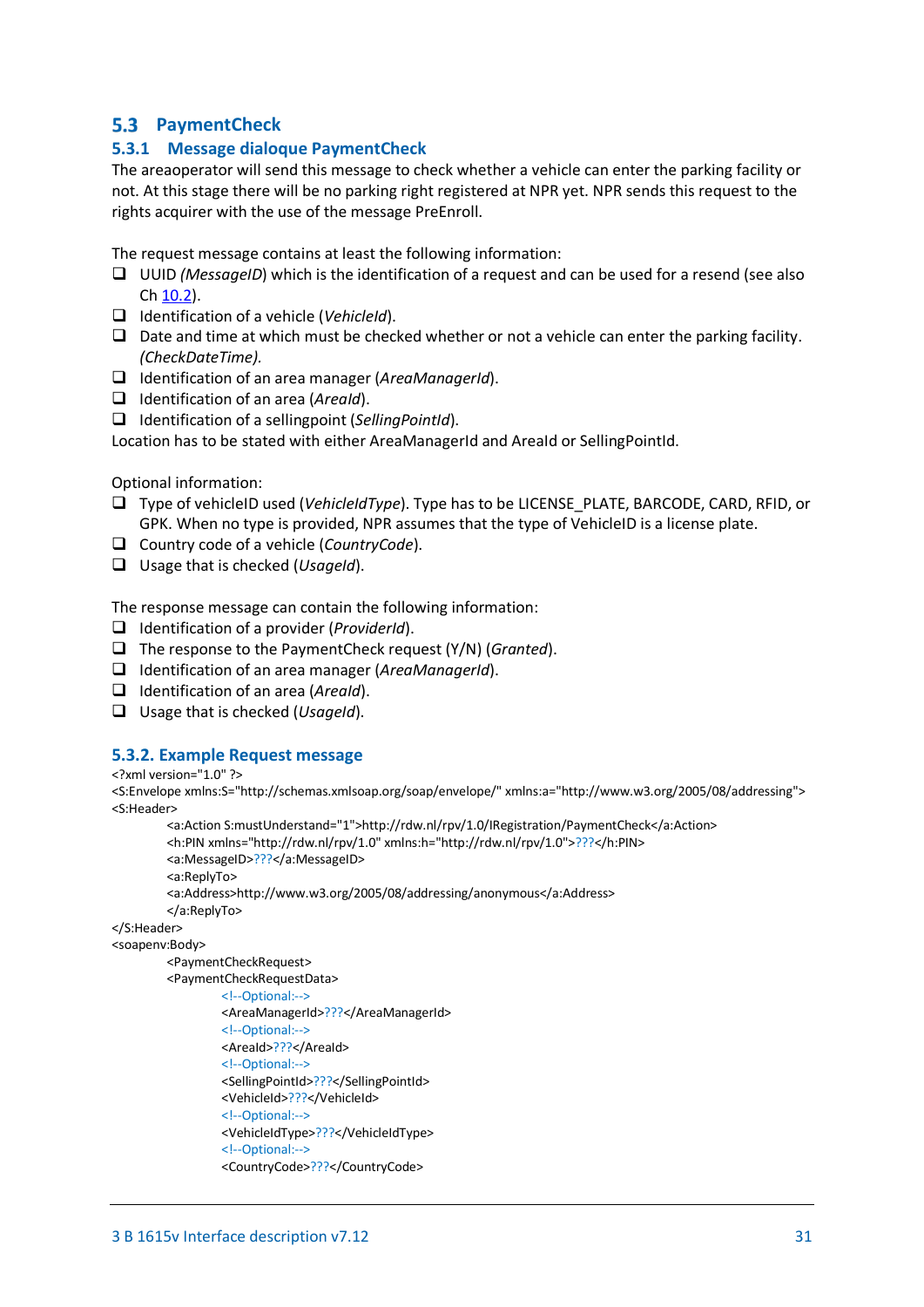<CheckDateTime>???</CheckDateTime> <!--Optional:--> <UsageId>???</UsageId> </PaymentCheckRequestData> </PaymentCheckRequest> </soapenv:Body> </soapenv:Envelope>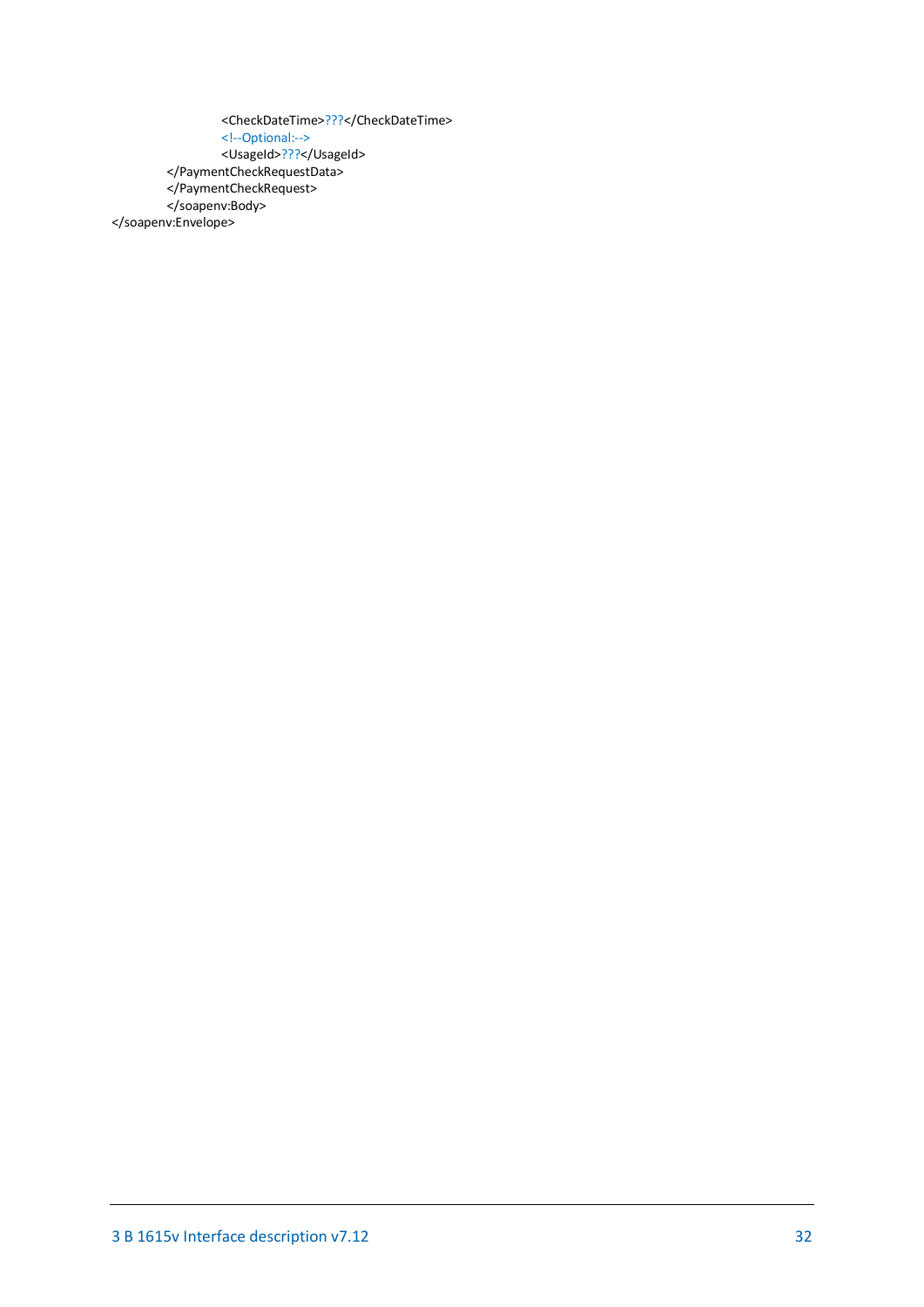# <span id="page-32-0"></span>**PaymentStart**

# <span id="page-32-1"></span>**5.4.1 Message dialoque PaymentStart**

The areaoperator sends this message to NPR when a vehicle enters a parking facility and a parking rights needs to be registered.

The request message contains at least the following information:

- UUID *(MessageID*) which is the identification of a request and can be used for a resend (see also Ch [10.2\)](#page-55-2).
- Identification of a vehicle (*VehicleId*)
- Date and time of the start of a parking right (*StartDateTime)*
- Identification of an area manager (*AreaManagerId*).
- Identification of an area (*AreaId*).
- Identification of a sellingpoint (*SellingPointId*).

Location has to be stated with either AreaManagerId and AreaId or SellingPointId.

Optional information:

- Type of vehicleID used (*VehicleIdType*). Type has to be LICENSE\_PLATE, BARCODE, CARD, RFID, or GPK. When no type is provided, NPR assumes that the type of VehicleID is a license plate.
- Country code of a vehicle (*CountryCode*).
- Date and time of the end of a parking right (*EndDateTime).*
- With *Amount* and *VAT* an amount can be registered with the enrollment of a PSRight.
- A (or more) secondary ID which will be registered with the parking right (*Token* and *TokenType*). Type has to be VOUCHER or PINCODE. An example use is to store a doorkey (which will also be sent to a provider if necessary).
- Usage for which the payment has to start (*UsageId*). This can be used to exclude certain usages (e.g. by filling in 'VERGUNP', to allow permits only and not ask authorisation for payed parking).

The response message contains the following information:

- Identification of an area manager (*AreaManagerId*).
- Identification of an area (*AreaId*).
- Identification of a provider (*ProviderId*).
- Usage for which the payment starts (*UsageId*).
- Identification of a parking right as determined by the NPR (*PaymentAuthorisationId*)
- Max amount for which a parking right is autorised (*AuthorisationMaxAmount*)
- Adjusted end time by rightsacquirer (*EndDateTimeAdjusted*)
- A (or more) secondary ID which is registered with the parking right (*Token* and *TokenType*). These can also come from a different party (e.g. a preffered doorkey from a provider)

### <span id="page-32-2"></span>**5.4.2 Example request message**

#### <?xml version="1.0" ?>

<S:Envelope xmlns:S="http://schemas.xmlsoap.org/soap/envelope/" xmlns:a="http://www.w3.org/2005/08/addressing"> <S:Header>

<a:Action S:mustUnderstand="1">http://rdw.nl/rpv/1.0/IRegistration/PaymentStart</a:Action> <h:PIN xmlns="http://rdw.nl/rpv/1.0" xmlns:h="http://rdw.nl/rpv/1.0">???</h:PIN> <a:MessageID>???</a:MessageID> <a:ReplyTo> a:Address>http://www.w3.org/2005/08/addressing/anonymous</a:Address>

</a:ReplyTo>

</S:Header>

<S:Body xmlns:xsd="http://www.w3.org/2001/XMLSchema" xmlns:xsi="http://www.w3.org/2001/XMLSchema-instance"> <PaymentStartRequest xmlns="http://rdw.nl/rpv/1.0">

<:PaymentStartRequestData>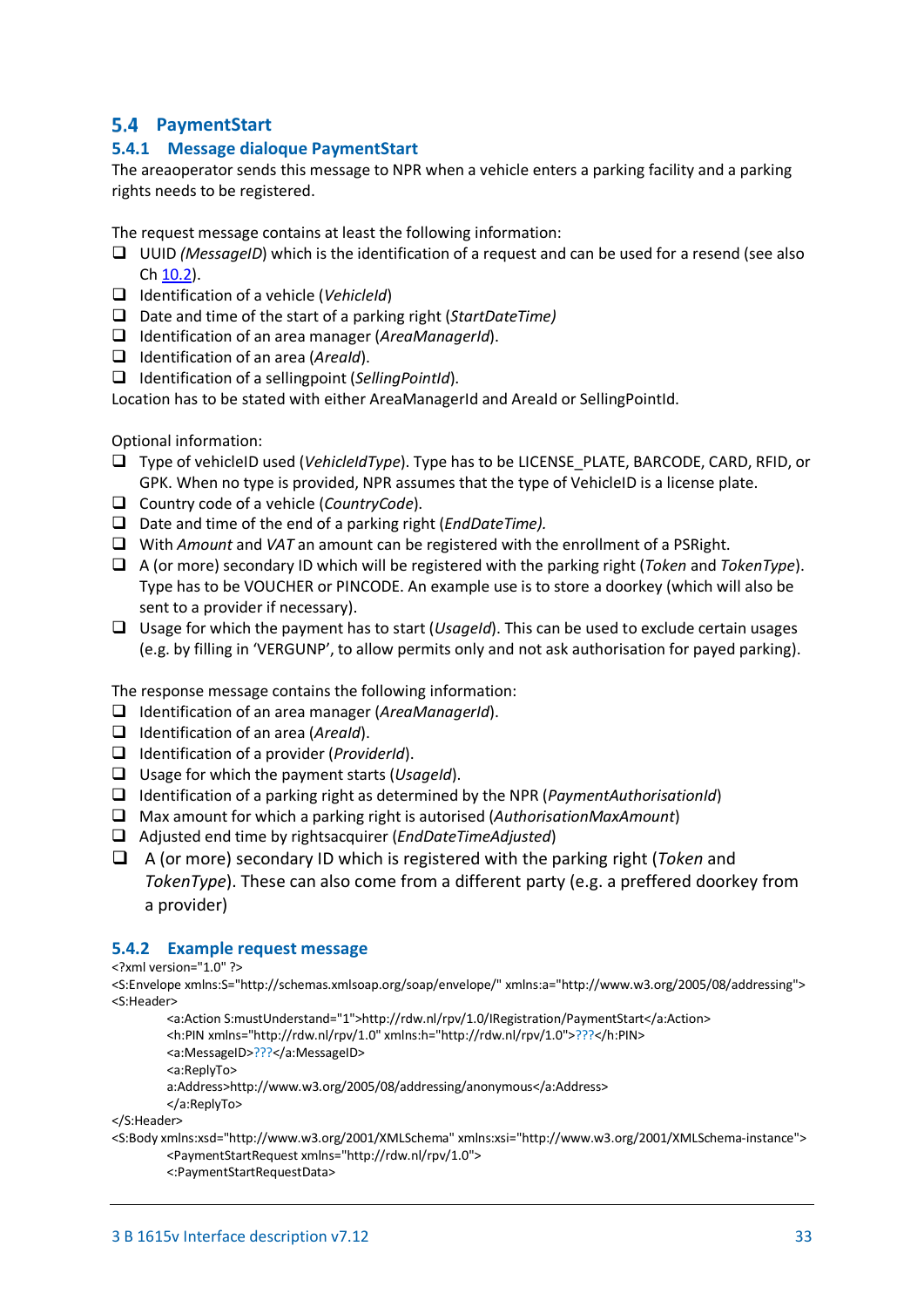```
<!--Optional:-->
                  <AreaManagerId>???</AreaManagerId>
                  <!--Optional:-->
                  <AreaId>???</AreaId>
                  <!--Optional:-->
                  <SellingPointId>???</SellingPointId >
                  <VehicleId>???</VehicleId>
                  <!--Optional:-->
                  <VehicleIdType>???</VehicleIdType>
                  <!--Optional:-->
                  <UsageId>???</UsageId>
                  <!--Optional:-->
                  <CountryCodeVehicle>???</CountryCodeVehicle>
                  <StartDateTime>???</StartDateTime>
                  <!--Optional:-->
                  <EndDateTime>???</EndDateTime>
                  <!--Optional:-->
                  <Amount>???</Amount>
                  <!--Optional:-->
                  <VAT>???</VAT>
                  <!--Optional:-->
                  <TokenList>
                  <TokenListData>
                           <token>???</token>
                           <tokentype>???</tokentype>
                  </TokenListData>
                  </TokenList>
         </PaymentStartRequestData>
         </PaymentStartRequest>
</S:Body>
</S:Envelope>
```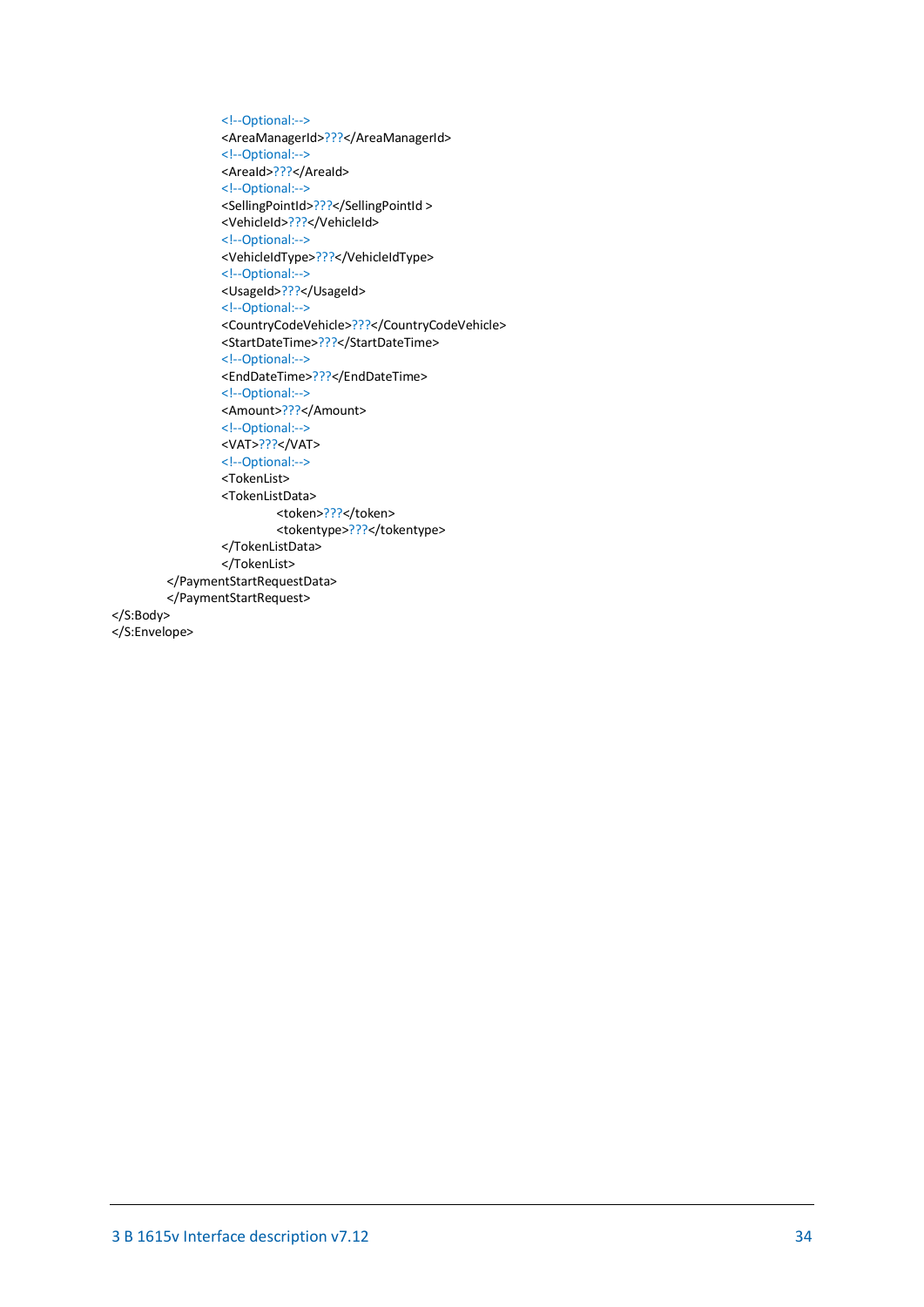# <span id="page-34-0"></span>**PaymentEnd**

### <span id="page-34-1"></span>**5.5.1 Message dialoque PaymentEnd**

This message will be send by the areaoperator to end a parking right (outbound message). A provider will be notified of this action by the use of the message RevokedByThirdParty [\(Ch 4.4\)](#page-19-1).

**Business Rule**: A area operator is obliged to terminate any PSRight that is acquired in the off street parking area.

The request message contains at least the following information:

- UUID *(MessageID*) which is the identification of a request and can be used for a resend (see also Ch [10.2\)](#page-55-2).
- Identification of a parking right as determined by the NPR (*PaymentAuthorisationId*).
- Date and time when the parking right ends (*EndDateTime*).

Optional information:

With *Amount* and *VAT* an amount can be registered with the settlement of a parking right.

The response message contains the following information:

- Identification of a parking right as determined by the NPR (*PaymentAuthorisationId*).
- Adjusted end time by rights acquirer or NPR (*EndDateTimeAdjusted*).
- $\Box$  The price and value added tax (V.A.T.) for a parking right as determined on basis of the data in NPR (*AmountCalculated* and *VATCalculated*).
- $\Box$  The maximum amount and V.A.T. for a parking right as determined by the authorising provider (*AuthorisationMaxAmount* and *VATMaxAmount*).

#### <span id="page-34-2"></span>**5.5.2 Example request message**

<?xml version="1.0" ?>

<S:Envelope xmlns:S="http://schemas.xmlsoap.org/soap/envelope/" xmlns:a="http://www.w3.org/2005/08/addressing"> <S:Header>

```
<a:Action S:mustUnderstand="1">http://rdw.nl/rpv/1.0/IRegistration/ PaymentEnd</a:Action>
        <h:PIN xmlns="http://rdw.nl/rpv/1.0" xmlns:h="http://rdw.nl/rpv/1.0">???</h:PIN>
        <a:MessageID>???</a:MessageID>
        <a:ReplyTo>
        a:Address>http://www.w3.org/2005/08/addressing/anonymous</a:Address>
        </a:ReplyTo>
</S:Header>
```
<S:Body xmlns:xsd="http://www.w3.org/2001/XMLSchema" xmlns:xsi="http://www.w3.org/2001/XMLSchema-instance"> <PaymentEndRequest>

<PaymentEndRequestData>

<PaymentAuthorisationId>???</PaymentAuthorisationId> <EndDateTime>???</EndDateTime> <!--Optional:--> <Amount>???</Amount> <!--Optional:--> <VAT>???</VAT> </PaymentEndRequestData> </PaymentEndRequest>

</soapenv:Body>

<span id="page-34-3"></span></soapenv:Envelope>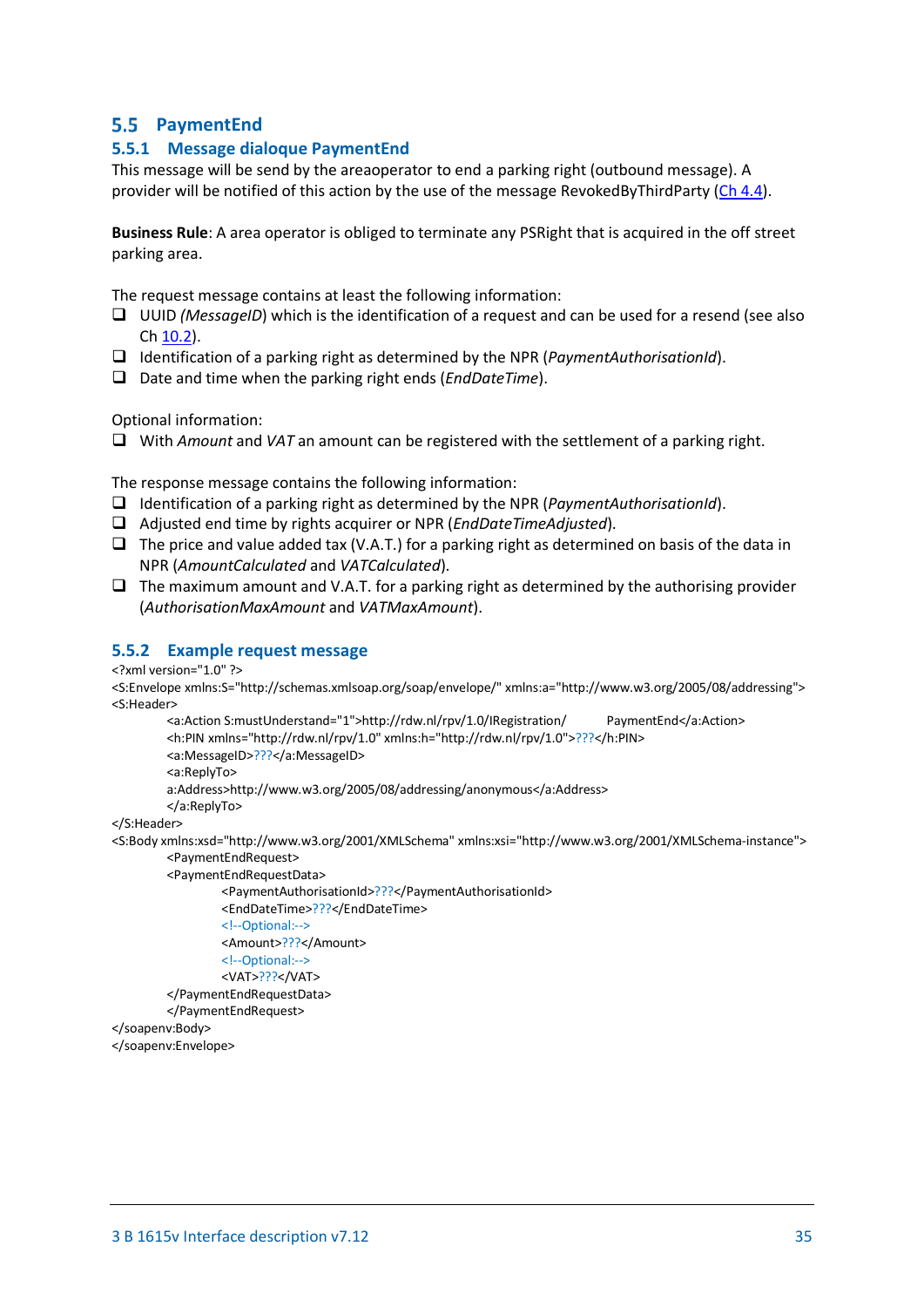# <span id="page-35-0"></span>**6 Messages to be used by enforcers**

# <span id="page-35-1"></span>**6.1** CheckPSRight

# <span id="page-35-2"></span>**6.1.1 Message dialogue CheckPSRight**

A checking organisation sends a request message *PSRightCheckRequest*. NPR responds with a message *PSRightCheckResponse*, containing the message part *PSRightCheckResponseData* if the message was processed succesfully. If not, the message contains the element *PSRightCheckResponseError.*

The checking organisation is identified by the OIN or PIN in its certificate. Each request message contains either the OIN or the PIN from the certificate.

The checking organisation should be authorised to check for PSRights in the specified area, if not, NPR will send an error message and no information is given.

The request message contains at least the following information:

 $\Box$  Identification of an area. The way to specify an area should be one of the following:

- 1. *AreaManagerId* and *AreaId*.
- 2. A location (*CheckLocation*), consisting of a *Latitude* and *Longitude* in WGS84 format.
- 3. An address (*CheckAddress*)*,* consisting of *StreetCode* or *StreetName*, *HouseNumber*, *HouseNumberAdditions* and *PlaceOfResidence*.

If more than one identification is provided, NPR will use the list above to determine priority, e.g. if *AreaManagerId/AreaId* and *CheckLocation* are provided, the combination *AreaManager/AreaId* will be used to specify the area, and the location will be omitted. If *StreetCode* and *StreetName* are both provided, NPR will use *StreetCode* and omit *StreetName*.

If the identification provided does not match any of the supported methods, NPR will return an error message and no information will be given.

- Usage that is checked (*UsageId*).
- Identification of a vehicle (*VehicleId).*
- □ Date and time at which must be checked whether or not a PSRight is present *(CheckTime)*.
- *ExtraInfoIndicator*. If this indicator is set to "N" (no), the checking organisation wants a response that consists of a CheckAnswer only. If this indicator is set to "Y" (yes), a response is given that consists of a CheckAnswer with additional information if available.
- □ UUID *(MessageID*) which is the identification of a request and can be used for a resend (see also [Resending a Request\)](#page-55-2).
- Country code of a vehicle (*CountryCodeVehicle*).
- $\Box$  Identification or description that a checking organisation can register with the logging in NPR of a check (*ReferenceCheckOrg*).
- Indicator (Y/N) to check a vehicle status (*CheckVehicleStatusIndicator*) (see als[o Ch 8\)](#page-53-0)*.*

 $\Box$  Indicator (0-100) which states the degree of reliability of the VehicleID (*VehicleIDConfidenceLevel*). An entry of 100 indicates a high reliability of the VehicleID, 0 indicates low reliability (see als[o Ch 8\)](#page-53-0).

To check for PSRights properly, NPR needs to know the area that is checked and the area manager to which the area belongs.

When an area is specified through one *AreaManagerId/AreaId* or a table with

*AreaManagerId/AreaId's*, these data are known immediately.

When an area is specified through a *CheckLocation*, NPR collects the areas containing the specified location.

When an area is specified through a *CheckAddress,* the location of the address is determined, and the resulting *CheckLocation* is used to determine the areas to consider*.*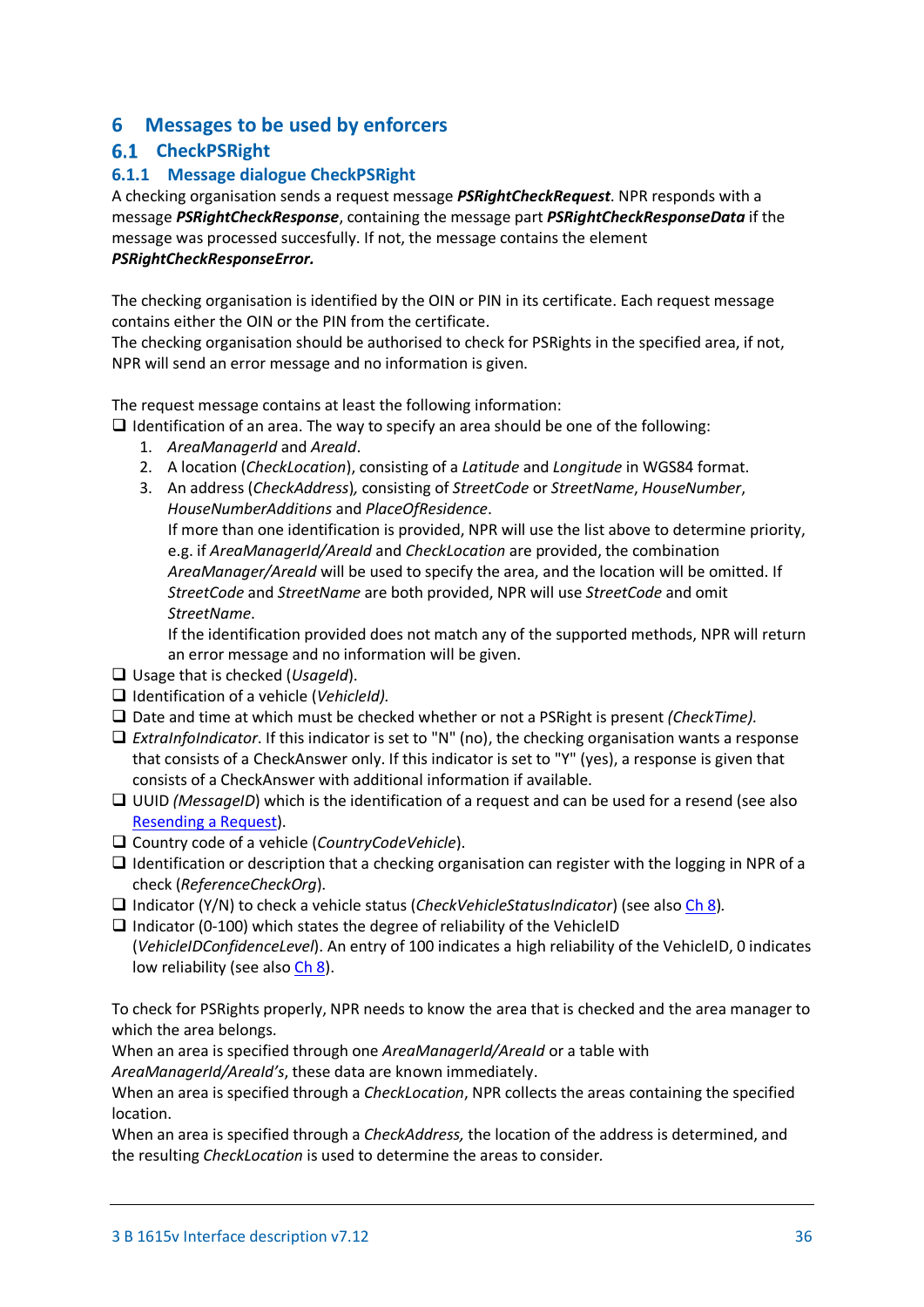If more than one identification is provided, NPR will use the list above to determine priority, e.g. if AreaManagerId/AreaId + CheckLocation are provided, the combination AreaManager/AreaId will be used to specify the area, and the location will be omitted.

All areas with a usage either matching the specified usage, or with a usage that is more specific than the specified usage, will be considered in the check for PSRights (Note: a checking organisation receives only information about areas where the organisation is authorised to check). If the area determination results in "no area found", NPR will return an error message and no information will be given.

Instead of a vehicle ID a disabled persons's parking card ID can be provided in the request message (*VehicleId*). Note that when a EU parking card for people with disabilities is used as a vehicle ID the area manager is always The Netherlands (area manager ID is '9999') and the area is always The Netherlands (area ID is 'NEDERLAND'). The value of the usage in this situation reflects the type of EU parking card for people with disabilities used to register a parking right: a card for a disabled driver, a card for a disabled passenger or a card for an institution.

If no error occurs, the response message contains the following information:

- $\Box$  Answer given by NPR at a request to check for a PSRight for a certain vehicle in a specified area at a specified time (*Checkanswer*).
- Table containing the data of 1 or more areas. (*Areatable*).
- □ The area that has been checked. (*AreaId*).
- The price to pay for one hour of parking (*PriceOneHourParking*).
- Element containing a list of 1 or more PSRights associated with the check for PSRights and for which information is given (*PSRightCheckPSRightList* with *PSRightCheckPSRightData*).
- $\Box$  Identification of a right (PSRightId).
- Identification of an area (*AreaId*).
- Description of an area (*AreaDesc*).
- Date and time of the start and end of a PSRight (*StartTimePSRight* and *EndTimePSRight*).
- Adjusted end time and date when a PSRight has ended (*EndTimePSRightAdjusted*).
- List of validity windows of a PSRight (*PSRightWindowList*).
- Description or reference of a right (*ReferencePSRight*).
- Identification of a sellingpoint (*SellingPointId*).
- Description of a selling point (*SellingPointDesc)*
- Identification of a usage (*UsageId*).
- Description of a usage (*UsageDesc*).
- Description of a regulation imposed by the area manager (*RegulationDesc*).
- The minimum amount that has to be paid for acquiring a PSRight (*AmountRatePart*).
- □ Step size of the fare (*StepSizeFarePart*).
- Grace period of the parking area (*GracePeriodBefore* and *GracePeriodAfter*).

The check results in a *CheckAnswer*, which is returned in the response message. The following *CheckAnswer*s are possible:

'Y'(es), meaning that either a PSRight was found that is valid in the specified area at *CheckTime*, or that at *CheckTime* no PSRight is required for the specified area.

'N'(o), meaning that no PSRight was found that is valid in the specified area at *CheckTime*, while at *CheckTime* the presence of a valid PSRight is required.

Together with CheckAnswer, the list of areas that have been considered, is returned. This is not done when the area was specified in the request message.

If one or more areas are returned in the response message, the price for one hour of parking is determined and also returned for each of those areas.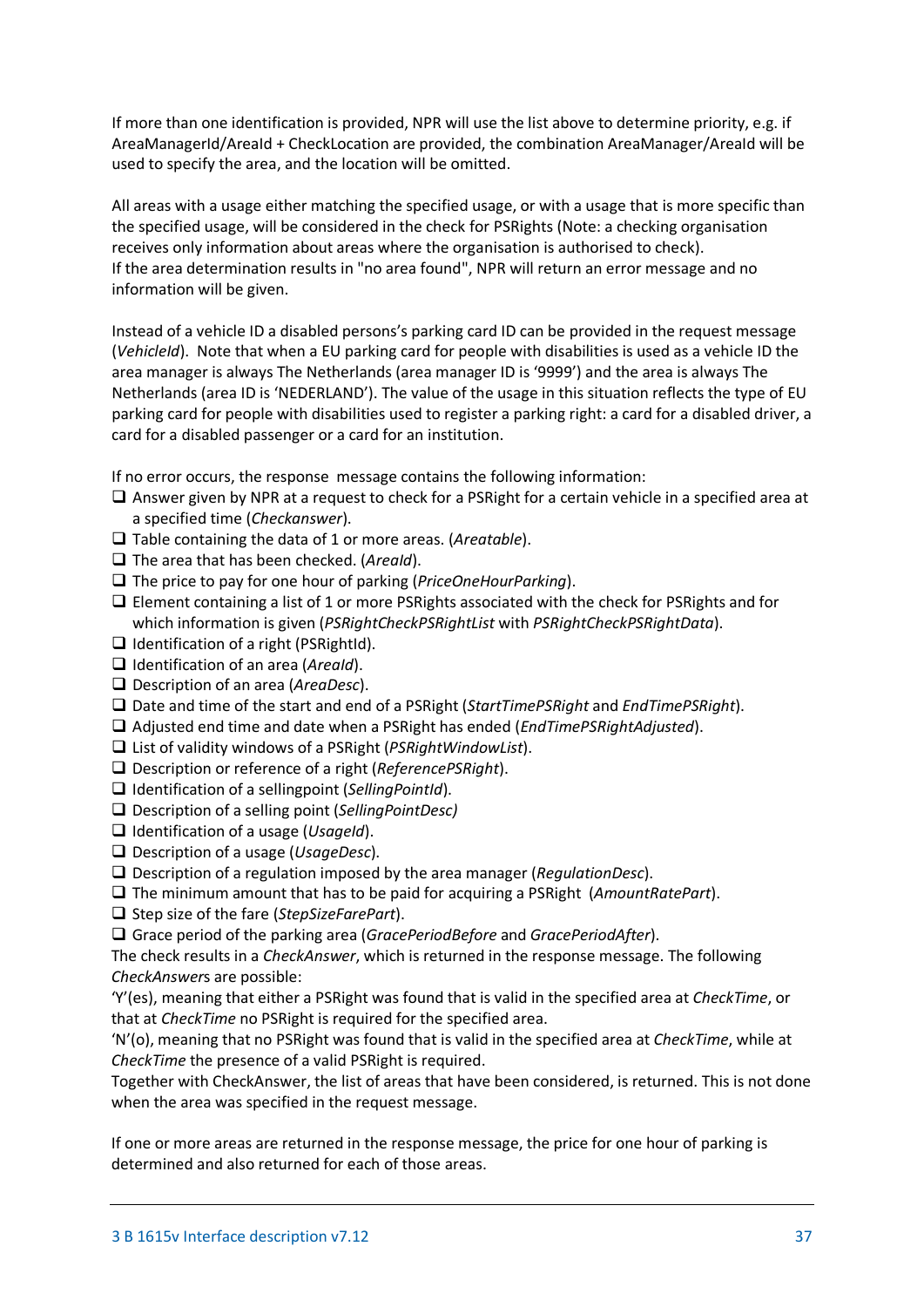If the ExtraInfoIndicator was set to "Y" in the request, NPR will provide extra information, which is: In case of CheckAnswer = "Y".

• Information about the PSRight that was found, or a message that a PSRight is not required. In case of CheckAnswer = "N".

- Information about PSRights found in other areas of the same area manager code and the same UsageId (Note: a checking organisation receives only information about areas where the organisation is authorised to check).
- Information about PSRights found in the area specified, before and after check time, within a time frame of 24 hours.

Every check for PSRights is logged in NPR. The logging consists of the data provided in the request message *PSRightCheckRequest*, and the *CheckAnswer* (Y or N) that NPR has given.

### <span id="page-37-0"></span>**6.1.2 Example request message**

```
<?xml version="1.0" ?>
<S:Envelope xmlns:S="http://schemas.xmlsoap.org/soap/envelope/" xmlns:a="http://www.w3.org/2005/08/addressing">
<S:Header>
          <a:Action S:mustUnderstand="1">http://rdw.nl/rpv/1.0/IRegistration/CheckPSRight</a:Action>
          <h:PIN xmlns="http://rdw.nl/rpv/1.0" xmlns:h="http://rdw.nl/rpv/1.0">???</h:PIN>
          <a:MessageID>???</a:MessageID>
          <a:ReplyTo>
          a:Address>http://www.w3.org/2005/08/addressing/anonymous</a:Address>
          </a:ReplyTo>
</S:Header>
<S:Body xmlns:xsd="http://www.w3.org/2001/XMLSchema" xmlns:xsi="http://www.w3.org/2001/XMLSchema-instance">
          <PSRightCheckRequest>
          <PSRightCheckRequestData>
                    <!--Optional:-->
                    <AreaManagerId>???</AreaManagerId>
                    <!--Optional:-->
                    <AreaId>???</AreaId>
                    <!--Optional:--
                    <CheckVehicleStatusIndicator>???</CheckVehicleStatusIndicator>
                    <!--Optional:-->
                    <CheckLocation>
                              <Latitude>???</Latitude>
                              <Longitude>???</Longitude>
                    </CheckLocation>
                    <!--Optional:-->
                    <CheckAddress>
                    <!--Optional:-->
                              <StreetCode>???</StreetCode>
                              <!--Optional:-->
                              <StreetName>???</StreetName>
                              <HouseNumber>???</HouseNumber>
                              <!--Optional:-->
                              <HouseNumberAdditions>???</HouseNumberAdditions>
                              <PlaceOfResidence>???</PlaceOfResidence>
                    </CheckAddress>
                    <UsageId>???</UsageId>
                    <VehicleId>???</VehicleId>
                    <!--Optional:-->
                    <VehicleIdType>???</VehicleIdType>
                    <!--Optional:-->
                    <CountryCodeVehicle>???</CountryCodeVehicle>
                    <CheckTime>???</CheckTime>
                    <!--Optional:-->
                    <ReferenceCheckOrg>???</ReferenceCheckOrg>
                    <ExtraInfoIndicator>???</ExtraInfoIndicator>
                    <!--Optional:-->
                    <VehicleIDConfidenceLevel>???</VehicleIDConfidenceLevel>
                    <!--Optional:-->
                    <AreaManagerTable>
```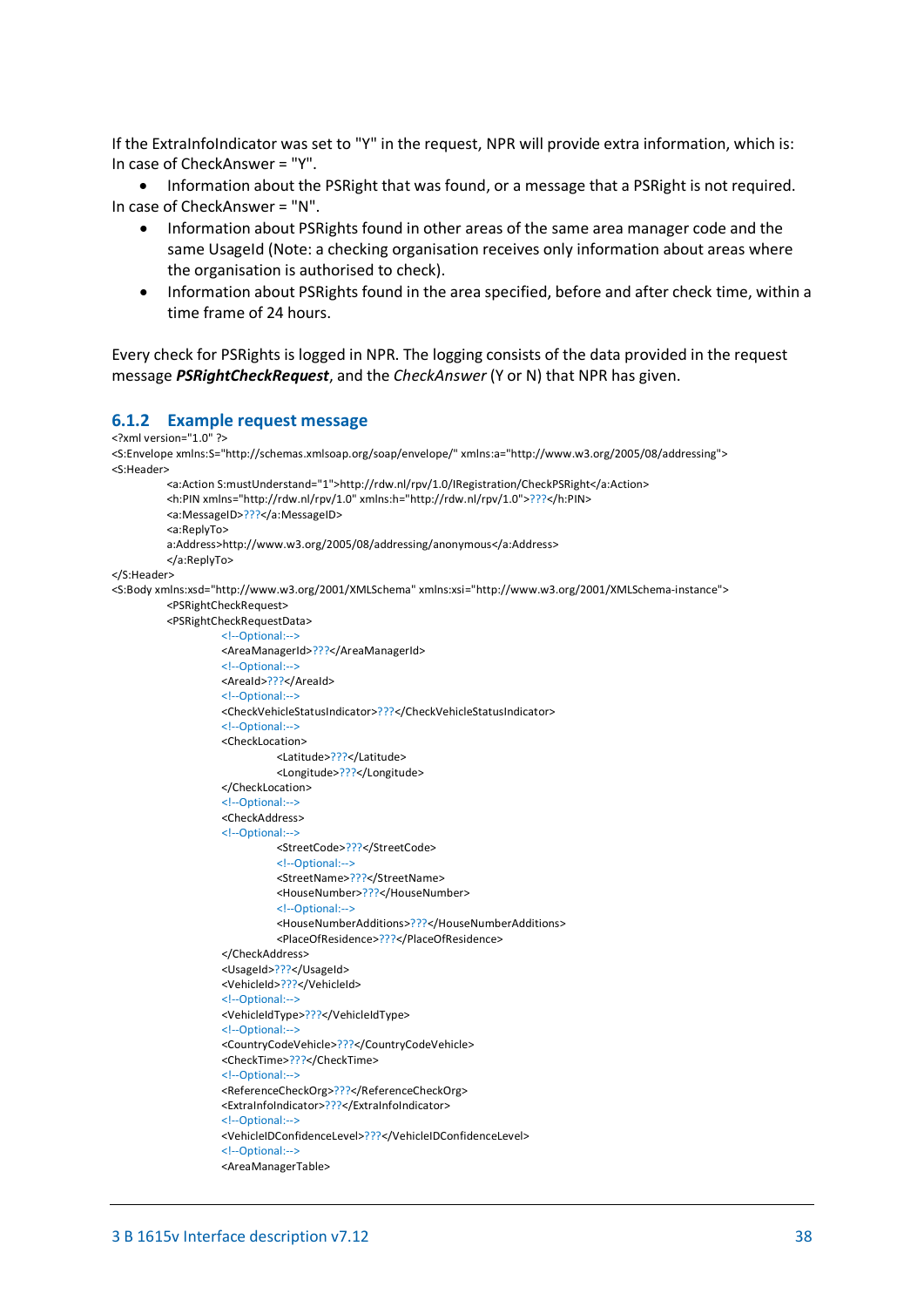<!--Zero or more repetitions:--> <AreaManagerData> <AreaManagerId>???</AreaManagerId> <!--Optional:--> <AreaIdTable> <!--Zero or more repetitions:--> <AreaIdData> <AreaId>???</AreaId> </AreaIdData> </AreaIdTable> </AreaManagerData> </AreaManagerTable> </PSRightCheckRequestData> </PSRightCheckRequest> </soapenv:Body> </soapenv:Envelope>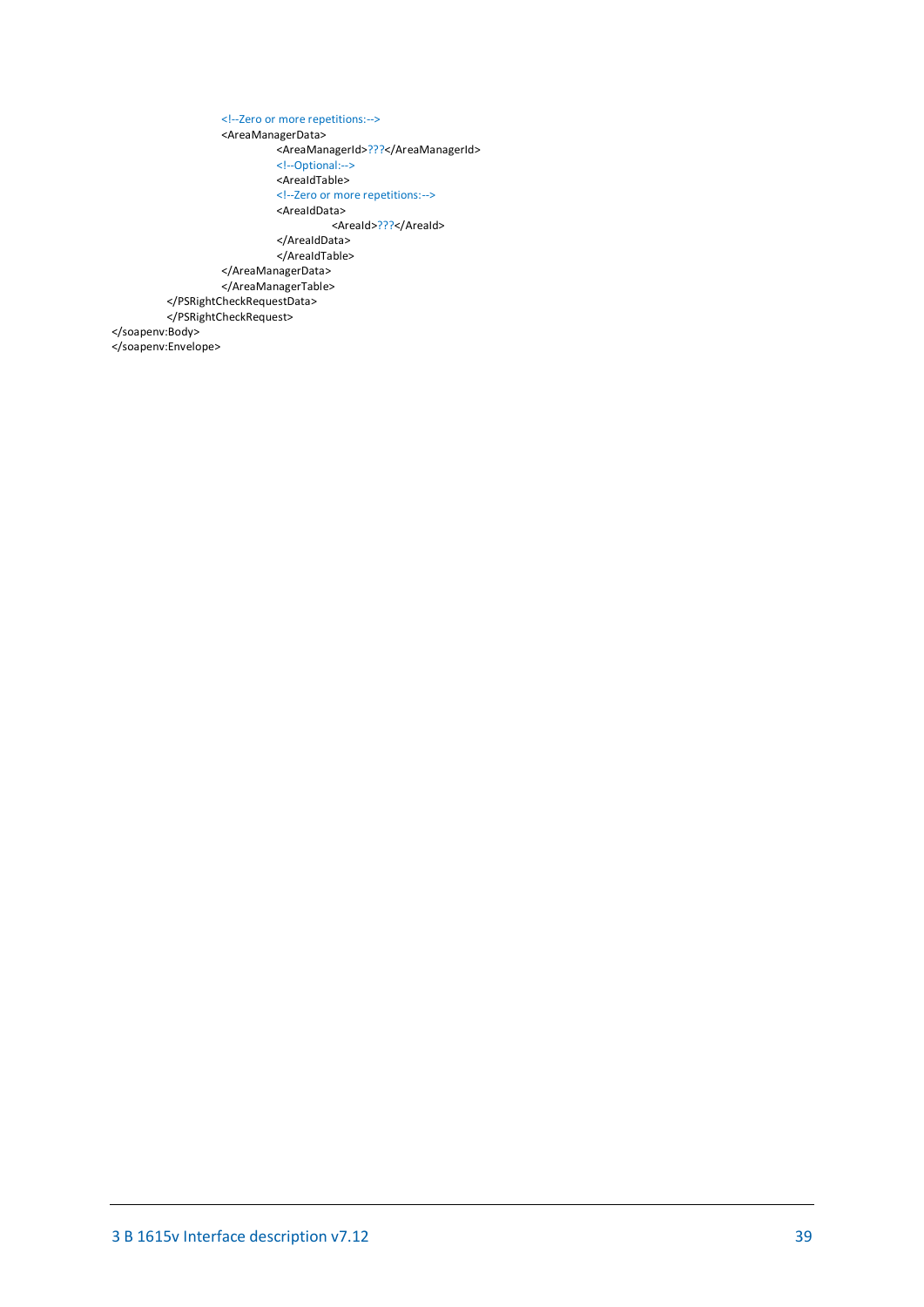# <span id="page-39-0"></span>**7 Messages to be used by area managers**

# <span id="page-39-1"></span>**RetrieveRightInfo**

# <span id="page-39-2"></span>**7.1.1 Message dialogue RetrieveRightInfo**

This message can be used to retrieve the rights that were present for a certain vehicle around a specified date and time. Example of usage: in cases of parking tax additional assessments, or objections to additional assessments.

The area manager sends a request message *RetrieveRightInfo*. NPR responds with a message *RetrieveRightInfoResponse*.

The area manager for which information is retrieved, is identified by the OIN or PIN in its certificate. Each request message contains either the OIN or the PIN from the certificate.

The request message contains the following information:

- Identification of a vehicle (*VehicleId*), EU parking card for people with disabilities number (*VehicleId with VehicleIdType =GPK)* or identification of a right *(PSRightId)* In case of retrieving information about a Parent Right, ParentRightId can be used at the position of PSRightId.
- UUID *(MessageId*) which is the identification of a request and can be used for a resend (see also [Resending a Request\)](#page-55-2).
- Date and time (*Indicatortime*) around which the right information should be retrieved.

Optional information:

Usage of the PSRight (*UsageId*).

For the area manager, the information of all rights registered in NPR for the specified vehicle that were started or stopped within 24 hours around the IndicatorTime, are returned. All information concerning a specified right is returned, in case a PSRightID was used in the request. If no rights were found, the response consists of an empty message.

A vehicle ID or a disabled persons's parking card ID can both be provided as a vehicle ID in the request message (*VehicleId*). A EU parking card for people with disabilities ID can be provided to retrieve the data concerning validity of a EU parking card for people with disabilities at a specific moment (*IndicatorTime*) and to receive a list of ChildRights associated with the GPK-Id. The response message contains the following information:

- Identification of a vehicle or EU parking card for people with disabilities (*VehicleId).*
- Identification of a (parent-)right (*PSRightId*).
- Description or reference of a right (*ReferencePSRight*).
- Country code of a vehicle (*CountryCodeVehicle*).
- Type of vehicleID used (*VehicleIdType).*
- Identification of a selling point (*SellingPointId*).
- □ Start time and date when a PSRight has started (*StartTimePSRight*).
- Adjusted start time and date when a PSRight has started (*StartTimePSRightAdjusted*).
- End time and date when a PSRight has ended (*EndTimePSRight*).
- Adjusted end time and date when a PSRight has ended (*EndTimePSRightAdjusted*).
- List of validity windows of a PSRight (*PSRightWindowList*).
- Identification of an acquirer (*PSRightAcquirerCode*).
- Description of an acquirer (*PSRightAcquirerDesc*).
- Identification of an area manager (*AreaManagerId*).
- Description of an area manager (*AreaManagerDesc*).
- Identification of an area (*AreaId*).
- Description of an area (*AreaDesc*).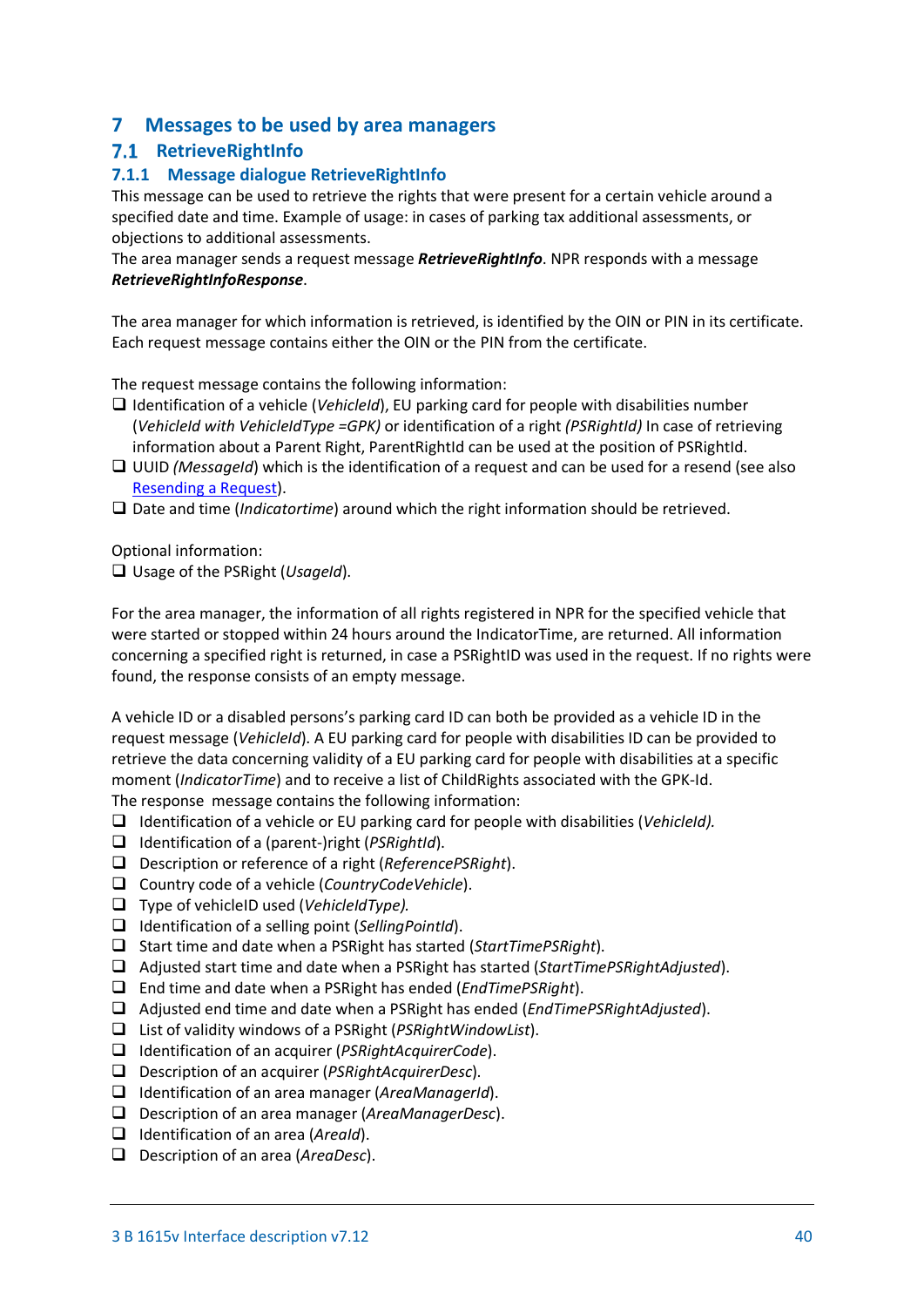- Identification of a usage (*UsageId*).
- Description of a usage (*UsageDesc*).
- Time and date of registration when a right has been registerd in NPR (*RegistrationTimePSRight*).
- $\Box$  Time and date of registration when a right has been stopped in NPR (*RegistrationEndTimePSRight*).
- Geographical position which was provided with the registration of a right (*LocationPSRight*) consisting of a *Latitude* and *Longitude* in WGS84 format.
- The price for a parking right as determined by the provider (*AmountPSRight*).
- $\Box$  The value added tax (V.A.T.) of the price for a parking right as determined by the provider (*VATPSRight*).
- $\Box$  The price for a parking right as determined on basis of the data in NPR or the Operator (*AmountPSRightCalculated*).
- $\Box$  The value added tax (V.A.T.) of the price for a parking right as determined on basis of the data in NPR or the Operator (*VATPSRightCalculated*).
- $\Box$  The maximum amount for a parking right as determined by the authorising provider (*MaxAmountPSRight*).
- $\Box$  The value added tax (V.A.T.) of the maximum amount for a parking right as by the authorising provider (*VATMaxAmountPSRight*).
- $\Box$  The price for a parking right as recalculated on basis of the data in NPR (*AmountPSRightRecalculated*).
- $\Box$  The value added tax (V.A.T.) of the price for a parking right as recalculated on basis of the data in NPR (*VATPSRightRecalculated*).
- $\Box$  Time and date when the price and V.A.T. of a parking right were recalculated for the last time (*TimeRecalculation*).
- $\Box$  List of one or more Child Rights associated with the PSRightId. A Child Right consist of a *PSRightId* and the *LastTwoDigits* of the license plate used.
- List of one or more secondary IDs which are registered with the PSRight (*Token* and *TokenType*).

### <span id="page-40-0"></span>**7.1.2 Example request message**

<?xml version="1.0" ?>

<S:Envelope xmlns:S="http://schemas.xmlsoap.org/soap/envelope/" xmlns:a="http://www.w3.org/2005/08/addressing"> <S:Header>

```
<a:Action S:mustUnderstand="1">http://rdw.nl/rpv/1.0/IRegistration/RetrieveRightInfo</a:Action>
<h:PIN xmlns="http://rdw.nl/rpv/1.0" xmlns:h="http://rdw.nl/rpv/1.0">???</h:PIN>
<a:MessageID>???</a:MessageID>
<a:ReplyTo>
a:Address>http://www.w3.org/2005/08/addressing/anonymous</a:Address>
```
</a:ReplyTo>

</S:Header>

<S:Body xmlns:xsd="http://www.w3.org/2001/XMLSchema" xmlns:xsi="http://www.w3.org/2001/XMLSchema-instance"> <RetrieveRightInfoRequest>

```
<RightInfoRequestData>
         <!--Optional:-->
         <VehicleId>???</VehicleId>
         <!--Optional:-->
         <VehicleIdType>???</VehicleIdType>
         <!--Optional:-->
         <PSRightId>???</PSRightId>
         <!--Optional:-->
         <IndicatorTime>???</IndicatorTime>
         <!--Optional:-->
         <UsageId>???</UsageId>
</RightInfoRequestData>
</RetrieveRightInfoRequest>
```

```
</soapenv:Body>
```

```
</soapenv:Envelope>
```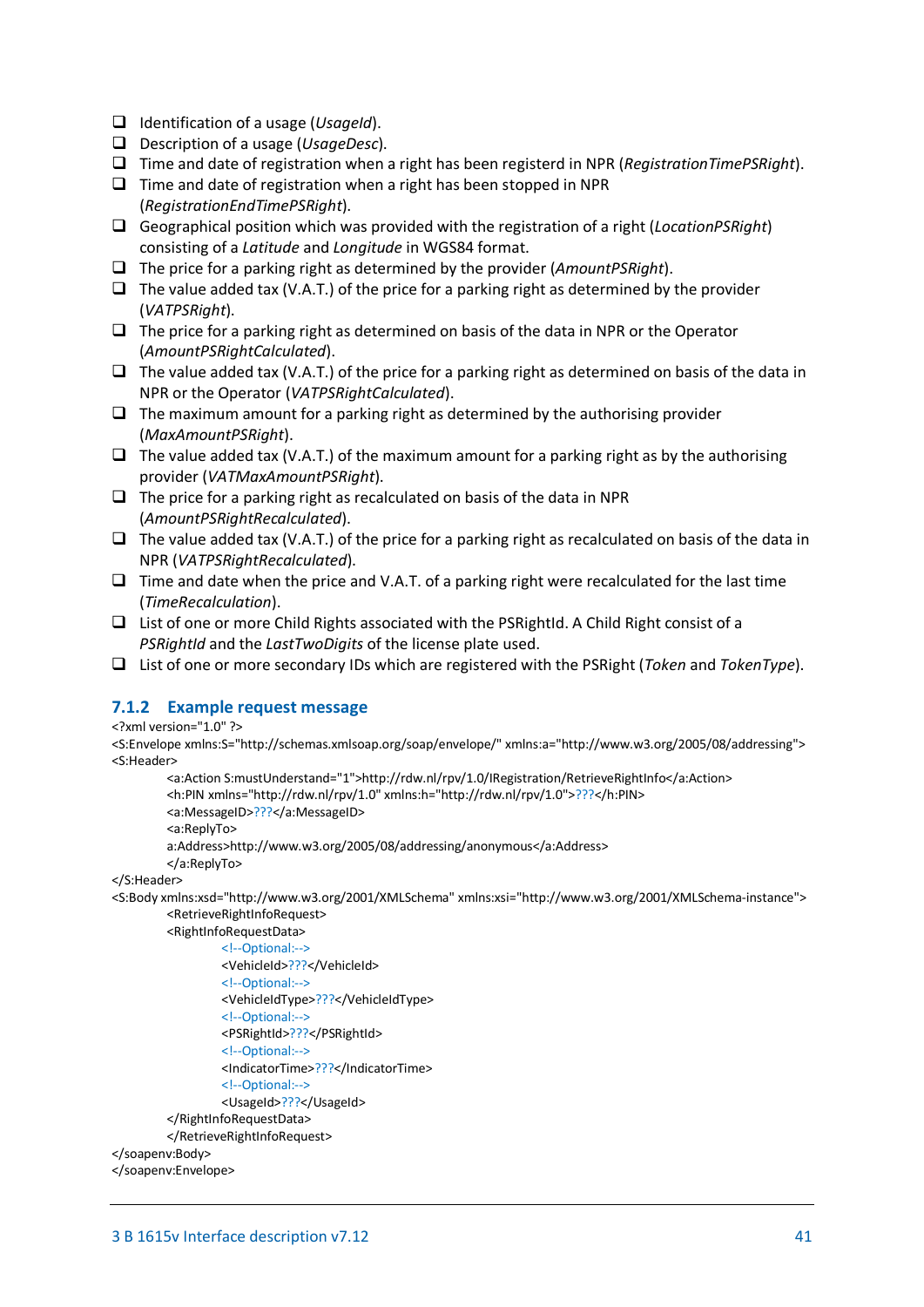# <span id="page-41-0"></span>**RetrieveCheckInfo**

# <span id="page-41-1"></span>**7.2.1 Message dialogue RetrieveCheckInfo**

This message can be used to determine if a certain vehicle was checked, and what check result was given by NPR.

Example of usage: in cases of parking tax additional assessments, or objections to additional assessments.

The area manager employee sends a request message *RetrieveCheckInfo*. NPR responds with a message *RetrieveCheckInfoResponse*.

The area manager for which information is retrieved, is identified by the OIN or PIN in its certificate. Each request message contains either the OIN or the PIN from the certificate.

The request message contains the following information:

- Identification of a vehicle or EU parking card for people with disabilities (*VehicleId)* or identification of a right *(PSRightId).*
- □ UUID (*MessageID*) which is the identification of a request and can be used for a resend (see also [Ch 9.2\)](#page-55-2).

Optional information:

Date and time (*IndicatorTime*) around which the check information should be retrieved.

For the specified area manager, information of all logged check answers registered in NPR for the vehicle or EU parking card for people with disabilities, with a reference date-time within 24 hrs. of IndicatorTime, are returned. If no IndicatorTime is provided, information of all logged check answers registered in NPR for the vehicle or EU parking card for people with disabilities are returned. If no check answers were found, the response consists of an empty message.

A vehicle ID or a disabled persons's parking card ID can both be provided as a vehicle ID in the request message (*VehicleId*). A EU parking card for people with disabilities ID can be provided to retrieve the data concerning validity of a EU parking card for people with disabilities at a specific moment (*IndicatorTime*).

The response message contains the following information:

- Identification of a vehicle or EU parking card for people with disabilities (*VehicleId).*
- Identification of an area manager (*AreaManagerId*).
- Description of an area manager (*AreaManagerDesc*).
- $\Box$  The country of origin of the vehicle license plate, as provided by the enforcer in a check for PSRights (*CountryCodeCheck*).
- Date and time of the check of the PSRight (*CheckTime*).
- $\Box$  Indicator denoting if the checking organisation received extra information, while checking for PSRights (*ExtraInfoIndicator*).
- $\Box$  Identification or description that a checking organisation can register with the logging in NPR of a check (*ReferenceCheckOrg*).
- $\Box$  Answer given by NPR at a request to check for a PSRight for a certain vehicle in a specified area at a specified time (*Checkanswer*).
- Code of a PSRight checking organisation (*CheckOrgCode*).
- Description of a PSRight checking organisation (*CheckOrgDesc*).
- Identification of a usage (*UsageId*).
- Identification of a area (*AreaId*).
- Description of an area (*AreaDesc*).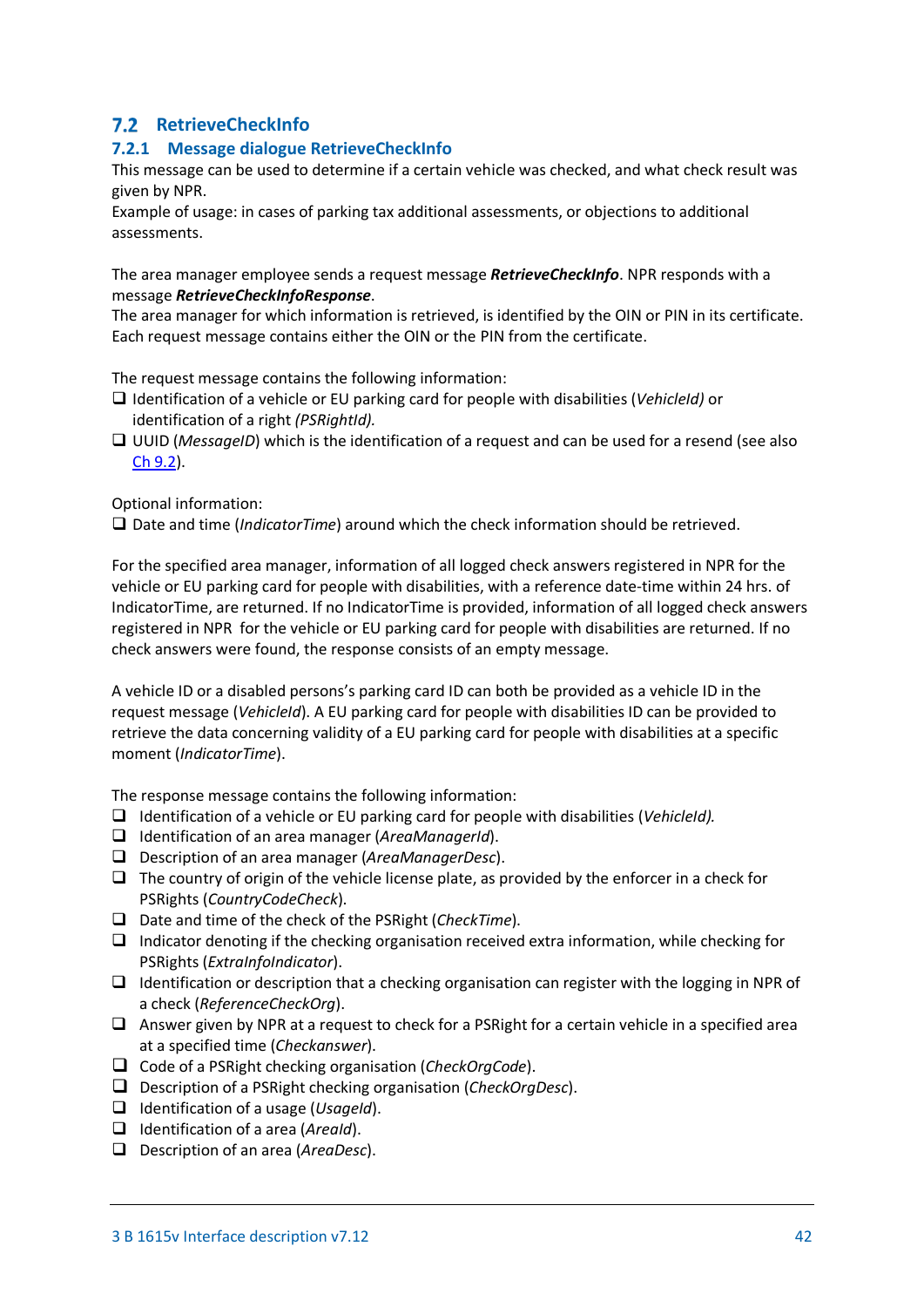Specification of the area that is checked for the presence of PSRights (*Checklocation*).

#### <span id="page-42-0"></span>**7.2.2 Example request message**

<?xml version="1.0" ?> <S:Envelope xmlns:S="http://schemas.xmlsoap.org/soap/envelope/" xmlns:a="http://www.w3.org/2005/08/addressing"> <S:Header> <a:Action S:mustUnderstand="1">http://rdw.nl/rpv/1.0/IRegistration/RetrieveCheckInfo</a:Action> <h:PIN xmlns="http://rdw.nl/rpv/1.0" xmlns:h="http://rdw.nl/rpv/1.0">???</h:PIN> <a:MessageID>???</a:MessageID> <a:ReplyTo> a:Address>http://www.w3.org/2005/08/addressing/anonymous</a:Address> </a:ReplyTo> </S:Header> <S:Body xmlns:xsd="http://www.w3.org/2001/XMLSchema" xmlns:xsi="http://www.w3.org/2001/XMLSchema-instance"> <RetrieveCheckInfoRequest> <CheckInfoRequestData> <VehicleId>???</VehicleId> <!--Optional:--> <IndicatorTime>???</IndicatorTime> </CheckInfoRequestData> </RetrieveCheckInfoRequest> </soapenv:Body> </soapenv:Envelope>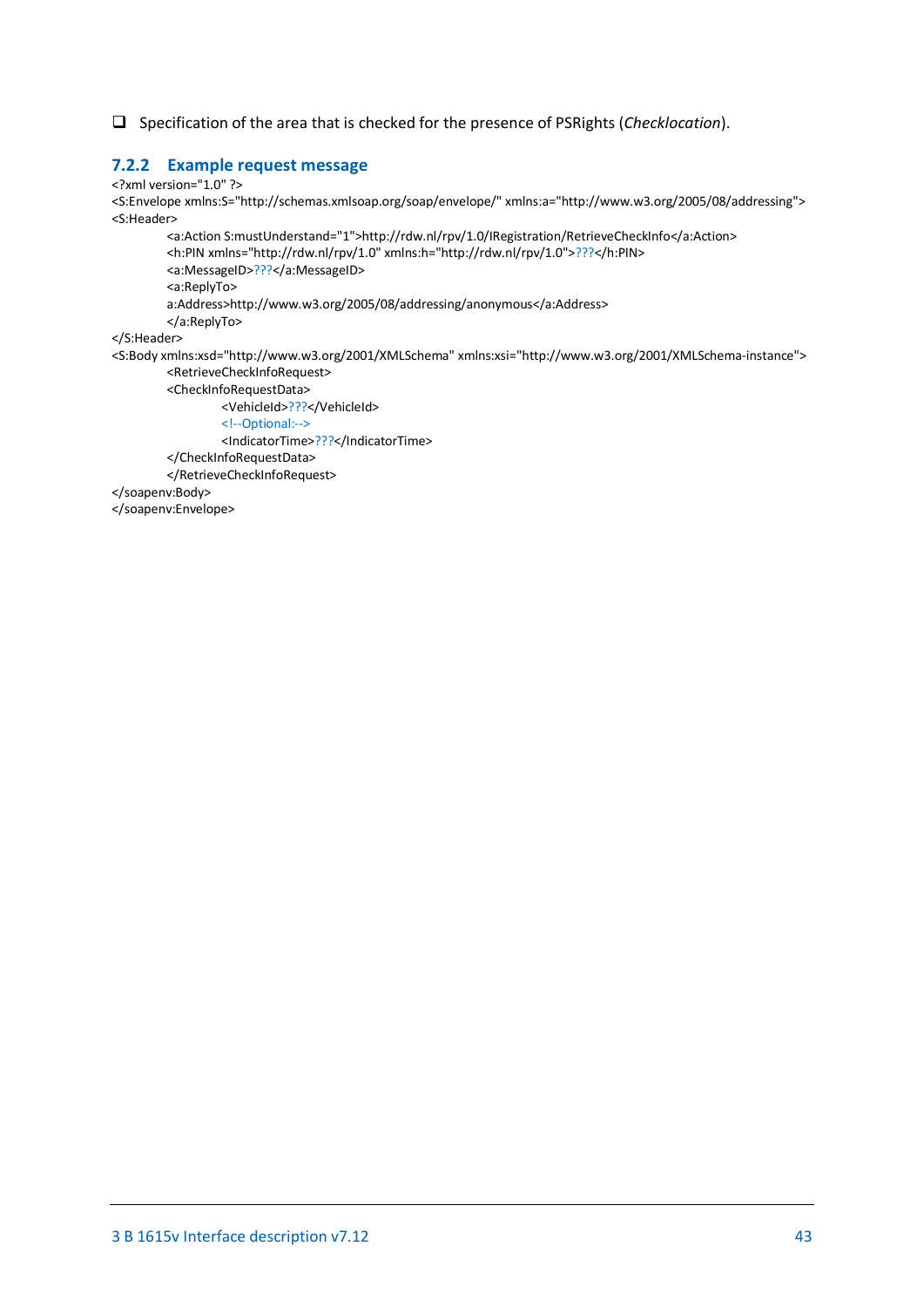# <span id="page-43-0"></span>**8 Messages to be used by all entities**

# <span id="page-43-1"></span>**CalculatePrice**

# <span id="page-43-2"></span>**8.1.1 Message dialogue CalculatePrice**

An entity sends a request message *CalculatePriceRequest* to NPR, containing the data of a fictional PSRight, to calculate its price. NPR sends a response message *CalculatePriceResponse*, containing the message part *CalculatePriceResponseData* if price calculation was successful. If not successful, the message contains the element *CalculatePriceResponseError*.

The request message contains the information necessary to calculate the price of a PSRight, which could be an actual PSRight (calculate before recording), a potential PSRight (price inquiry) or a hypothetical PSRight (e.g testing, what if?).

The entity is identified by the OIN or PIN in its certificate. Each request message contains either the OIN or the PIN from the certificate.

A rights acquirer should be authorised to do a calculate price for the specified area. If not, an error message is sent.

When the request message is used to calculate price before recording an actual PSRight, it is possible to include a VehicleId. When a VehicleId is provided in the request message. NPR checks whether the recording of an PSRight is allowed in combination with a possible minimum parking interruption as instated by the Areamanager. Rights acquirer can only use a message with a VehicleId when they are autorized to aquire rights for the specific area and AreaManagers can only use this message for their own AreaId's. When a rights acquirer has no autorisation or a AreaManager tries to use this messages for other AreaId's than it's own, an error message will be given.

When a VehicleId is not provided in the request message, NPR calculates the price based on the provided information and does not perform extra checks for minimum parking interruption and/or autorisations. This request can be used by all entities to acquire information about any parking area known in the NPR, therefore including areas in which no PsRightId's can be acquired.

The request message contains the following information:

- $\Box$  Identification of an area. The way to specify an area should be one of the following:
	- 1. *AreaManagerId* and *AreaId*.
	- 2. A location (*PSRightLocation*), consisting of a *Latitude* and *Longitude* in WGS84 format.
	- 3. *SellingPointId*.

If more than one identification is provided, NPR will use the list above to determine priority, e.g. if *AreaManagerId/AreaId + PSRightLocation* are provided, the combination *AreaManager/AreaId* will be used to specify the area, and the location will be omitted. If the identification provided does not match any of the supported methods, the PSRight will not be calculated and the rights acquirer will receive an error message.

- Usage of the PSRight (*UsageId*).
- □ Date and time when the PSRight starts *(StartTimePSRight)*.
- □ UUID *(MessageID*) which is the identification of a request and can be used for a resend (see also [Resending a Request\)](#page-55-2).
- Identification of a vehicle (*VehicleId).*
- Country code of a vehicle (*CountryCodeVehicle*).
- □ Date and time when the PSRight ends (*EndTimePSRight*).
- $\Box$  Validity restriction window. A time window in which a validity restriction period for the PSRight can be defined (*StartTimePSrightDayWindow* and *EndTimePSrightDayWindow*). The validity restriction window has to be defined in a local time format.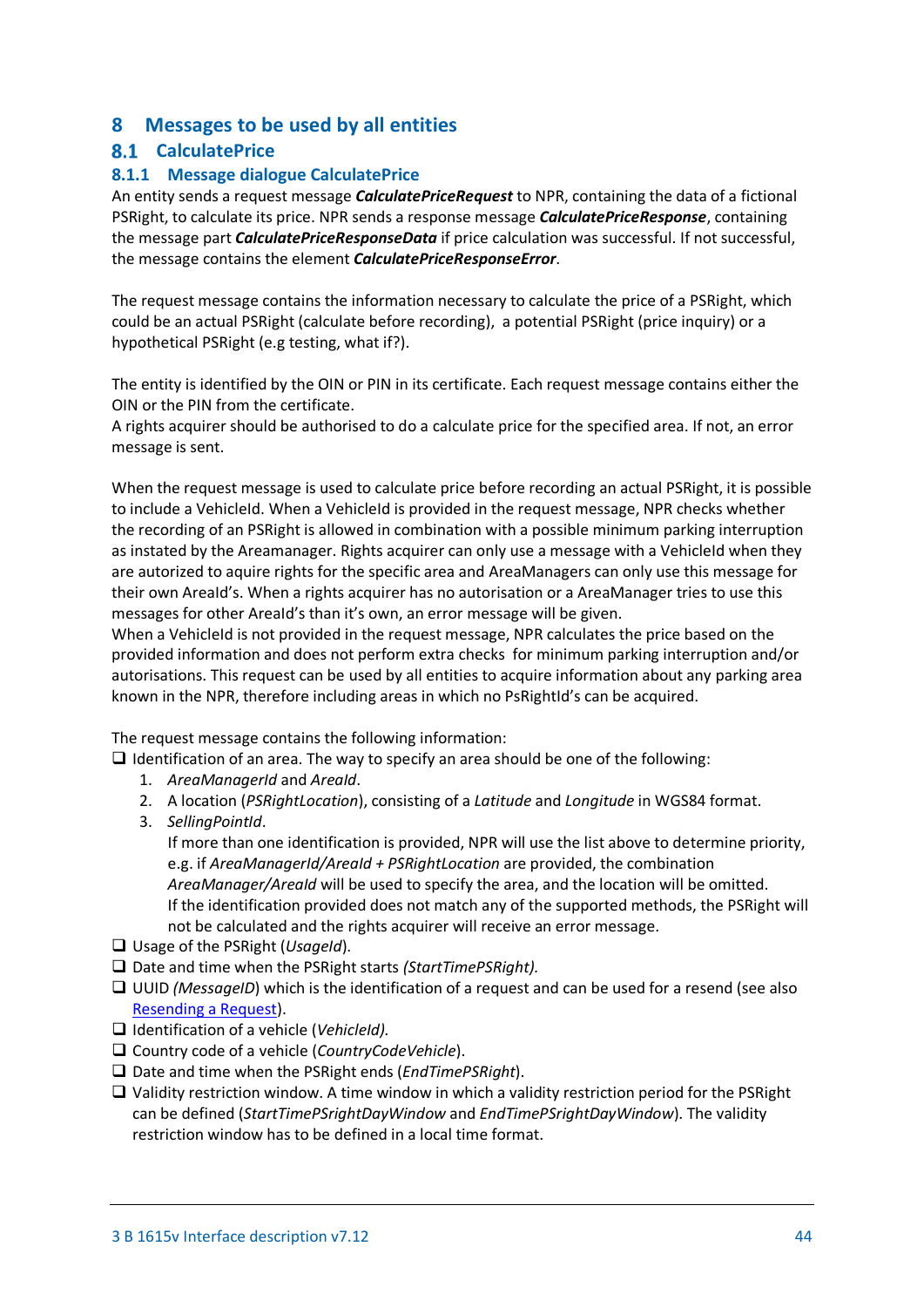With *AmountPSright* and *VATPSright* an amount can be registered with the enrollment of a PSRight.

To be able to calculate the price of a PSRight properly, NPR needs to know the area and the area manager to which the area belongs.

When an area is specified through *AreaManagerId/AreaId*, these data are known immediately. When an area is specified through a location, NPR collects all areas containing the specified location, and the area corresponding with the specified usage will be selected as the area to calculate a price for.

When an area is specified through a selling point, NPR collects all areas containing the specified selling point, and the area corresponding with the specified usage will be selected as the area to calculate a price for.

If the area determination results in "no area found" or "more than one area found", the rights acquirer will receive an error message.

If no error occurs, the response message sent by NPR contains

- $\Box$  The area and area manager for which a calculation was done, unless this was already specified in the input (*AreaId /AreaManagerId*).
- The selling point which is closest to the location for which a PSRight is recorded (*SellingPointId*). The selling point is not specified when the area manager and area for which the PSRight is recorded already were specified in the request message.
- Calculated price (*AmountPSRightCalculated, VATPSRightCalculated*), based on the regulation imposed on the area by the area manager. A price calculation is done only when *EndTimePSRight*  was provided in the request message. A specification of the calculated price is added if the calculation involved another regulation than the standard regulation, or when more than one regulation was involved in the calculation. In these cases, the price is lower than the usual price according to the standard regulation, because a rebate applies. Examples of rebate regulations are day tickets, evening tickets, etc.

NOTE 1: if NPR was not able to do a calculation, *AmountPSRightCalculated* and *VATPSRightCalculated* will be absent.

NOTE 2: A PSrightWindow is not taken in account in the calculation of AmountPSRightCalculated.

- Remarks (*PSRightRemarkList)*, if applicable. For more information on remarks, see Annex B.
- Adjusted end time (*EndTimePSRightAdjusted*).
	- NPR will provide an adjusted end time in these cases:
	- When a right can only be acquired for a limited duration (e.g. maximum parking time one hour). In this case an adjusted end time will be given when no EndTimePSRight was provided, and also when an EndTimePSRight was provided that extends the maximum allowed duration.
	- When the EndTimePSRight was provided in the request, and it is possible to extend duration for the same PSRight price.
	- When in an area with parking interruption a right is registered when a future right is already present. In these cases the end time of the newly registered right will be adjusted, because the parking interruption needs to be maintained (see also PSRightRemark Type 3, Annex B).
	- An adjusted end time overrules the end time provided by the rights acquirer.
- A list that further specifies AmountPSRightCalculated (*SpecifCalcAmountList*). The list is only present when the calculated amount is based on additional regulation(s), besides the standard regulation of the area.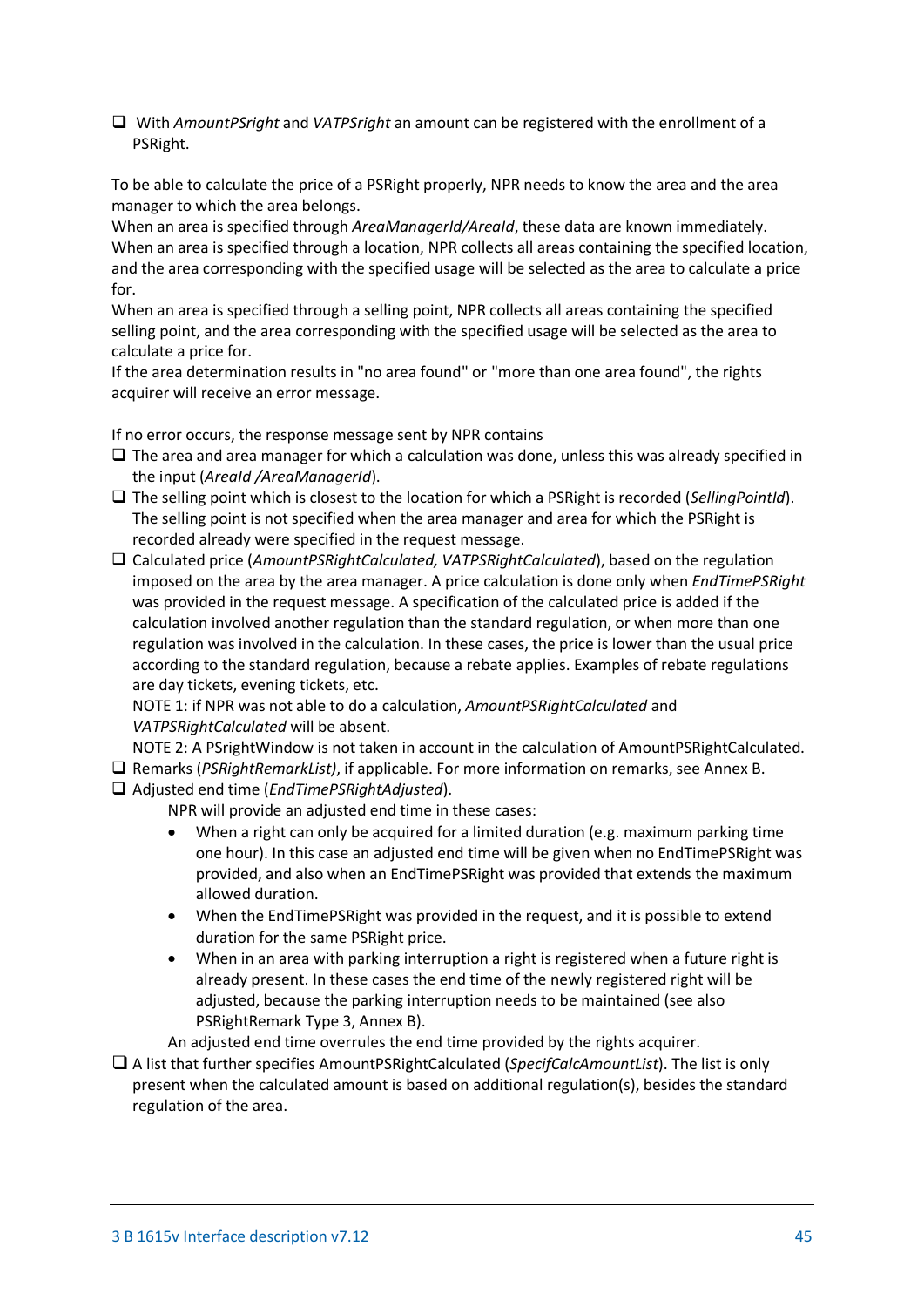#### <span id="page-45-0"></span>**8.1.2 Example request message**

#### <?xml version="1.0" ?>

<S:Envelope xmlns:S="http://schemas.xmlsoap.org/soap/envelope/" xmlns:a="http://www.w3.org/2005/08/addressing"> <S:Header>

```
<a:Action S:mustUnderstand="1">http://rdw.nl/rpv/1.0/IRegistration/CalculatePrice</a:Action>
<h:PIN xmlns="http://rdw.nl/rpv/1.0" xmlns:h="http://rdw.nl/rpv/1.0">???</h:PIN>
<a:MessageID>???</a:MessageID>
<a:ReplyTo>
a:Address>http://www.w3.org/2005/08/addressing/anonymous</a:Address>
</a:ReplyTo>
```
#### </S:Header>

<S:Body xmlns:xsd="http://www.w3.org/2001/XMLSchema" xmlns:xsi="http://www.w3.org/2001/XMLSchema-instance"> <CalculatePriceRequest>

<CalculatePriceRequestData>

```
<!--Optional:-->
                  <VehicleId>???</VehicleId>
                  <!--Optional:-->
                  <CountryCodeVehicle>???</CountryCodeVehicle>
                  <!--Optional:-->
                  <AreaManagerId>???</AreaManagerId>
                  <!--Optional:-->
                  <AreaId>???</AreaId>
                  <!--Optional:-->
                  <LocationPSRight>
                          <Latitude>???</Latitude>
                           <Longitude>???</Longitude>
                  </LocationPSRight>
                  <!--Optional:-->
                  <SellingPointId>???</SellingPointId>
                  <UsageId>???</UsageId>
                  <StartTimePSright>???</StartTimePSright>
                  <!--Optional:-->
                  <EndTimePSright>???</EndTimePSright>
                  <!--Optional:-->
                  <PSRightWindowList>
                  <!--Zero or more repetitions:-->
                  <PSRightWindowData>
                           <!--Optional:-->
                           <StartTimePSrightDayWindow>???</StartTimePSrightDayWindow>
                           <!--Optional:-->
                           <EndTimePSrightDayWindow>???</EndTimePSrightDayWindow>
                           <!--Optional:-->
                           <StartTimePSrightWindow>???</StartTimePSrightWindow>
                           <!--Optional:-->
                           <EndTimePSrightWindow>???</EndTimePSrightWindow>
                  </PSRightWindowData>
                  </PSRightWindowList>
                  <!--Optional:-->
                  <AmountPSright>???</AmountPSright>
                  <!--Optional:-->
                  <VATPSright>???</VATPSright>
         </CalculatePriceRequestData>
         </CalculatePriceRequest>
</soapenv:Body>
```
</soapenv:Envelope>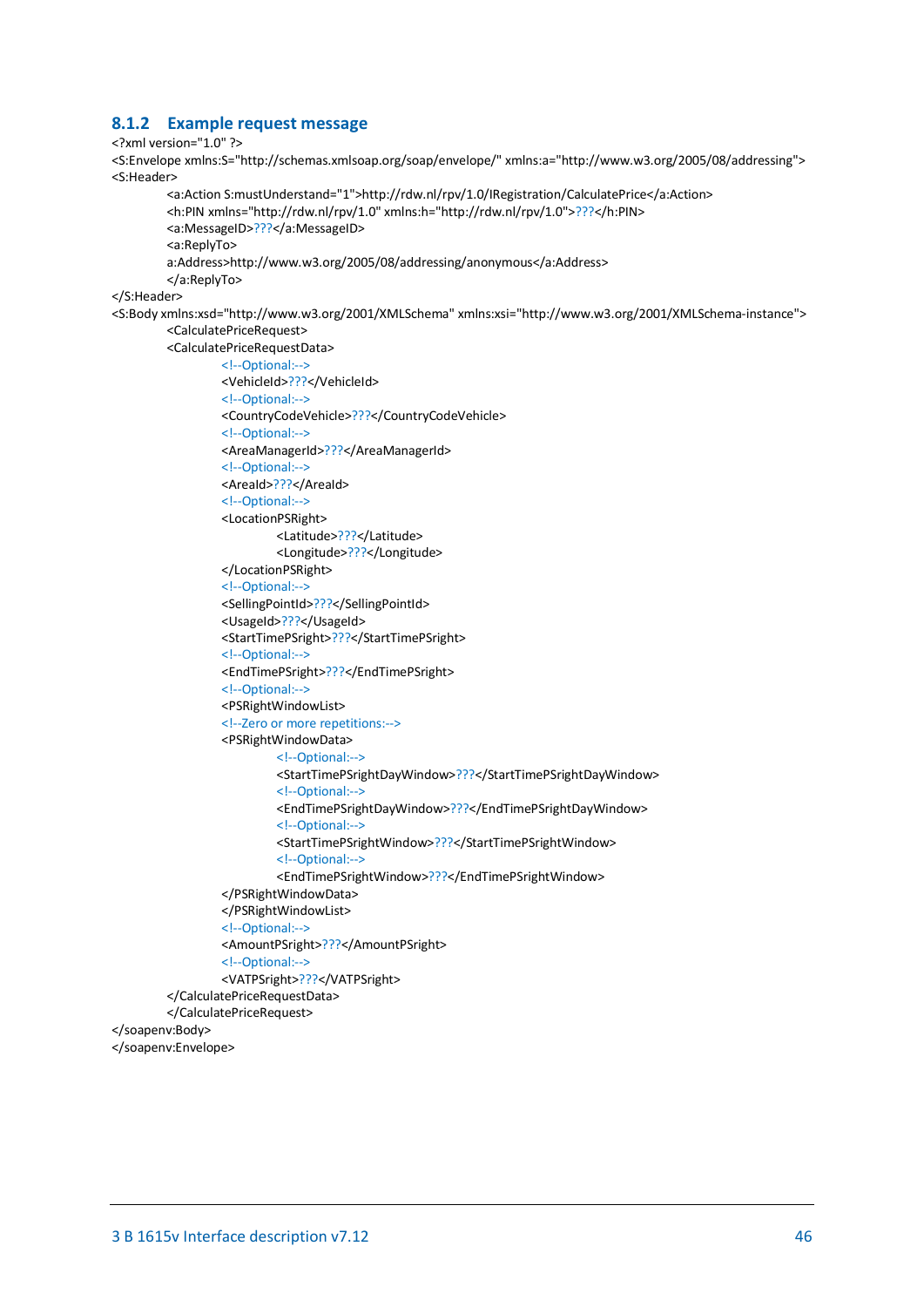# <span id="page-46-0"></span>**RetrieveAreasByLocation**

### <span id="page-46-1"></span>**8.2.1 Message dialogue RetrieveAreasByLocation**

An entity sends a request message *RetrieveAreasByLocationRequest*, containing a location. NPR sends a response message *RetrieveAreasByLocationResponse*, containing a list of areas matching the specified location, together with their usage, as well as the address that is closest to the specified location (if available).

The entity is identified by the OIN or PIN in its certificate. Each request message contains either the OIN or the PIN from the certificate.

The request message contains the following information:

 $\Box$  Identification of an area. The way to specify an area should be one of the following:

- 1. *AreaManagerId* and *AreaId*.
- 2. A location (*LocationPSRight*), consisting of a *Latitude* and *Longitude* in WGS84 format.
- 3. An address (*AddressData*) consisting of *StreetCode* or *StreetName*, *HouseNumber*, *HouseNumberAdditions* and *PlaceOfResidence*.
- 4. *SellingPointId*.

If more than one identification is provided, NPR will use the list above to determine priority, e.g. if *AreaManagerId/AreaId + PSRightLocation* are provided, the combination

*AreaManager/AreaId* will be used to specify the area, and the location will be omitted.

□ UUID *(MessageID*) which is the identification of a request and can be used for a resend (see also [Ch 9.2\)](#page-55-2).

Optional information:

Date and time for matching areas at an *x* moment (*ReferenceTime*).

Usage of the areas to retrieve (*UsageId*).

If no reference date-time is provided, all current and future areas matching the specified location, are retrieved. Otherwise all areas valid at reference date-time, matching the specified location, are retrieved.

If a *UsageId* is provided,all areas with a usage either matching the specified usage, or with a usage that is more specific than the specified usage are returned, otherwise all areas are returned. The hierarchy in the UsageIds is taken in account.

Besides the area or areas that were found, the address with a location, consisting of a *Latitude* and *Longitude*, that is closest to the specified location, is returned. Note that an address will only be returned if there were areas found (if available).

If no error occurs, the response message sent by NPR consists of the following Identification of an area manager (*AreaManagerId*).

- List of areas matching the specified location (*AreaTable*) consisting of *AreaId, AreaDesc, StartDateArea, EndDateArea, UsageId , GracePeriodBefore, GracePeriodAfter PriceOneHourParking* and *Geometry*, if applicable.
- Address closest to the specified location (*LocationAddress*) consisting of *StreetCode, StreetName*, *HouseNumber*, *HouseNumberAdditions*, *PlaceOfResidence* and *Location (consisting of a Latitude and Longitude).*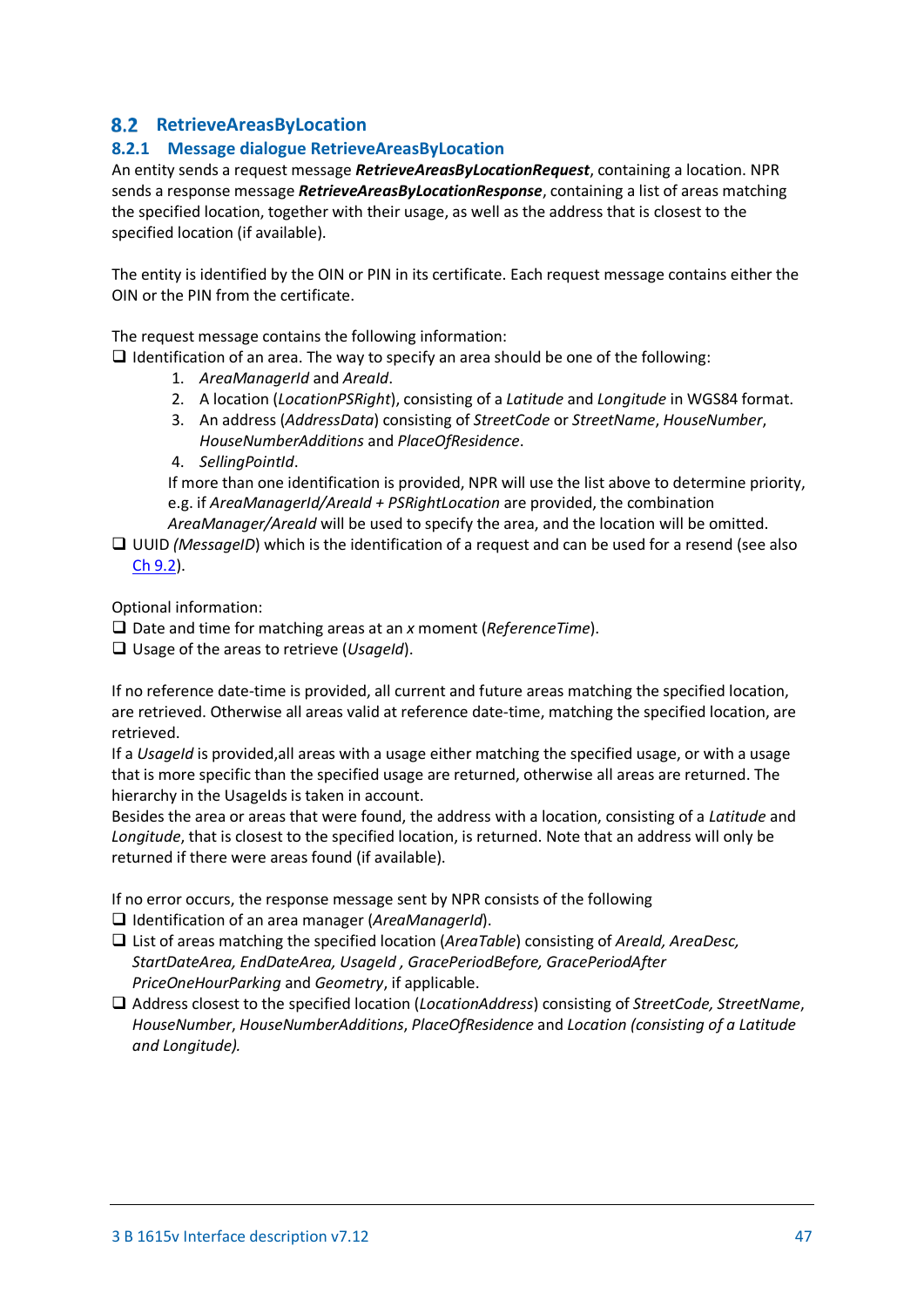#### <span id="page-47-0"></span>**8.2.2 Example request message**

#### <?xml version="1.0" ?>

<S:Envelope xmlns:S="http://schemas.xmlsoap.org/soap/envelope/" xmlns:a="http://www.w3.org/2005/08/addressing"> <S:Header>

```
<a:Action S:mustUnderstand="1">http://rdw.nl/rpv/1.0/IRegistration/RetrieveAreasByLocation</a:Action>
<h:PIN xmlns="http://rdw.nl/rpv/1.0" xmlns:h="http://rdw.nl/rpv/1.0">???</h:PIN>
<a:MessageID>???</a:MessageID>
<a:ReplyTo>
a:Address>http://www.w3.org/2005/08/addressing/anonymous</a:Address>
</a:ReplyTo>
```
#### </S:Header>

<S:Body xmlns:xsd="http://www.w3.org/2001/XMLSchema" xmlns:xsi="http://www.w3.org/2001/XMLSchema-instance"> <RetrieveAreasByLocationRequest>

#### <RetrieveAreasByLocationRequestData>

```
<!--Optional:-->
<AreaLocation>
        <Latitude>???</Latitude>
        <Longitude>???</Longitude>
</AreaLocation>
<!--Optional:-->
<RequestAddress>
        <!--Optional:-->
        <StreetCode>???</StreetCode>
        <!--Optional:-->
        <StreetName>???</StreetName>
        <HouseNumber>???</HouseNumber>
        <!--Optional:-->
        <HouseNumberAdditions>???</HouseNumberAdditions>
        <PlaceOfResidence>???</PlaceOfResidence>
</RequestAddress>
<!--Optional:-->
<SellingPointId>???</SellingPointId>
<!--Optional:-->
<AreaManagerId>???</AreaManagerId>
<!--Optional:-->
<AreaId>???</AreaId>
<!--Optional:-->
<ReferenceTime>???</ReferenceTime>
<!--Optional:-->
<UsageId>???</UsageId>
```
</RetrieveAreasByLocationRequestData>

#### </RetrieveAreasByLocationRequest>

#### </soapenv:Body>

</soapenv:Envelope>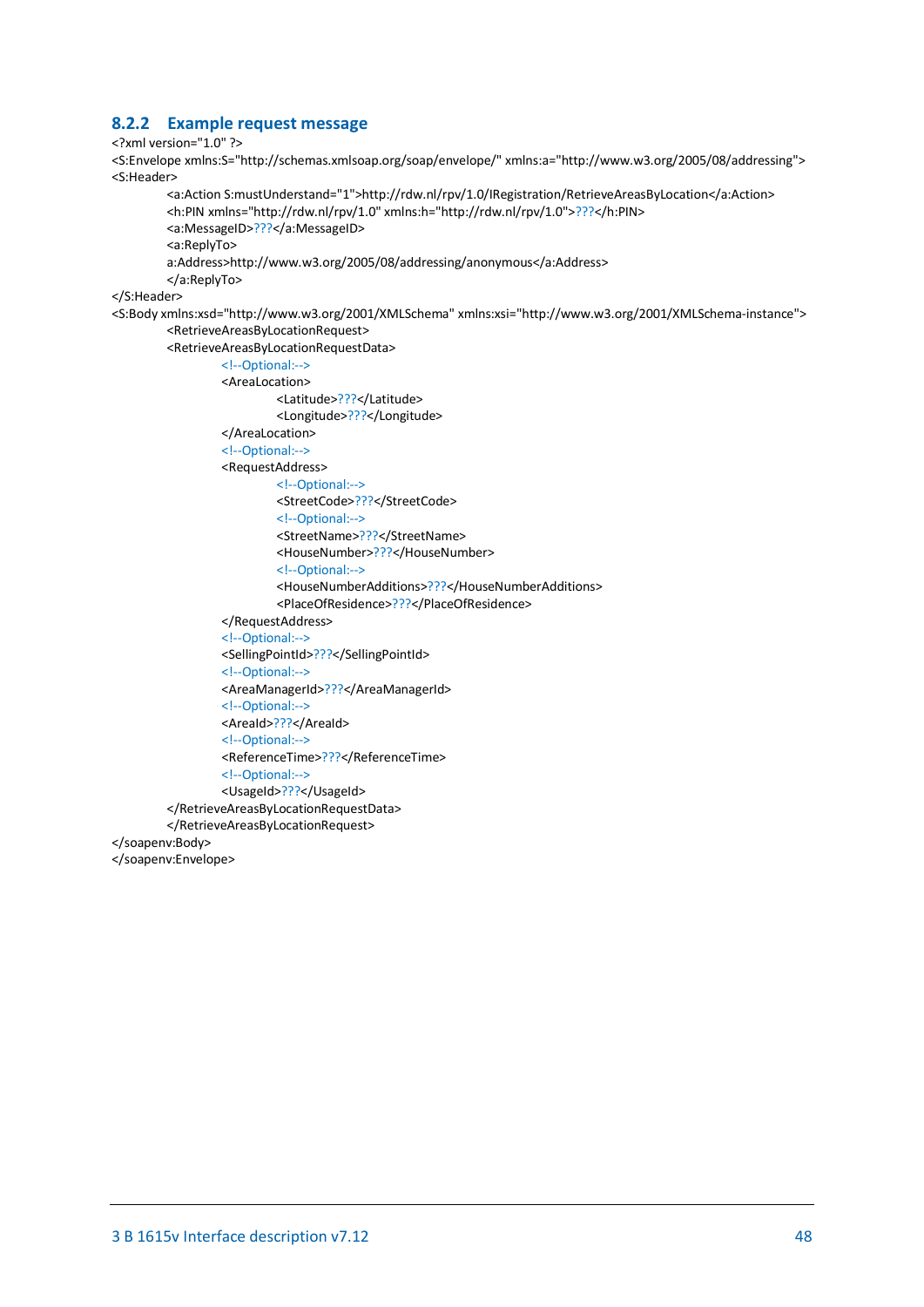# <span id="page-48-0"></span>**RetrieveAreaRegulationFareInfo**

### <span id="page-48-1"></span>**8.3.1 Message dialogue RetrieveAreaRegulationFareInfo**

An entity can ask for information about the areas, regulations and fares that are recorded in NPR. It is possible to ask information about one specific area, as well as information about all recorded areas.

The entity for which information is retrieved, is identified by the OIN or PIN in its certificate. Each request message contains either the OIN or the PIN from the certificate.

The request message contains the following information:

- Identification of an area manager (*AreaManagerId*).
- □ UUID *(MessageID*) which is the identification of a request and can be used for a resend (see also [Resending a Request\)](#page-55-2).
- Identification of an area (*AreaId).*
- □ Reference date-time *(CheckTime)*.

If no reference date-time is provided, the current and future data will be retrieved, otherwise the data that are valid on reference date-time will be retrieved.

If no AreaId is provided, all recorded areas will be retrieved, as well as all recorded regulations and all recorded fares.

If an AreaId is provided with an reference date-time, the specified area is retrieved, together with the associated regulation(s) and the associated fare(s). The area data also contains the price for one hour of parking, if applicable (*PriceOneHourParking*).

If no areas were found, the response consists of an empty message.

If no error occurs, the response message sent by NPR consists of the following

- List of areas matching the specified request (*AreaTable*) consisting of *AreaId, AreaDesc, StartDateArea, EndDateArea, UsageId , GracePeriodBefore, GracePeriodAfter* and *PriceOneHourParking*, if applicable.
- List of regulations for the retrieved areas (*RegulationTable*) consisting of *RegulationId, RegulationDesc, RegulationType, StartDateRegulation* and *EndDateRegulation*.
- List of Time frames data for the retrieved regulations (*TimeFrameTable*) consisting of *DayTimeFrame, StartDateTimeFrame , StartTimeTimeFrame*, *EndDateTimeFrame, EndTimeTimeFrame*, *ClaimRightPossible*, *MaxDurationRight, MinParkingInterruption* and *FareTimeFrame*.
- List of Fare data for the retrieved regulations (*FareTable*) constisting of *StartDateFarePart*, *EndDateFarePart*, *StartDurationFarePart*, *EndDurationFarePart*, *TotalAmountParts*, and *StepSizeFarePart*.
- List of Special days data for the Areamanager (*SpecialDaysTable*) consisting of *SpecialDayName*  and *SpecialDayDate.*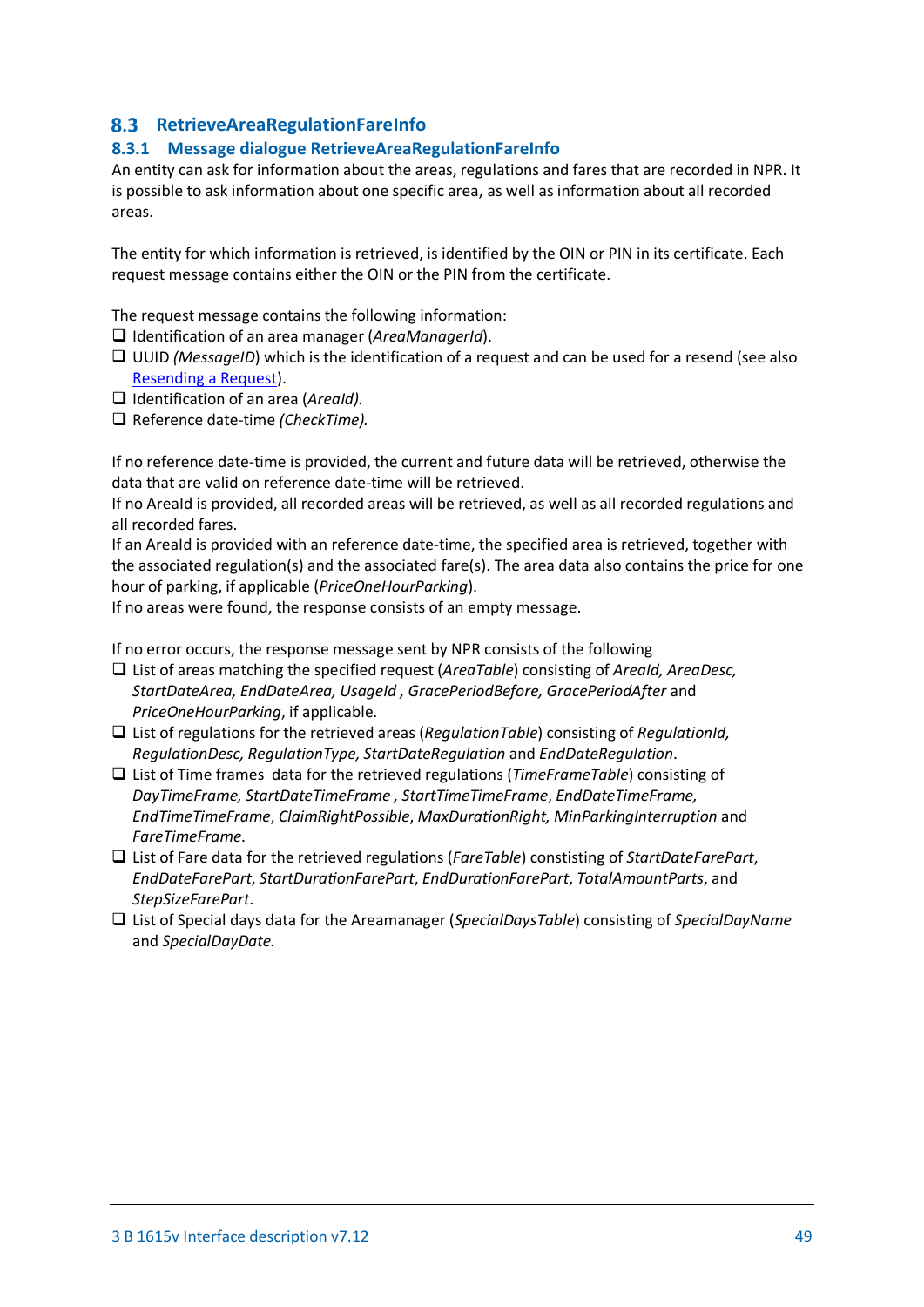### <span id="page-49-0"></span>**8.3.2 Example request message**

```
<?xml version="1.0" ?>
```
<S:Envelope xmlns:S="http://schemas.xmlsoap.org/soap/envelope/" xmlns:a="http://www.w3.org/2005/08/addressing"> <S:Header>

<a:Action

S:mustUnderstand="1">http://rdw.nl/rpv/1.0/IRegistration/RetrieveAreaRegulationFareInfo</a:Action>

<h:PIN xmlns="http://rdw.nl/rpv/1.0" xmlns:h="http://rdw.nl/rpv/1.0">???</h:PIN>

<a:MessageID>???</a:MessageID> <a:ReplyTo>

a:Address>http://www.w3.org/2005/08/addressing/anonymous</a:Address>

</a:ReplyTo>

</S:Header>

<S:Body xmlns:xsd="http://www.w3.org/2001/XMLSchema" xmlns:xsi="http://www.w3.org/2001/XMLSchema-instance"> <RetrieveAreaRegulationFareInfoRequest>

<AreaArrangeAccountInfoRequestData>

<AreaManagerId>???</AreaManagerId>

<!--Optional:-->

<AreaId>???</AreaId>

<!--Optional:-->

<CheckTime>???</CheckTime>

</AreaArrangeAccountInfoRequestData>

</RetrieveAreaRegulationFareInfoRequest>

</soapenv:Body>

</soapenv:Envelope>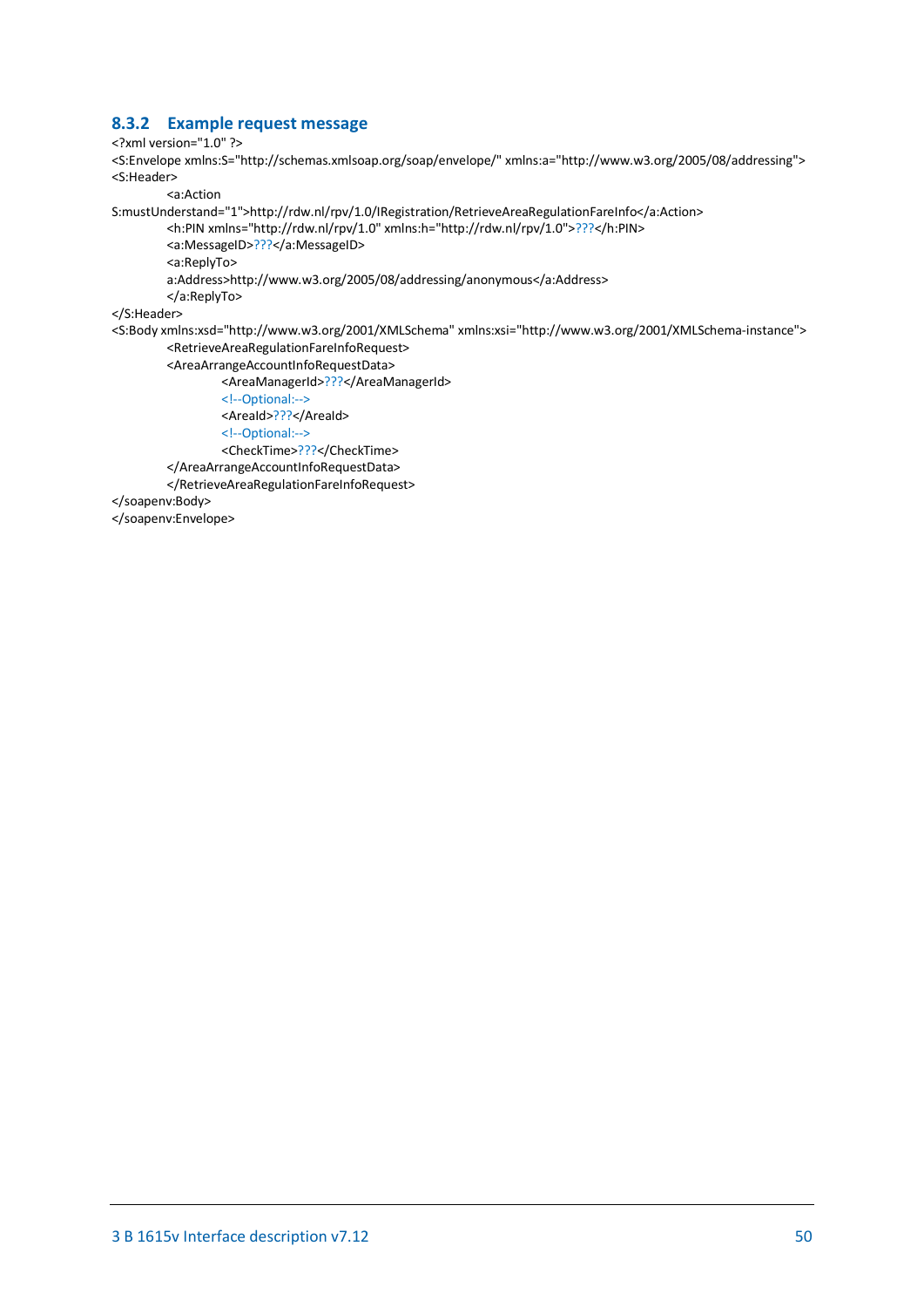# <span id="page-50-0"></span>**RetrieveAreaManagers**

### <span id="page-50-1"></span>**8.4.1 Message dialogue RetrieveAreaManagers**

This message can be used to retrieve a list of all active area managers, with a startdate.

An entity sends a request message *RetrieveAreaManagersRequest*. NPR responds with a message *RetrieveAreaManagersResponse*.

The request message contains no information, the response message contains the following information:

- Identification of an area manger (*AreaManagerId).*
- Startdate of an area manager (*StartDateAreaManager*).
- Description of the area manager (*AreaManagerDesc*).
- VAT number of the area manager (*VATNumber*).
- Enddate of an area manager (*EndDateAreaManager*).
- Address of an area manager (*StreetName*, *HouseNumber*, *PostalCode*, *PlaceOfBusiness*).

### <span id="page-50-2"></span>**8.4.2 Example request message**

<?xml version="1.0" ?>

<S:Envelope xmlns:S="http://schemas.xmlsoap.org/soap/envelope/" xmlns:a="http://www.w3.org/2005/08/addressing"> <S:Header>

<a:Action S:mustUnderstand="1">http://rdw.nl/rpv/1.0/IRegistration/RetrieveAreaManagers</a:Action> <h:PIN xmlns="http://rdw.nl/rpv/1.0" xmlns:h="http://rdw.nl/rpv/1.0">???</h:PIN>

<a:MessageID>???</a:MessageID>

<a:ReplyTo>

a:Address>http://www.w3.org/2005/08/addressing/anonymous</a:Address>

</a:ReplyTo>

</S:Header>

<S:Body xmlns:xsd="http://www.w3.org/2001/XMLSchema" xmlns:xsi="http://www.w3.org/2001/XMLSchema-instance">

<RetrieveAreaManagersRequest>

<RetrieveAreaManagersRequestData/>

</RetrieveAreaManagersRequest>

</soapenv:Body> </soapenv:Envelope>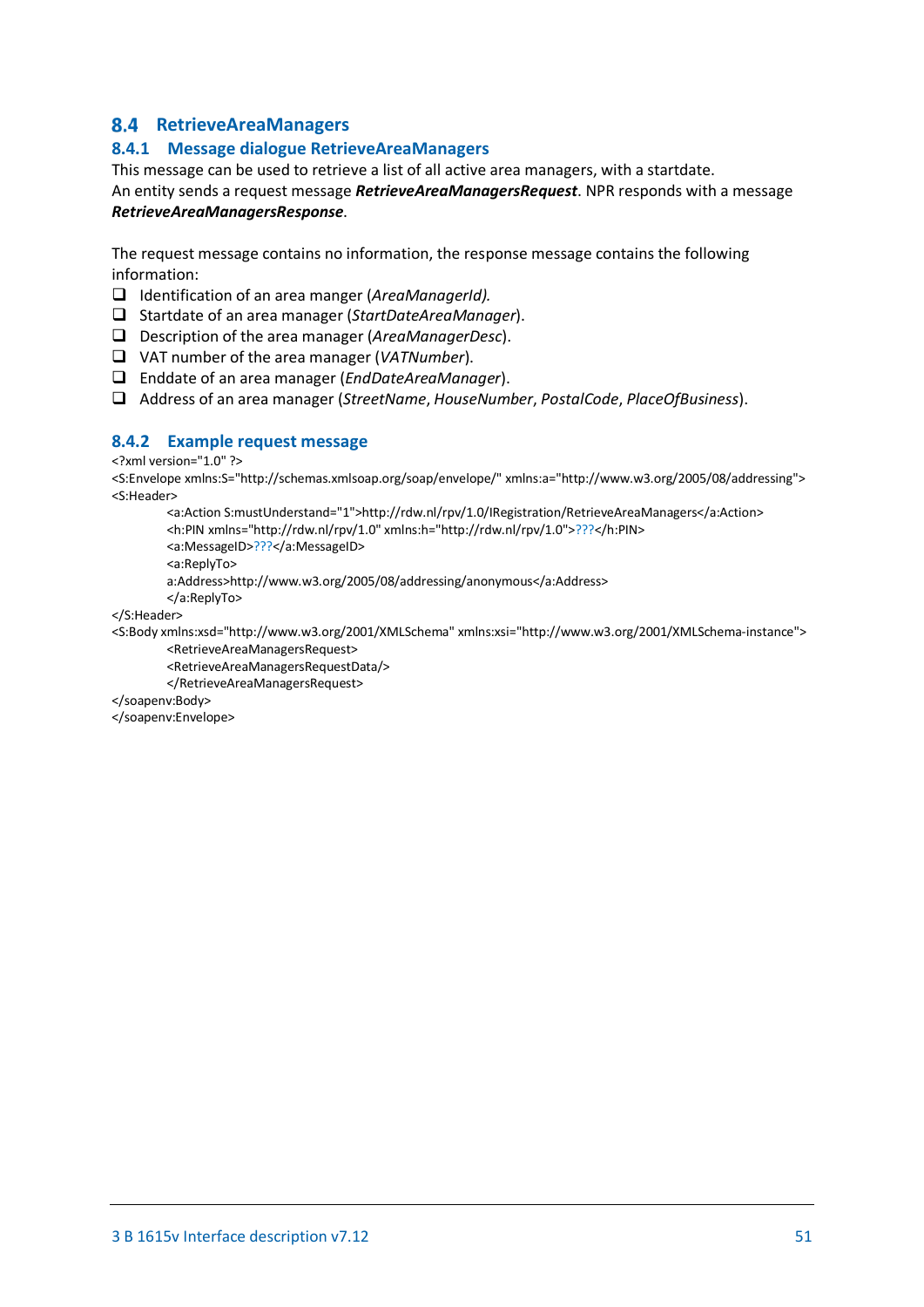# <span id="page-51-0"></span>**RetrieveSellingPoints**

### <span id="page-51-1"></span>**8.5.1 Message dialoque RetrieveSellingPoints**

This message can be used to retrieve a list of all active sellingspoints with a reference date. Optional a list of active sellingpoints can be obtained for a specific areamanager, with a reference date.

#### An entity sends a request message *RetrieveSellingPointsRequest*. NPR responds with a message *RetrieveSellingPointsResponse*.

The request message contains the following optional information:

- Date and time for collecting the list of sellingpoints (*ReferenceDate*).
- Identification of an areamanager (*AreaManagerId*).

The response message contains the following information:

A list of sellingpoints with for each point:

- Identification of a sellingpoint (*SellingPointId*).
- Description of a sellingpoint (*SellingPointDesc*).
- Start date and time of a sellingpoint (*StartDateSellingPoint).*
- A location (*LocationPSRight*), consisting of a *Latitude* and *Longitude* in WGS84 format.
- Identification of an area manager (*AreaManagerId*).
- Identification of an area (*AreaId*).
- Description of an area (*AreaDesc*).
- Start date of an area (*StartDateArea*).
- List of payment methods available at the sellingpoint, consisting of a *Paymentmethod* and a *StartDateTime*.

#### <span id="page-51-2"></span>**8.5.2 Example request message**

<?xml version="1.0" ?>

<S:Envelope xmlns:S="http://schemas.xmlsoap.org/soap/envelope/" xmlns:a="http://www.w3.org/2005/08/addressing"> <S:Header>

<a:Action S:mustUnderstand="1">http://rdw.nl/rpv/1.0/IRegistration/RetrieveSellingPoints</a:Action> <h:PIN xmlns="http://rdw.nl/rpv/1.0" xmlns:h="http://rdw.nl/rpv/1.0">???</h:PIN>

<a:MessageID>???</a:MessageID>

<a:ReplyTo>

a:Address>http://www.w3.org/2005/08/addressing/anonymous</a:Address>

</a:ReplyTo>

</S:Header>

<S:Body xmlns:xsd="http://www.w3.org/2001/XMLSchema" xmlns:xsi="http://www.w3.org/2001/XMLSchema-instance"> <RetrieveSellingPointsRequest>

<RetrieveSellingPointsRequestData>

- <!--Optional:-->
- <AreaManagerId>???</AreaManagerId>
- <!--Optional:-->
- <ReferenceDate>???</ReferenceDate>

</RetrieveSellingPointsRequest>

#### </soapenv:Body>

</soapenv:Envelope>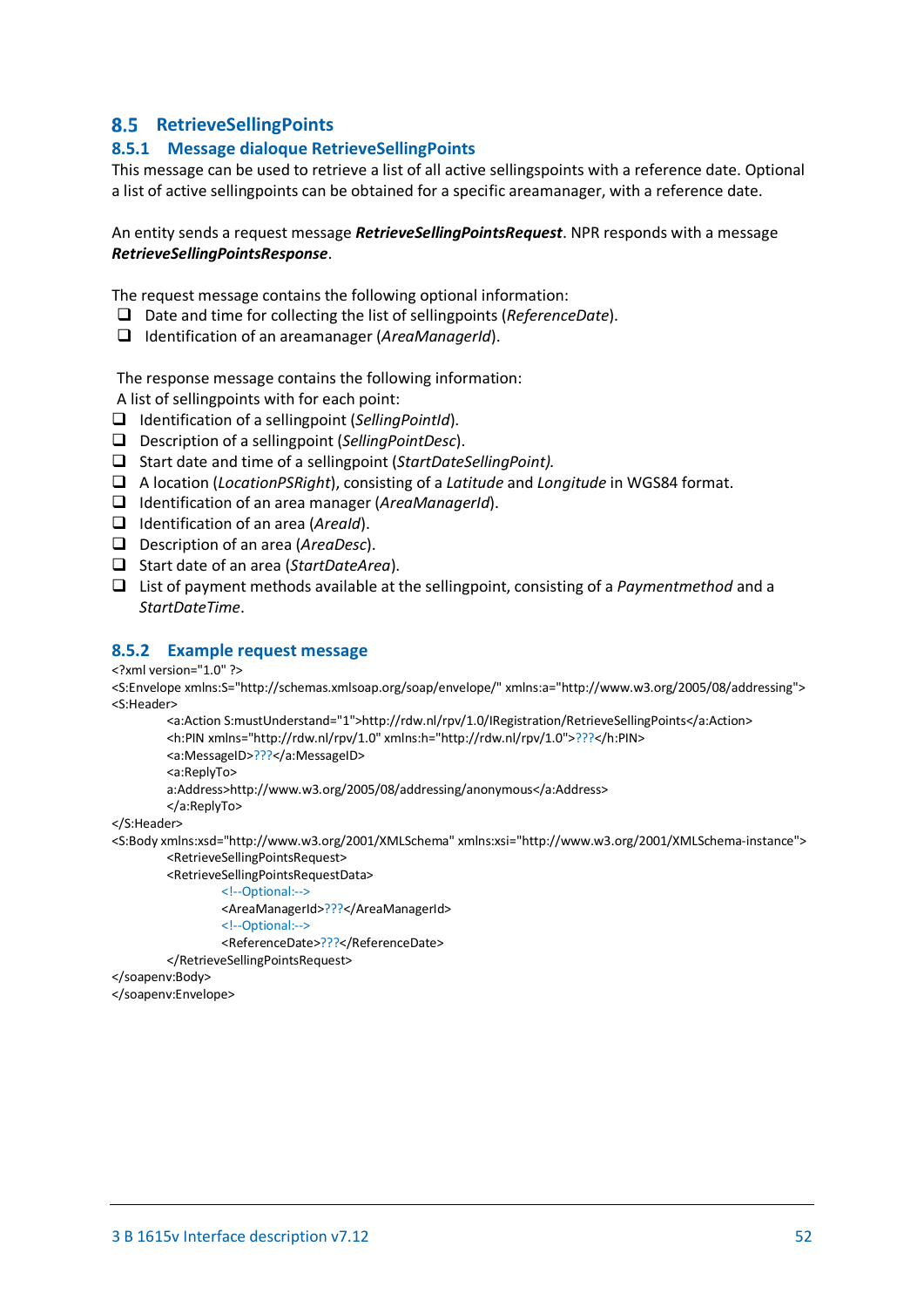# <span id="page-52-0"></span>**StatusRequest**

A Connected system is always allowed to send a Status Request in order to check the availability of NPR and the connection. The Response by NPR (if possible) contains OK or NOK and the error.

#### <span id="page-52-1"></span>**8.6.1 Message dialogue StatusRequest**

An entity sends a request message *StatusRequestRequest*. NPR sends a response message *StatusRequestResponse*, containing the status OK/NOK and if applicable an error or information message.

The entity is identified by the OIN or PIN in its certificate. Each request message contains either the OIN or the PIN from the certificate.

The following information is provided in the request message:

 Date and time at which the request is sent (*StatusTime*).UUID *(MessageID*) which is the identification of a request and can be used for a resend (see also [Ch 9.2\)](#page-55-2).

Optional information:

 $\Box$  A reference that the sender of the status request can provide with the status request (*StatusReference*)*.*

If no error occurs, the response message sent by NPR consists of the following

Time at which a StatusRequest was processed (*StatusTime*)*.*

The status of NPR, which is OK or NOK *(StatusRPV*).

□ The reference defined in the request (*StatusReference*).

#### <span id="page-52-2"></span>**8.6.2 Example request message**

<?xml version="1.0" ?>

<S:Envelope xmlns:S="http://schemas.xmlsoap.org/soap/envelope/" xmlns:a="http://www.w3.org/2005/08/addressing"> <S:Header>

<a:Action S:mustUnderstand="1">http://rdw.nl/rpv/1.0/IRegistration/StatusRequest</a:Action> <h:PIN xmlns="http://rdw.nl/rpv/1.0" xmlns:h="http://rdw.nl/rpv/1.0">???</h:PIN> <a:MessageID>???</a:MessageID> <a:ReplyTo> a:Address>http://www.w3.org/2005/08/addressing/anonymous</a:Address>

</a:ReplyTo>

</S:Header>

- <S:Body xmlns:xsd="http://www.w3.org/2001/XMLSchema" xmlns:xsi="http://www.w3.org/2001/XMLSchema-instance"> <StatusRequestRequest>
	- <StatusRequestRequestData>

<StatusTime>???</StatusTime>

```
<!--Optional:-->
```
<StatusReference>???</StatusReference>

```
</StatusRequestRequestData>
```
</StatusRequestRequest>

#### </soapenv:Body>

</soapenv:Envelope>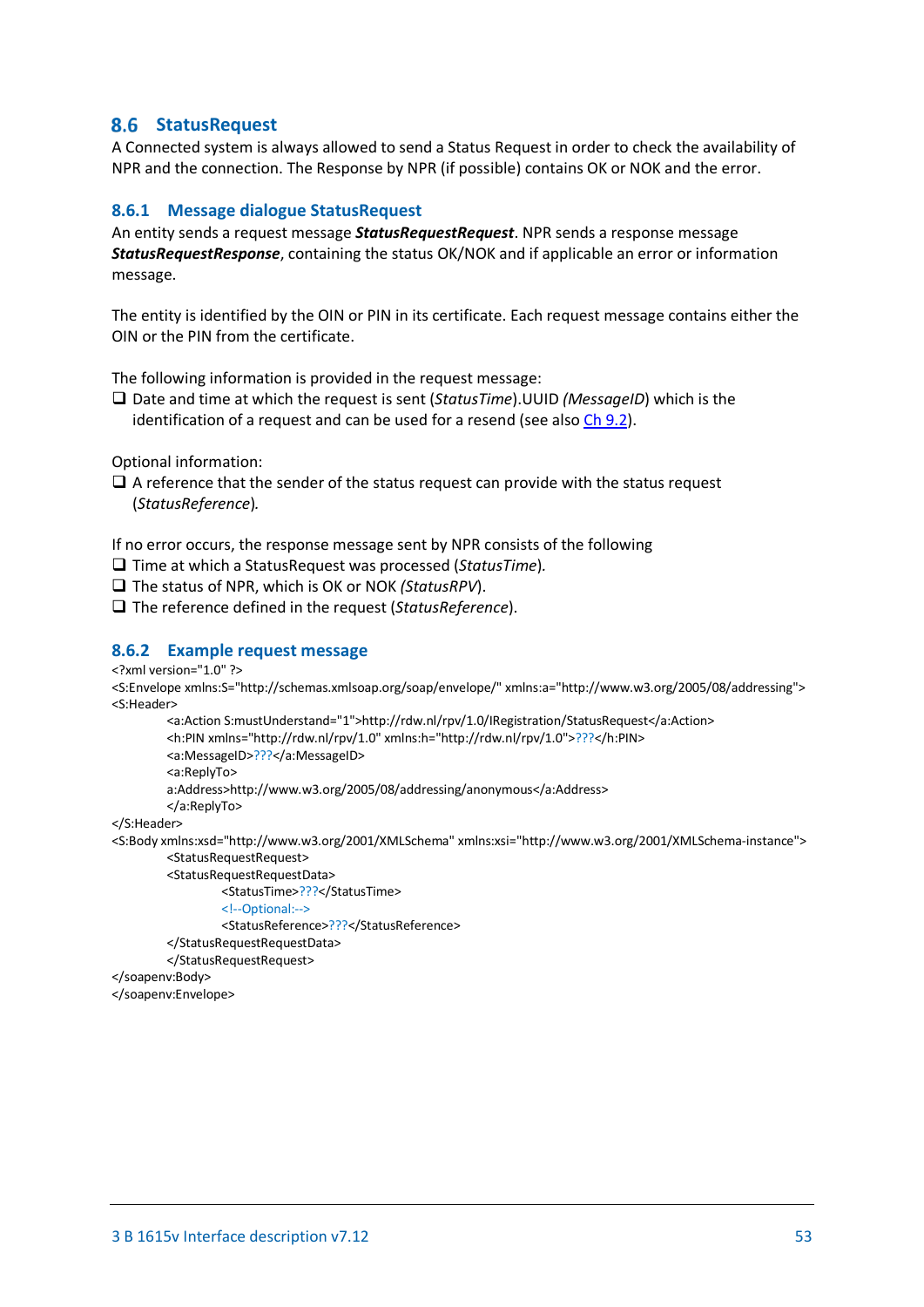# <span id="page-53-0"></span>**9 Messages to be used by specific entities**

# <span id="page-53-1"></span>**GetPhotoPSRightCheck**

Messages sent by enforcers can be used to check the status of a vehicle (see als[o CheckPSRight\)](#page-35-1). When the StatusIndicator states Y a check is performed on a vehicle status. The

VehicleIDConfidenceLevel determines when, in case of a hit, there needs to be a photo information exchange relating to the *CheckPSRight* message.

This information will be sent to LIV (Landelijk Informatie Voertuigcriminaliteit) for verification and further enforcement actions.

### <span id="page-53-2"></span>**9.1.1 Message dialgue GetPhotoPSRightCheck**

NPR sends a message *GetPhotoPSRightCheckRequest* to the checking organisation for photo information exchange when CheckVehicleStatusIndicator is set on 'Y' in the *CheckPSRight* message and the VehicleIDConfidenceLevel stated in the *CheckPSRight* message hits the required level for the status check.

The request message contains the following information:

The service that sends the request (*Service*). This wil always be 'LIV'.

- $\Box$  The action that needs to take place (*Check*). This wil always be a 'Check' for the vehicle status.
- Identification of a vehicle (*VehicleId).*
- $\Box$  Identification or description that a checking organisation can register with the logging in NPR of a check (*ReferenceCheckOrg*).

#### <span id="page-53-3"></span>**9.1.2 Example request message**

```
<s:Envelope xmlns:s="http://schemas.xmlsoap.org/soap/envelope/">
<s:Body>
```

```
<Execute xmlns="http://tempuri.org/" xmlns:i="http://www.w3.org/2001/XMLSchema-instance">
<Parameters>{'Service':'LIV', 'Action':'Check','VehicleId':'???','ReferenceCheckOrg':'???'}</Parameters>
</Execute>
```

```
</s:Body>
```
</s:Envelope>

In reaction to the request message, the checking organisation returns the folowing response:

```
<s:Envelope xmlns:s="http://schemas.xmlsoap.org/soap/envelope/">
<s:Body>
         <Execute xmlns="http://tempuri.org/" xmlns:i="http://www.w3.org/2001/XMLSchema-instance">
         <Parameters>{"IsOk":true,"Code":"OK","Message":"Request accepted for: Plate: ??? Request code:-
","VehicleId":"???","ReferenceCheckOrg":"???"}</Parameters>
         </Execute>
```

```
</s:Body>
```

```
</s:Envelope>
```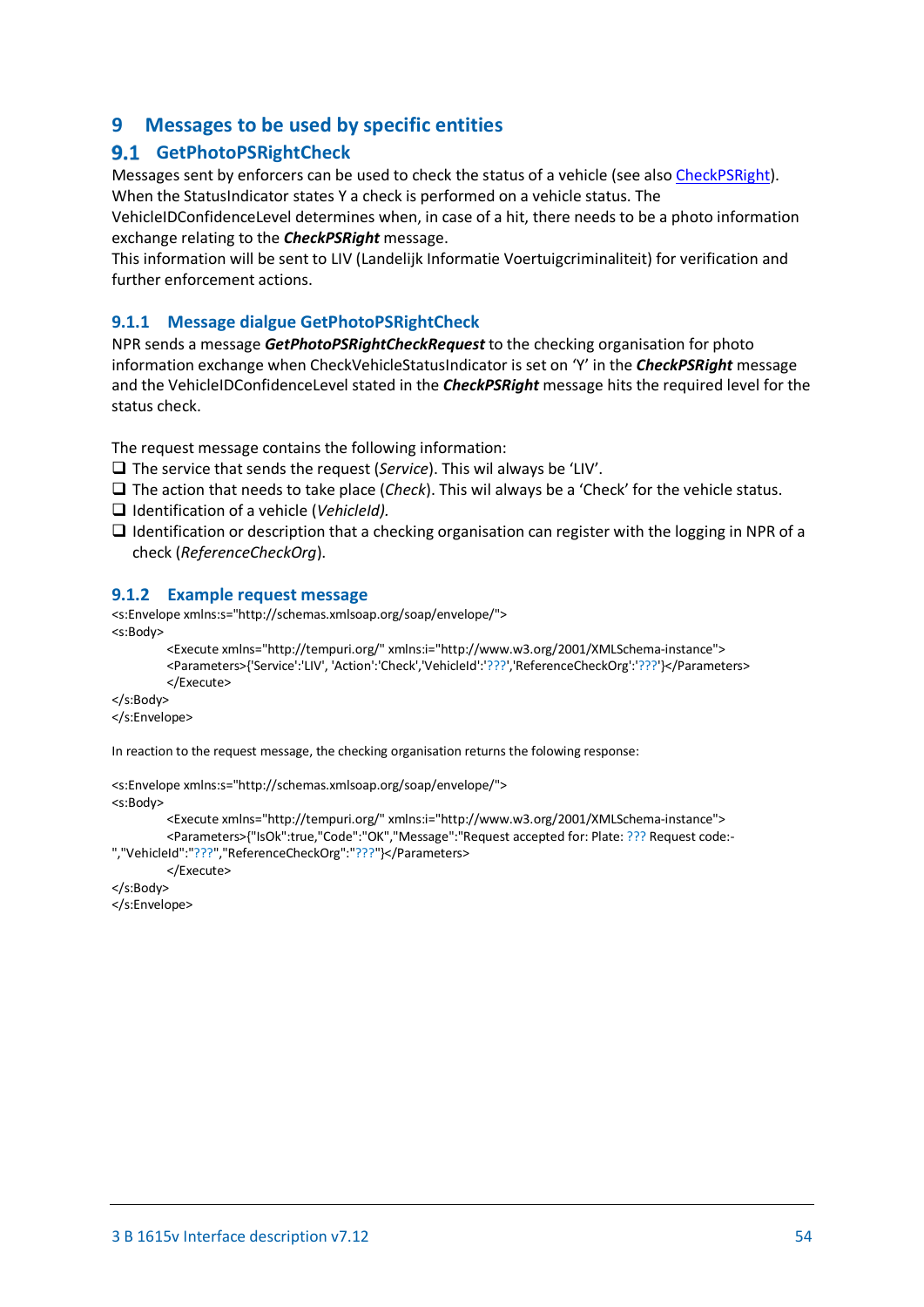# <span id="page-54-0"></span>**9.2 ReplyPSPhotoInfo**

# <span id="page-54-1"></span>**9.2.1 Message dialogue ReplyPSPhotoInfo**

The checking organisation must send the message *ReplyPSPhotoInfoRequest* in reaction to *GetPhotoPSRightCheck* within 15 minutes after the request.

The entity is identified by the OIN or PIN in its certificate. Each request message contains either the OIN or the PIN from the certificate.

The request message contains at least the following information:

Identification of a vehicle (*VehicleId).*

Identification or description that needs be registered with the photo *(ReferencePSPhoto).*

A photo of the vehicle identification *(PSPhoto).*

The date and time of when the photo was taken (*DateTimePSPhoto*).

The location of the photo (*LocationPSPhoto*).

If no error occurs, the response message sent by NPR contains:

Identification or description that was registered with the photo (*ReferencePSPhoto*).

### <span id="page-54-2"></span>**9.2.2 Example request message**

<?xml version="1.0" ?>

<S:Envelope xmlns:S="http://schemas.xmlsoap.org/soap/envelope/" xmlns:a="http://www.w3.org/2005/08/addressing"> <S:Header>

```
<a:Action S:mustUnderstand="1">http://rdw.nl/rpv/1.0/IRegistration/ReplyPSPhotoInfoRequest</a:Action>
<h:PIN xmlns="http://rdw.nl/rpv/1.0" xmlns:h="http://rdw.nl/rpv/1.0">???</h:PIN>
<a:MessageID>???</a:MessageID>
<a:ReplyTo>
<a:Address>http://www.w3.org/2005/08/addressing/anonymous</a:Address>
</a:ReplyTo>
```
</S:Header>

```
<S:Body xmlns:xsd="http://www.w3.org/2001/XMLSchema" xmlns:xsi="http://www.w3.org/2001/XMLSchema-instance">
        <ReplyPSPhotoInfoRequest xmlns="http://rdw.nl/rpv/1.0">
```
<ReplyPSPhotoInfoRequestData>

<VehicleId>???</VehicleId>

<ReferencePSPhoto>???</ReferencePSPhoto>

<PSPhoto>???</PSPhoto>

<DateTimePSPhoto>???</DateTimePSPhoto>

<LocationPSPhoto>???</LocationPSPhoto>

</ReplyPSPhotoInfoRequestData>

</ReplyPSPhotoInfoRequest>

</soapenv:Body>

</soapenv:Envelope>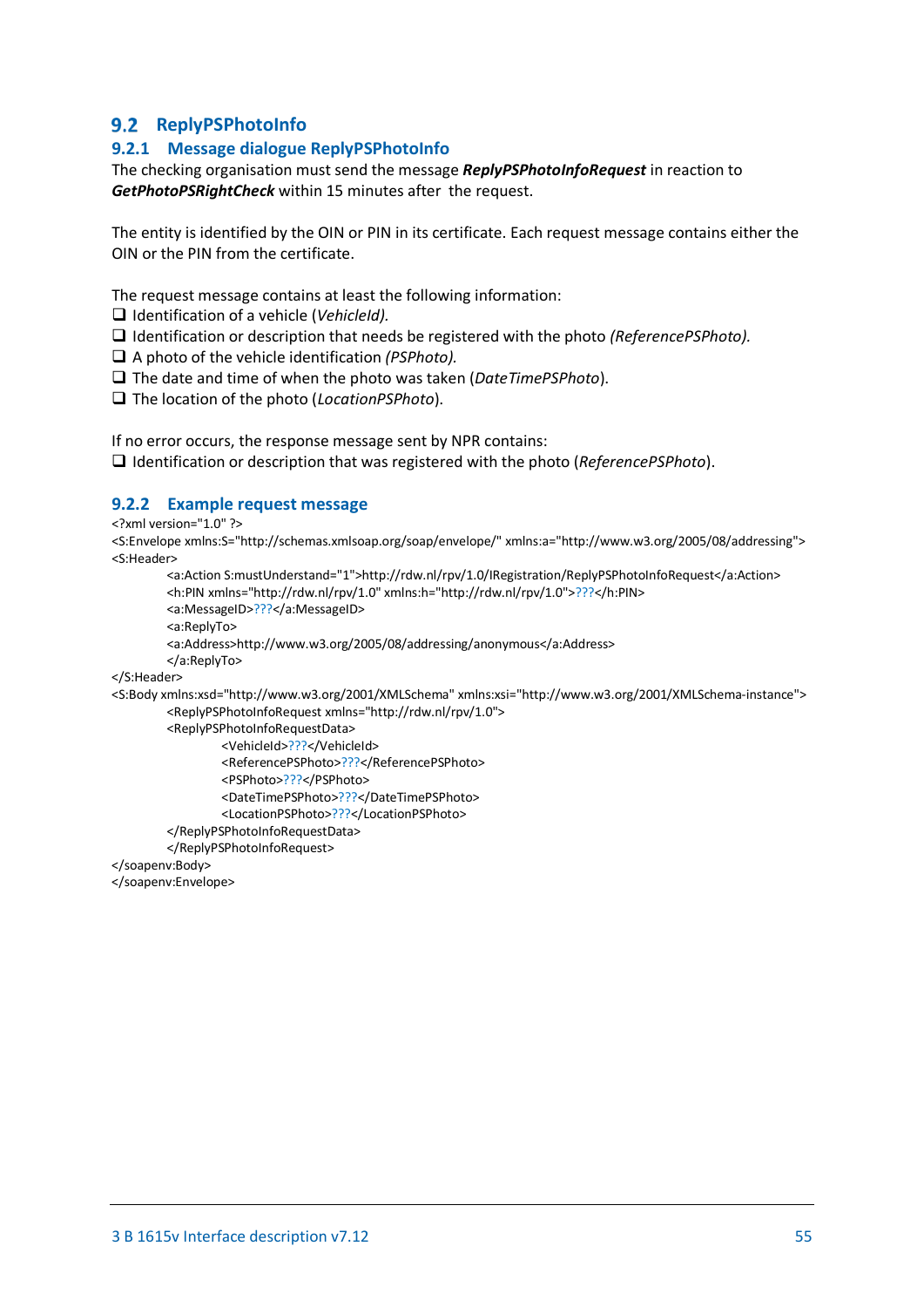# <span id="page-55-0"></span>**10 Error handling**

# <span id="page-55-1"></span>**10.1 Error procedure**

In this chapter the procedure for connected systems is described in case of an error situation. From the point of view of the connected system two types of errors can occur after sending a request to NPR:

- *1. Error:* Reply from NPR with an error message 1-206.
- 2. *Communication lost and error messages 302 and 999:* no Reply from NPR is received within a time-out period, set by the Connected system (e.g. 10s) or a Reply with error code 302 and 999.

#### **Ad 1 Reply with an error messsage 1 – 206:**

All error messages except 302 and 999 are errors in the content of the Request. A resend of the Request is not allowed because it will result in the same error: repair of the content of the Request is required. Contact the help desk if analysis of the Request shows that a parameter in NPR seems incorrect.

### **Ad 2 State "Communication lost":**

This state is started when the Connected system does not get a Reply on a Request within a certain period (e.g. a time-out after 10 seconds). Or when the Reply indicates error code 302 or 999. The following procedure starts:

- 1. The Connected system should decide after a certain number of retries (e.g. 3 times) to stop sending Requests to NPR and buffer them.(In case of error code 302 or 999, the NPR system will, after a certain period, automatically stop sending error code 302 or 999 and produce a time-out).
- 2. Start sending StatusRequests, for example every 60 seconds.
- 3. After 5 minutes of communication loss, contact Helpdesk.
- 4. After communication is re-established (according to Help desk or when StatusResponse OK is received), start sending buffered messages *with the original UUID.*

### <span id="page-55-2"></span>**10.2 Resending a Request**

A connected system can always resend a Request with the original UUID. If NPR already replied with a response, the original Response based on the UUID is replied, if the message type of the resend Request is the same as the original Request. In this situation changes in the content of the resend Request in comparison to the original Request are neglected and the original Reply is sent, even if it contains error messages.

If the original Response contained an error code 302 or 999, the resend Request is processed as a regular Request.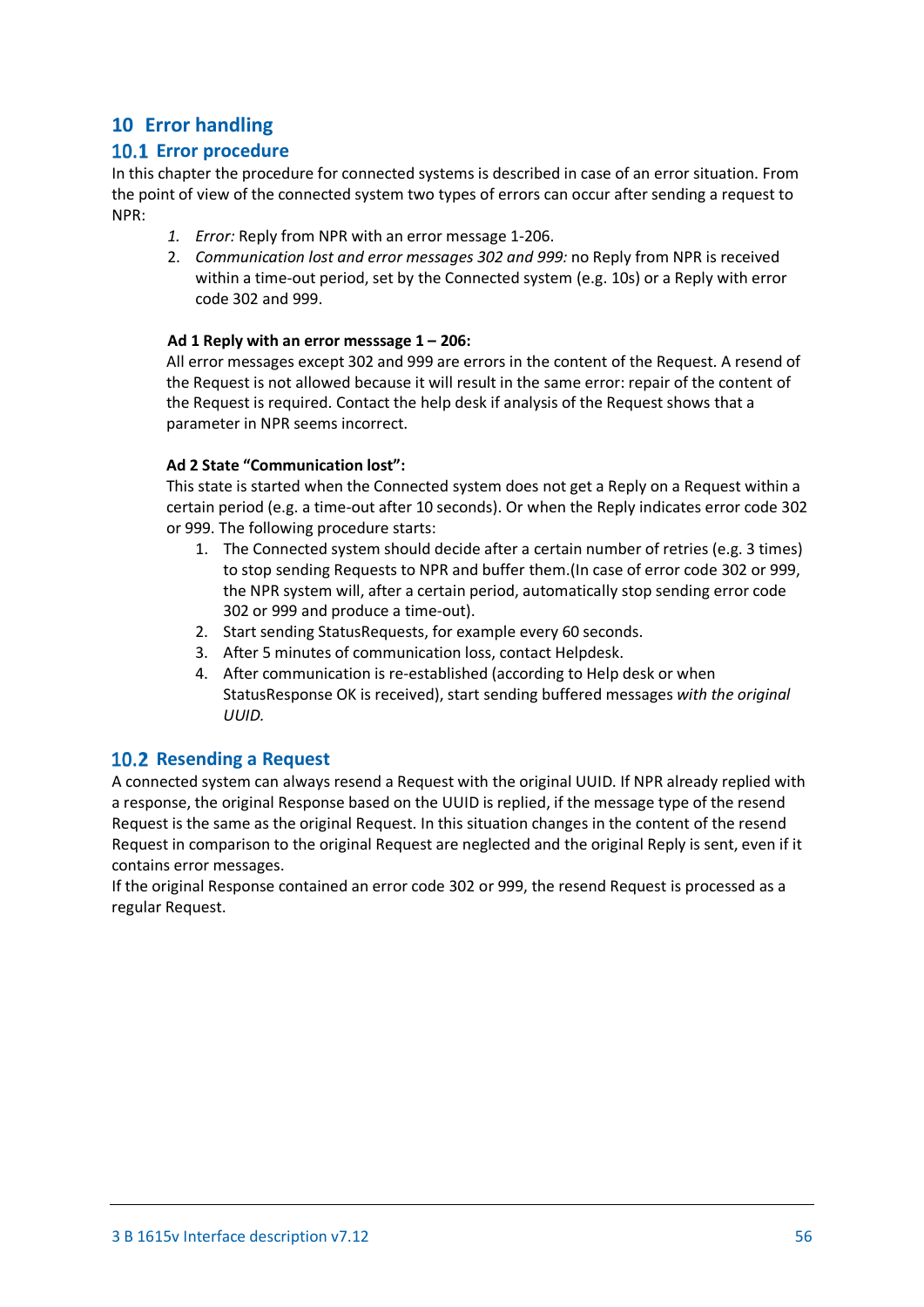# <span id="page-56-0"></span>**Annex A – Description of XML elements**

This Annex describes in detail the elements used in the messages, in alphabetical order. The following information is provided:

 $I$  Item

The name of the XML element. Some elements have values, others do not, e.g. nesting elements to support multiple occurrences.

**Type** 

The data type, only applicable to those elements that have a value.

| Type | Description                                                                         |  |  |  |
|------|-------------------------------------------------------------------------------------|--|--|--|
| Text | A sequence of characters.                                                           |  |  |  |
| I DT | Date and Time in UTC format (Co-ordinated Universal Time) as 'CCYY-MM-              |  |  |  |
|      | DDThh:mm:ssZ' or Date and Time in local time ± offset to UTC 'CCYY-MM-              |  |  |  |
|      | DDThh:mm:ss±hh:mm'.                                                                 |  |  |  |
| Date | Date in format CCYYMMDD, area manager local time.                                   |  |  |  |
| Int  | Numeric, integer values only.                                                       |  |  |  |
| Dec  | Numeric, fractional numbers possible.                                               |  |  |  |
| Enum | Enumeration; the element has a specified set of values. The possible values will be |  |  |  |
|      | listed.                                                                             |  |  |  |

#### • Len

This column indicates the length of the element.

- 'n' indicates a fixed length where 'n' is the number of characters.
- 'm-n' indicates a variable length where "m" is the minimum and "n" is the maximum.
- Description

Information about the purpose of the element, rules for usage and examples of usage. For elements of type "Enum", i.e. elements with a fixed set of values, in the description the possible values will be listed.

General message rules

- $\square$  The order in which to put tags, is specified in the XSD. Putting tags in the wrong order, will result in an error while processing the request.The XSD is leading for defining the tag order.
- $\Box$  In request messages, optional elements that are not applicable, can be delivered in two ways:
	- o Leave out the tag.
	- o Include the tag, but state explicitly that it has no value, i.e. value xsi:nil="**true**". Note: If an empty tag is sent with no explicit "nil" value, this will result in an XSD validation error.
- $\Box$  In response messages, NPR delivers optional elements that have no value, by including the tag in the message, stating explicitly that it has no value, i.e. value xsi:nil="**true**".
- $\square$  Dates and times of PSRights and reference date-times are either delivered as UTC, i.e. format *CCYY-MM-DD*T*hh:mm:s*sZ, or delivered in local time with an offset to UTC, i.e. format *CCYY-MM-DD*T*hh:mm:ss±hh:mm*. If no Z or offset is provided, UTC is assumed.
- $\Box$  Dates and times used for managing areas, regulations and fares, as well as dates and times concerning price calculation, are area manager local dates and times.
- $\Box$  The format of tags with price values is  $\epsilon$ .cc.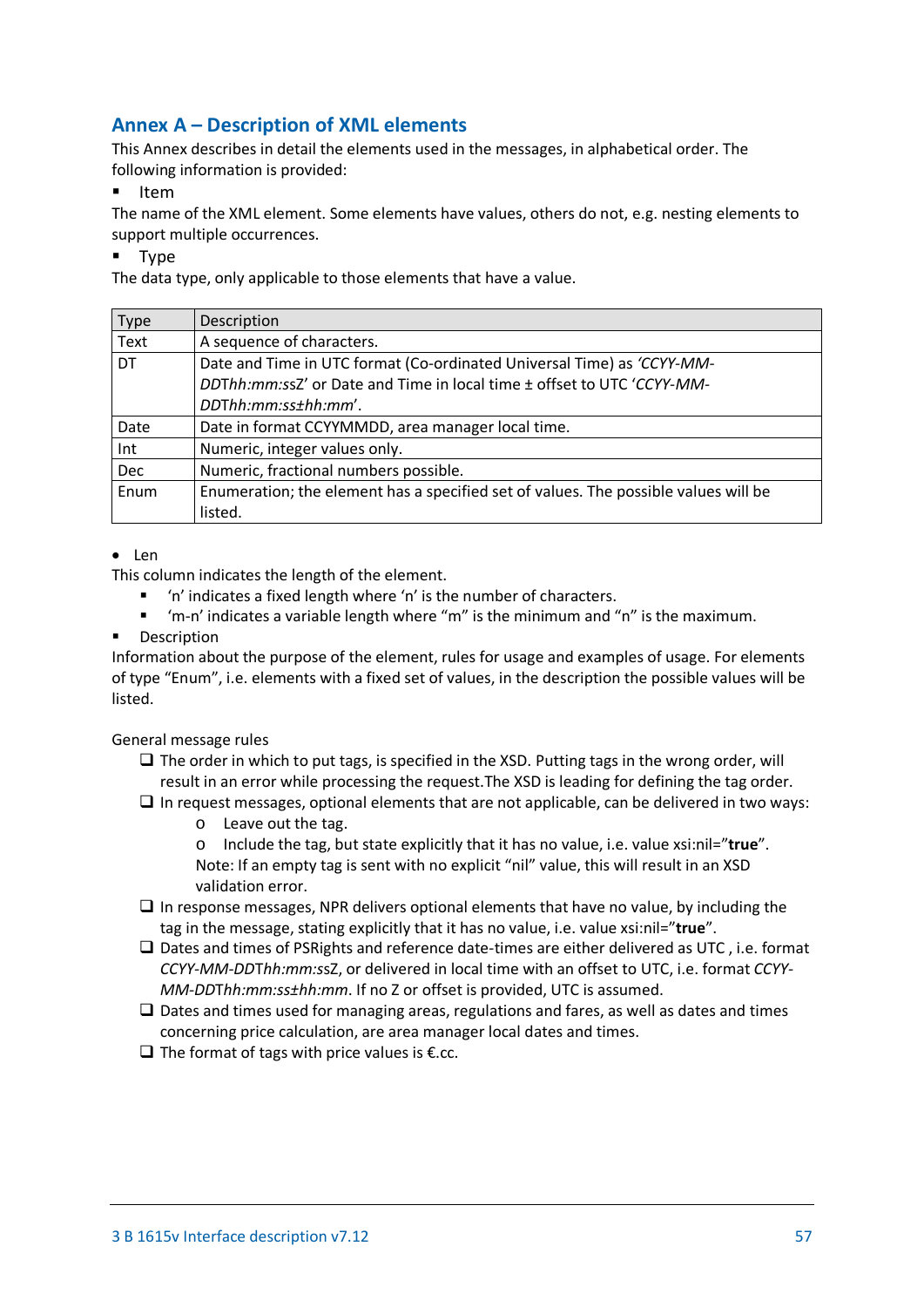| Item                    | <b>Type</b> | Len      | <b>Description</b>                                                                              |
|-------------------------|-------------|----------|-------------------------------------------------------------------------------------------------|
| AmountFarePart          | Dec         | $1.8 -$  | Amount per step size that has to be paid in a fare.                                             |
|                         |             | 7.8      |                                                                                                 |
| AmountFraction          | Dec         | $1.2 -$  | Amount, being a fraction of                                                                     |
|                         |             | 8.2      | AmountPSRightCalculated. Is used within a<br>SpecifCalcAmountList.                              |
| AmountPSRight           | Dec         | $1.2 -$  | The price to pay for the PSRight. VAT included.                                                 |
|                         |             | 8.2      | Format €.cc.                                                                                    |
|                         |             |          | The price for the PSRight, calculated by the rights                                             |
|                         |             |          | acquirer or the selling point (e.g. parking meter)                                              |
|                         |             |          | that was used for acquiring the PSRight.                                                        |
| AmountPSRightCalculated | Dec         | $1.2 -$  | Price to pay for the PSRight, VAT included. Format                                              |
|                         |             | 8.2      | €.cc. A price calculated by NPR, set by the area                                                |
|                         |             |          | manager. The calculation is based on the                                                        |
|                         |             |          | regulation applicable to the area where the                                                     |
|                         |             |          | PSRight was acquired, and depends on the day or                                                 |
|                         |             |          | days the right was acquired, the duration of the                                                |
|                         |             |          | right, and the fare per hour.                                                                   |
|                         |             |          | A price is calculated anytime a request message is<br>sent that contains EndTimePSRight (new or |
|                         |             |          | changed).                                                                                       |
| AmountRatePart          | Dec         | $1.2 -$  | The minimum amount that has to be paid for                                                      |
|                         |             | 8.2      | acquiring a PSRight. Format €.cc.                                                               |
|                         |             |          | This amount is the minimum timeframe to pay,                                                    |
|                         |             |          | multiplied by the fare at time = CheckTime.                                                     |
| AreaData                |             |          | Data of 1 specific area.                                                                        |
| AreaDesc                | Text        | $1 - 80$ | Description of the Area in the NPR, as set by the                                               |
|                         |             |          | area manager.                                                                                   |
| Areald                  | <b>Text</b> | $1 - 10$ | Identification of the Area in the NPR. The area IDs                                             |
|                         |             |          | in NPR are set by the area manager, they are                                                    |
|                         |             |          | unique for the area manager but not necessarily<br>unique within NPR.                           |
| AreaLocation            |             |          | This node contains the location of an area                                                      |
| AreaManagerId           | Int         | $1 - 4$  | Identification of the area manager in the NPR.                                                  |
|                         |             |          | Area manager identifications are unique in NPR,                                                 |
|                         |             |          | and are issued by SHPV.                                                                         |
| AreaManagerDesc         | <b>Text</b> | $1 - 80$ | Description of the Area Manager in NPR.                                                         |
| AreaOperator            |             |          | Area Operators are operating offstreet parking                                                  |
|                         |             |          | facilities on behalf of the Area Manager. Acquired                                              |
|                         |             |          | parking rights can be settled using the NPR.                                                    |
| AreaRegulationData      |             |          | Data of 1 specific regulation applying to an area.                                              |
| AreaRegulationTable     |             |          | Table containing the regulations that apply to a<br>certain area.                               |
| AreaTable               |             |          | Table containing the data of 1 or more areas.                                                   |
| CancelDateTime          |             |          | Date and time of the end of a parking right stated                                              |
|                         |             |          | by the parking operator of a parking facility.                                                  |
| CheckAddress            |             |          | Node in which an address is given, specifying the                                               |
|                         |             |          | area that should be checked for the presence of                                                 |
|                         |             |          | PSRights.                                                                                       |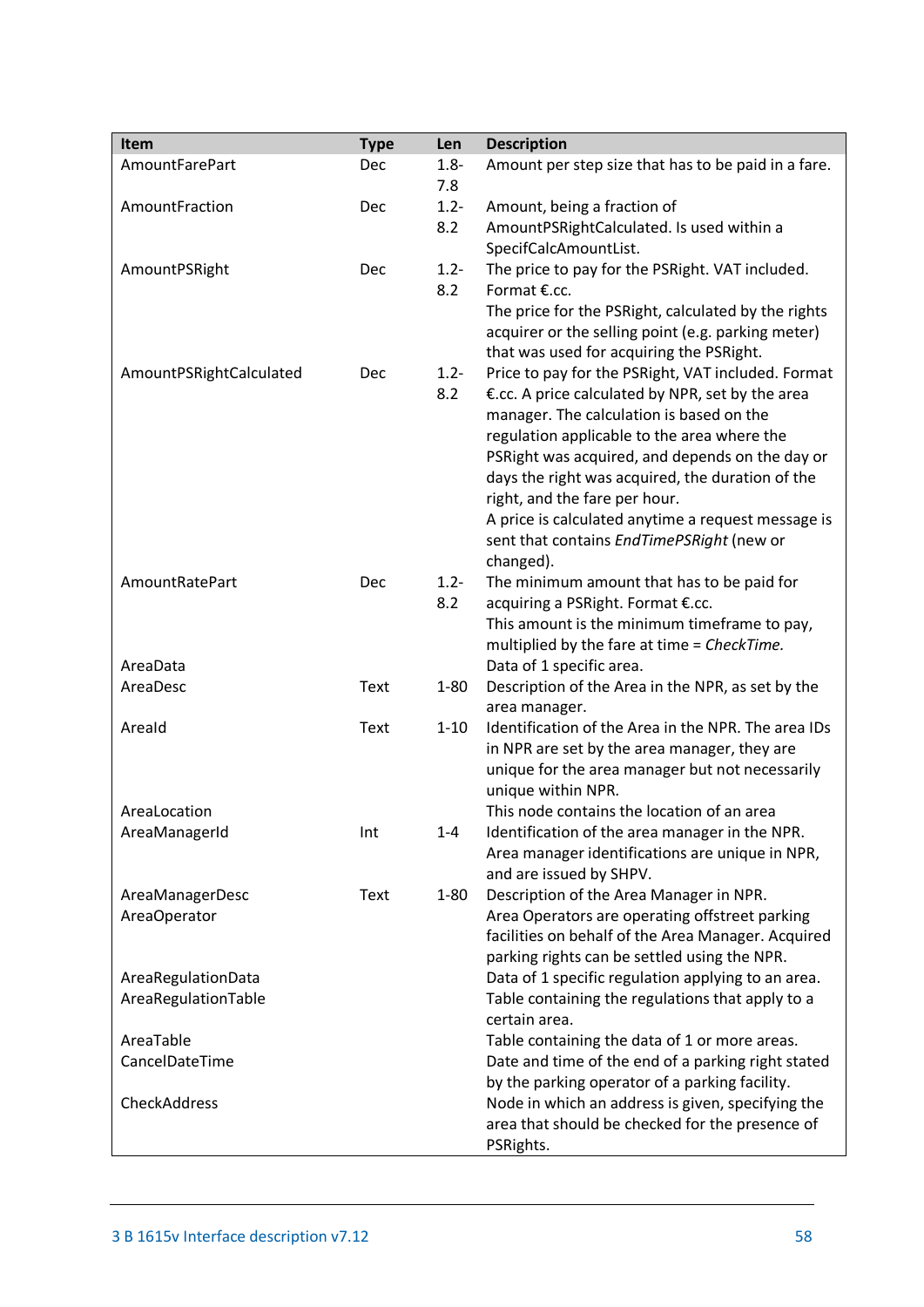| CheckAnswer                 | <b>Text</b> | $\mathbf{1}$ | Answer given by NPR at a request to check for a<br>PSRight for a certain vehicle in a specified area at<br>a specified time. Value list:<br>Y = Yes, a PSRight was found.<br>$N = No$ , a PSRight was not found. |
|-----------------------------|-------------|--------------|------------------------------------------------------------------------------------------------------------------------------------------------------------------------------------------------------------------|
| CheckDateTime               | DT          |              | Date and time at which must be checked whether<br>or not a vehicle can enter the parking facility.                                                                                                               |
| CheckInfoData               |             |              | Information on one specific logged check.                                                                                                                                                                        |
| CheckInfoList               |             |              | A list of information on logged checks.                                                                                                                                                                          |
| CheckLocation               |             |              | Node in which a location is given, specifying the                                                                                                                                                                |
|                             |             |              | area that should be checked for the presence of<br>PSRights.                                                                                                                                                     |
| CheckOrgCode                | Int         | 5            | Code of a PSRight checking organisation.                                                                                                                                                                         |
|                             |             |              | CheckOrgCodes are unique in NPR, and are issued<br>by SHPV.                                                                                                                                                      |
| CheckOrgDesc                | Text        | $1 - 80$     | Description of a PSRight checking organisation.                                                                                                                                                                  |
| CheckTime                   | DT          |              | Date and time at which must be checked whether                                                                                                                                                                   |
|                             |             |              | or not a PSRight is present.                                                                                                                                                                                     |
| CheckVehicleStatusIndicator | <b>Text</b> |              | Indicator wether or not a vehicle needs a status                                                                                                                                                                 |
|                             |             |              | check to stay on public roads.                                                                                                                                                                                   |
|                             |             |              | $Y = Yes$ , check the status of the vehicle.                                                                                                                                                                     |
|                             |             |              | $N = No$ , do not check the status of the vehicle.                                                                                                                                                               |
| ChildPSRight                |             |              | Information about a ChildRight of a specific Parent<br>Right.                                                                                                                                                    |
| ClaimRightPossible          | Int         | $\mathbf{1}$ | Indicator whether or not PSRights are valid in a                                                                                                                                                                 |
|                             |             |              | timeframe.                                                                                                                                                                                                       |
|                             |             |              | Y = Yes, claimed PSRights are valid.                                                                                                                                                                             |
|                             |             |              | N = No, claimed PSRights are not valid.                                                                                                                                                                          |
| CountryCodeCheck            | Text        | $1 - 3$      | Denotes the country of origin of the vehicle                                                                                                                                                                     |
|                             |             |              | license plate, as provided by the enforcer in a                                                                                                                                                                  |
|                             |             |              | check for PSRights. The coding scheme used is UN                                                                                                                                                                 |
|                             |             |              | agreed. For the list of possible codes                                                                                                                                                                           |
|                             |             |              | https://unece.org/trade/cefact/unlocode-code-                                                                                                                                                                    |
|                             |             |              | list-country-and-territory.                                                                                                                                                                                      |
| CountryCodeVehicle          | Text        | $1 - 3$      | Denotes the country of origin of the vehicle<br>license plate. The coding scheme used is UN                                                                                                                      |
|                             |             |              | agreed. For the list of possible codes                                                                                                                                                                           |
|                             |             |              | https://unece.org/trade/cefact/unlocode-code-                                                                                                                                                                    |
|                             |             |              | list-country-and-territory.                                                                                                                                                                                      |
|                             |             |              | Advise: to avoid problems in enforcement, omit                                                                                                                                                                   |
|                             |             |              | the CountryCode if unknown: don't use NL as                                                                                                                                                                      |
|                             |             |              | default.                                                                                                                                                                                                         |
| DateTimePSPhoto             | DT          |              | Date and time when a photo was taken.                                                                                                                                                                            |
| DayTimeframe                | Text        | 20           | Name of a regular day of the week, in the                                                                                                                                                                        |
|                             |             |              | language of the area manager (i.e. zondag,                                                                                                                                                                       |
|                             |             |              | maandag etc.), or name of a special day where                                                                                                                                                                    |
|                             |             |              | special fares apply (e.g. marktdag or christelijke                                                                                                                                                               |
| EndDateArea                 | Date        | 8            | feestdag).<br>End date of an area (exclusive).                                                                                                                                                                   |
| EndDateAreaRegulation       | DT          |              | End date-time of a regulation of an area                                                                                                                                                                         |
|                             |             |              | (exclusive, time included).                                                                                                                                                                                      |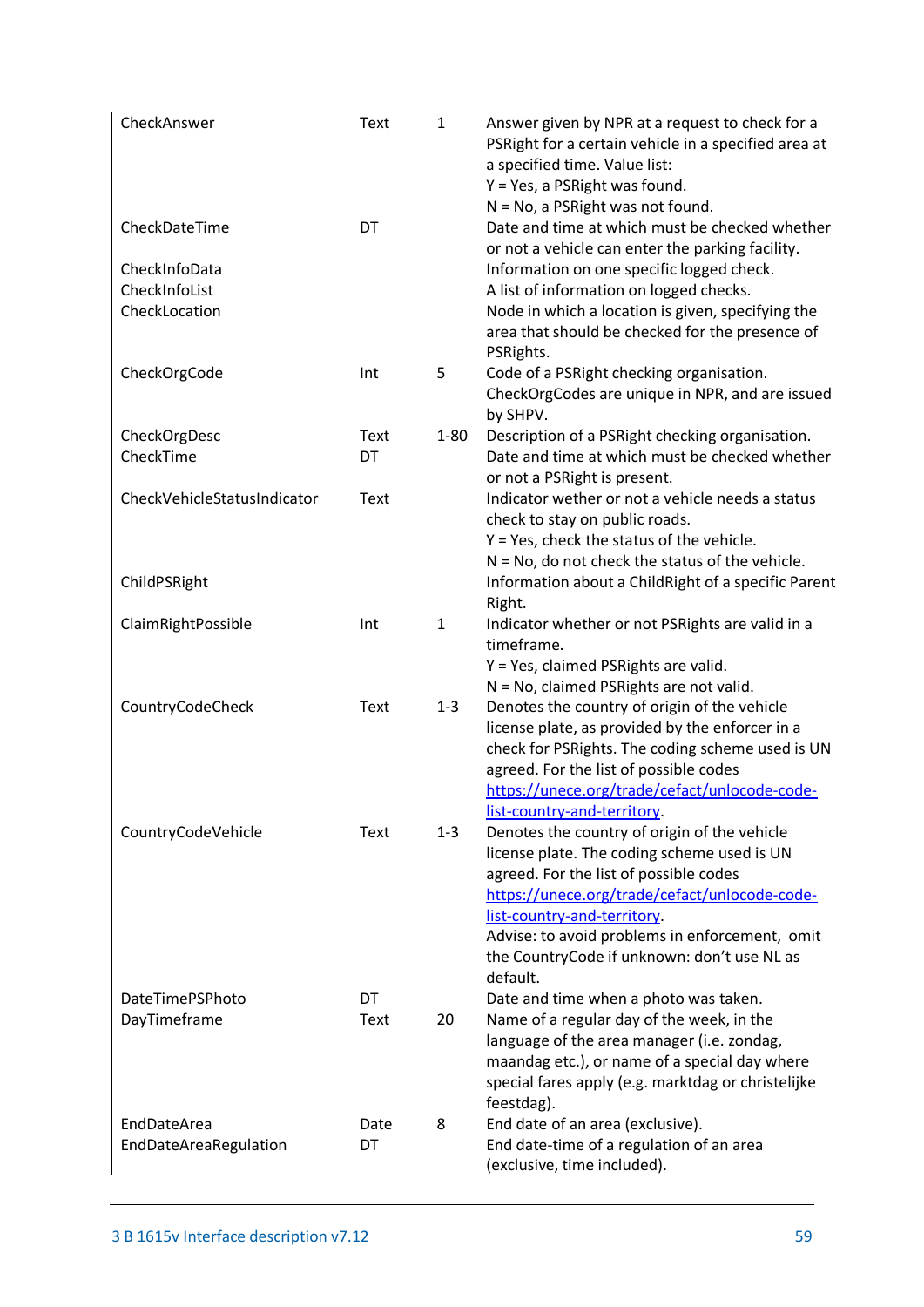| <b>EndDateFare</b>           | Date        | 8            | End date of a fare (exclusive).                                                                      |
|------------------------------|-------------|--------------|------------------------------------------------------------------------------------------------------|
| <b>EndDateFarePart</b>       | Date        | 8            | End date of a fare part (exclusive).                                                                 |
| EndDateRegulation            | Date        | 8            | End date of a regulation (exclusive).                                                                |
| EndDateTime                  | DT          |              | Date and time of the end of a parking right stated<br>by the parking operator of a parking facility. |
| EndDateTimeAdjusted          | DT          |              | Adjusted end time by rights acquirer.                                                                |
| <b>EndDurationFarePart</b>   | Int         | 6            | Indicates the duration of the PSRight when the                                                       |
|                              |             |              | fare part ends to be applicable (minutes).                                                           |
| EndTimeApplied               | DT          |              | Date and time when a certain regulation ends to                                                      |
|                              |             |              | be applicable (time exclusive).                                                                      |
|                              |             |              | Is used within a SpecifCalcAmountList.                                                               |
| EndTimeLink                  | DT          |              | Date and time when the Link between a Vehicleld<br>and a provider ends (time exclusive).             |
| EndTimeTimeFrame             | Int         | 4            | End time of a timeframe, format uumm (time                                                           |
|                              |             |              | exclusive). This is the area manager local time                                                      |
|                              |             |              | when a certain fare ends to be applicable.                                                           |
| EndTimePSRight               | DT          |              | Date and time when the PSRight ends (time                                                            |
|                              |             |              | exclusive). In price calculations, maximum                                                           |
|                              |             |              | significance is minutes, i.e. the seconds are                                                        |
|                              |             |              | ignored. However, if seconds are delivered, they                                                     |
|                              |             |              | will be recorded.                                                                                    |
| EndTimePSRightAdjusted       | DT          |              | System calculated date and time (time exclusive)<br>when a PSRight ends, overrules the               |
|                              |             |              | EndTimePSRight provided by the rights acquirer.                                                      |
| EndTimePSRightDayWindow      | Text        | $1 - 20$     | If this element is present,                                                                          |
|                              |             |              | StartTimePSRightDayWindow is also present. The                                                       |
|                              |             |              | day provided is inclusive. For further information                                                   |
|                              |             |              | see StartTimePSRightDayWindow.                                                                       |
| EndTimePSRightWindow         | Int         | 4            | If this element is present,                                                                          |
|                              |             |              | StartTimePSRightWindow is also present. Consists<br>of a time value in format hhmm (time exclusive). |
|                              |             |              | For further information see                                                                          |
|                              |             |              | StartTimePSRightWindow.                                                                              |
| EndTimeRemark                | DT          |              | Time associated with a PSRightRemark. Date and                                                       |
|                              |             |              | time at which the remark ends to be applicable                                                       |
|                              |             |              | (time exclusive).                                                                                    |
| ErrorCode                    | Int         | 3            | Code explaining an error situation.                                                                  |
| <b>ErrorDesc</b>             | <b>Text</b> | $1 - 80$     | Description explaining an error situation.                                                           |
| ErrorVariable                | <b>Text</b> | $1 -$        | In this element, when an error situation occurs,                                                     |
|                              |             | 200          | extra information that might be useful for the<br>recipient can be given.                            |
| ExternalReferenceParentRight | Text        | $1 - 25$     | Identification or description that a rights acquirer                                                 |
|                              |             |              | can register with a PArentRight. If, how and when                                                    |
|                              |             |              | to use this element, is to be decided by the rights                                                  |
|                              |             |              | acquirer.                                                                                            |
| ExtraInfoIndicator           | Text        | $\mathbf{1}$ | Indicator denoting if the checking organisation                                                      |
|                              |             |              | wants to receive extra information, on checking                                                      |
|                              |             |              | for PSRights. Value list:                                                                            |
|                              |             |              | Y = Yes, I want extra information.                                                                   |
|                              |             |              | $N = No$ , I don't want extra information.                                                           |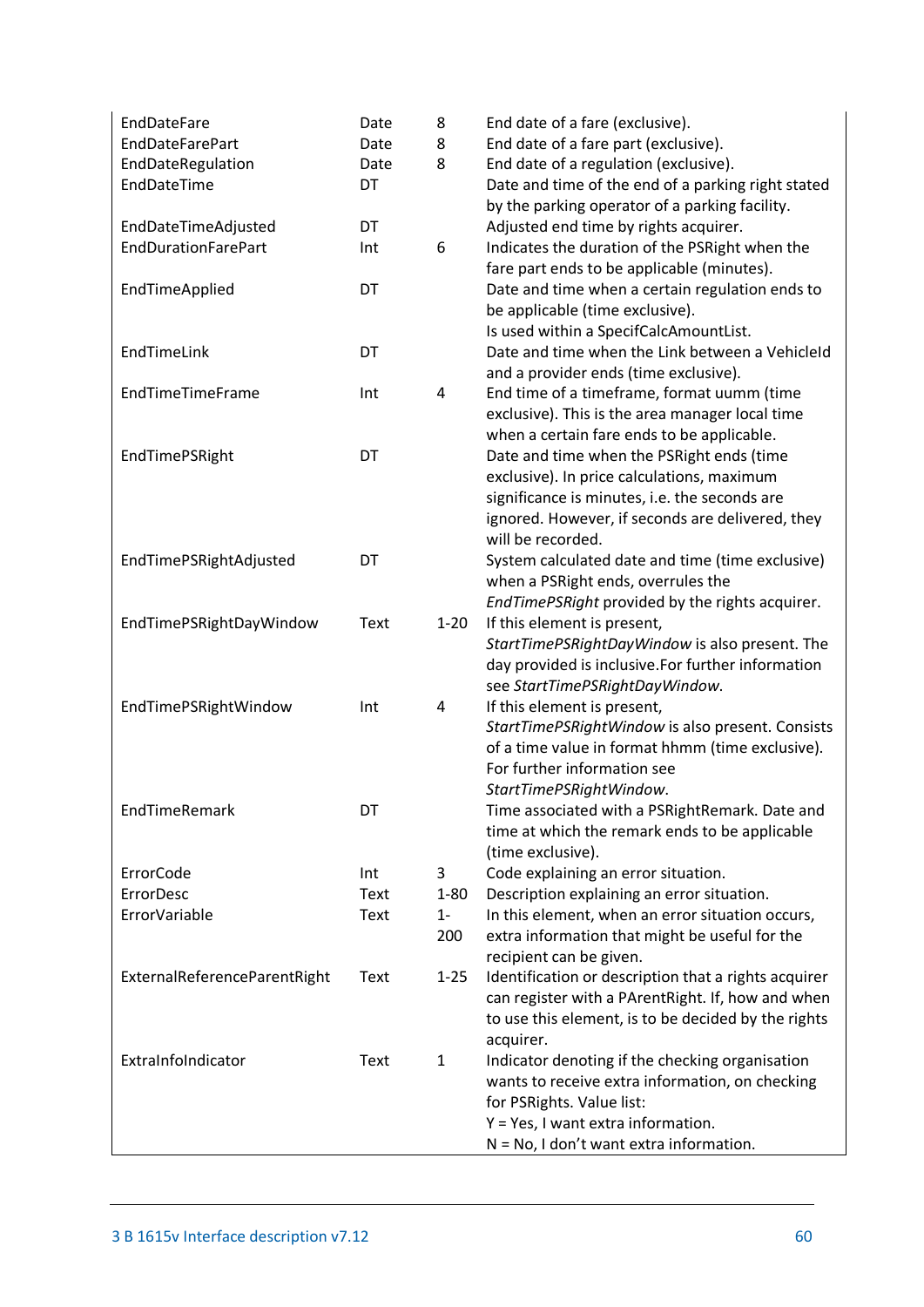| FareCalculationCode | Text        | $1 - 10$       | Code of a certain fare. The fare calculation IDs in<br>NPR are set by the area manager, they are unique<br>for the area manager but not necessarily unique<br>for NPR. |
|---------------------|-------------|----------------|------------------------------------------------------------------------------------------------------------------------------------------------------------------------|
| FareCalculationDesc | Text        | $1 - 80$       | Description of a certain fare, as set by the area<br>manager.                                                                                                          |
| FareData            |             |                | Data of one specific fare.                                                                                                                                             |
| FarePartData        |             |                | Data of one specific fare part.                                                                                                                                        |
| FarePartTable       |             |                | Table containing the data of 1 or more fare parts.                                                                                                                     |
| FareTable           |             |                | Table containing the data of 1 or more fares.                                                                                                                          |
| FareTimeFrame       | Text        | 10             | Code of the fare that is applied within this<br>timeframe.                                                                                                             |
| Geometry            |             |                | Geometry of a parkingarea. World Geodetic<br>System WGS84 - EPSG:4326.                                                                                                 |
| GracePeriodAfter    | Int         | $\overline{2}$ | Grace period to apply beyond end date-time                                                                                                                             |
|                     |             |                | PSRight, e.g. after expiration of a parking right, the                                                                                                                 |
|                     |             |                | time in minutes a customer is still allowed to stay                                                                                                                    |
|                     |             |                | on the parking spot.                                                                                                                                                   |
| GracePeriodBefore   | Int         | $\overline{2}$ | Grace period to apply before start date-time                                                                                                                           |
|                     |             |                | PSRight, e.g. after actual parking, time in minutes                                                                                                                    |
|                     |             |                | a customer is granted to acquire a parking right.                                                                                                                      |
| IndicatorTime       | DT          |                | Date and time around which something should be                                                                                                                         |
|                     |             |                | retrieved, e.g. rights or check answers.                                                                                                                               |
| InfoMessageCode     | Int         | 3              | Code denoting an informational message.                                                                                                                                |
| InfoMessageDesc     | Text        | $1 - 80$       | Description of an informational message.                                                                                                                               |
| Latitude            | Dec         | 3.10           | Latitude of a location for which a PSRight is                                                                                                                          |
|                     |             |                | acquired. Coordinate frame WGS84, decimal                                                                                                                              |
|                     |             |                | format. If no sign is provided, a positive sign is<br>assumed. Maximum significance: 10 digits behind                                                                  |
|                     |             |                | the decimal point.                                                                                                                                                     |
| LastTwoDigits       | Text        | $1 - 2$        | The last two digits of the license plate of the                                                                                                                        |
|                     |             |                | displayed Child Right.                                                                                                                                                 |
| LinkId              | Int         | $1 - 10$       | Unique, system issued, identification of a Link                                                                                                                        |
| AddressLocation     |             |                | between a Vehicleld and a provider in NPR.<br>Node containing the data of an address related to                                                                        |
|                     |             |                | (closest to) a specified location.                                                                                                                                     |
| LocationPSPhoto     |             |                | Node in which a location is given, specifying the                                                                                                                      |
|                     |             |                | (closest) adress where a photo was taken.                                                                                                                              |
| LocationPSRight     |             |                | Node in which a location is given, specifying the                                                                                                                      |
|                     |             |                | area for which a PSRight should be recorded.                                                                                                                           |
| Longitude           | Dec         | 4.10           | Longitude of a location for which a PSRight is                                                                                                                         |
|                     |             |                | acquired Coordinate frame WGS84, decimal                                                                                                                               |
|                     |             |                | format. If no sign is provided, a positive sign is<br>assumed. Maximum significance: 10 digits behind                                                                  |
|                     |             |                | the decimal point.                                                                                                                                                     |
| MaxDurationRight    | Int         | 4              | Maximum possible duration of a PSRight (in                                                                                                                             |
|                     |             |                | minutes) within this timeframe.                                                                                                                                        |
| MessageID           | <b>Byte</b> | 16             | Universally Unique identifier which uniquely                                                                                                                           |
|                     |             |                | identifies a message (UUID (GUID)). A description                                                                                                                      |
|                     |             |                | of the UUID/GUID is found at:                                                                                                                                          |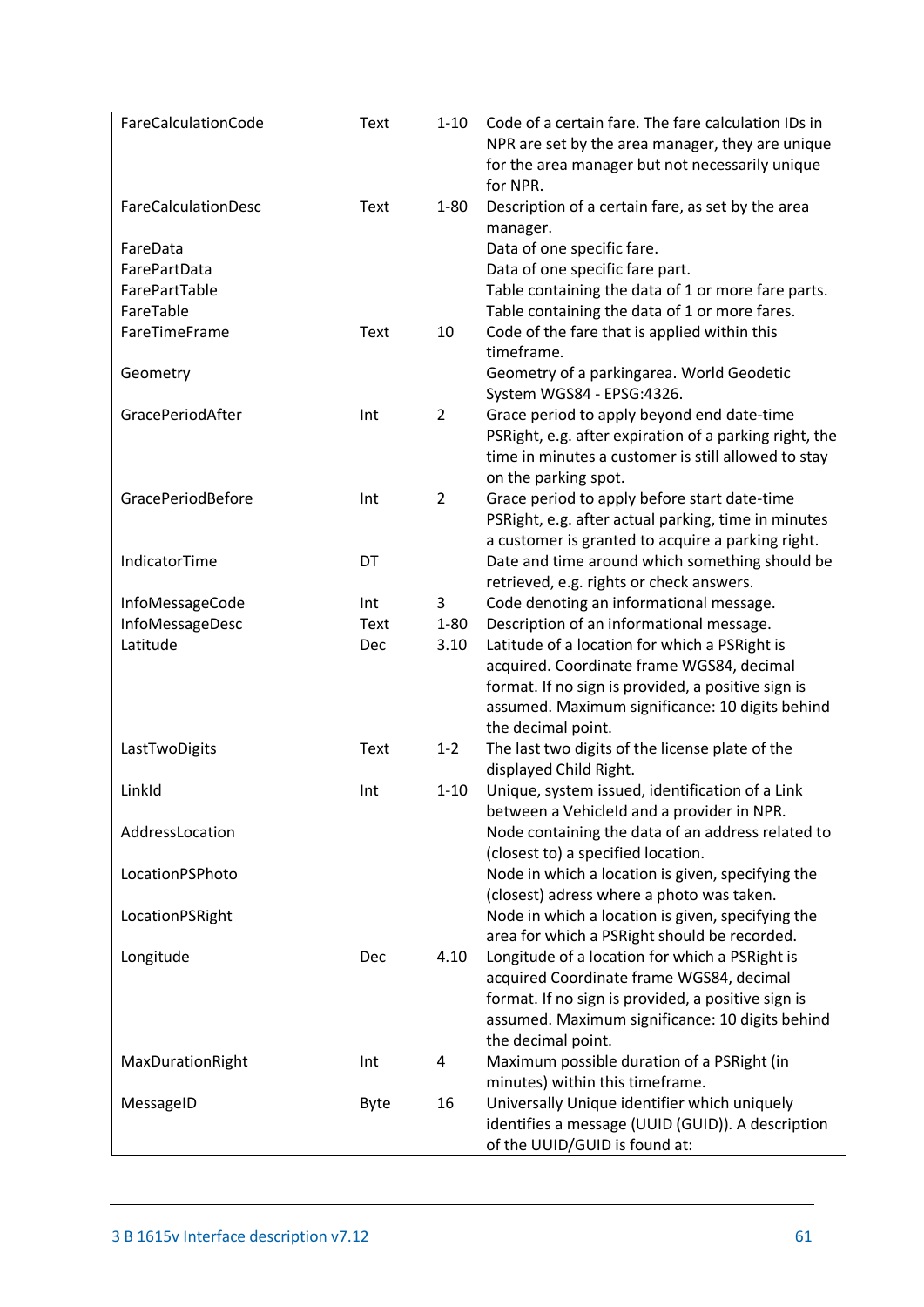|                         |        |          | http://en.wikipedia.org/wiki/Universally unique i<br>dentifier#Version 4 .28random.29 |
|-------------------------|--------|----------|---------------------------------------------------------------------------------------|
|                         |        |          | In NPR a version is used with 36 digits in the form:                                  |
|                         |        |          | XXXXXXXX-XXXX-XXXX-XXXX-XXXXXXXXXXXXX                                                 |
|                         |        |          | where hexadecimal digit 'x' is one of                                                 |
|                         |        |          | 0,1,2,3,4,5,6,7,8,9,a,b,c,d,e,f.                                                      |
| MinParkingInterruption  | Int    | 4        | Minimum time between registrering PsRights of                                         |
|                         |        |          | the same VehicleId in the same Areald.                                                |
| ParentRightId           | Int    | $1 - 10$ | Unique, system issued, identification of a<br>ParentRight in NPR.                     |
| PaymentAuthorisationId  | Int    | $1 - 10$ | Unique, system issued, identification of a PSRight<br>in NPR.                         |
| PlaceOfResidence        | Text   | $1 - 24$ | The place of residence of an address.                                                 |
| PriceOneHourParking     | Dec    | $1.2 -$  | The price to pay for one hour of parking, using the                                   |
|                         |        | 8.2      | fare applicable at a certain reference time.                                          |
| PSPhoto                 | base64 |          | A photo of the vehicle identification.                                                |
|                         | bin    |          |                                                                                       |
| PSRightAcquirerCode     | Int    | 5        | The code of the right acquirer as known in NPR.                                       |
|                         |        |          | Right acquirer codes are unique in NPR, and are<br>issued by SHPV.                    |
| PSRightAcquirerDesc     | Text   | $1 - 80$ | The description of the right acquirer as recorded<br>in NPR.                          |
| PSRightCheckPSRightData |        |          | Element containing the data of a single PSRight,                                      |
|                         |        |          | associated with a check for PSRights.                                                 |
| PSRightCheckPSRightList |        |          | Element containing a list of 1 or more PSRights,                                      |
|                         |        |          | associated with a check for PSRights, for which                                       |
|                         |        |          | information is given.                                                                 |
| PSRightId               | Int    | $1 - 10$ | Unique, system issued, identification of a PSRight<br>in NPR.                         |
| PSRightInfoData         |        |          | Information of one specific PSRight.                                                  |
| PSRightInfoList         |        |          | A list of information on PSRights.                                                    |
| PSRightParentData       |        |          | Information of a specific Parent Right.                                               |
| PSRightRemarkData       |        |          | Element containing the data of a single                                               |
|                         |        |          | PSRightRemark. On registering a right, NPR gives                                      |
|                         |        |          | remarks if applicable.                                                                |
| PSRightRemarkList       |        |          | Element containing a list of 1 or more remarks                                        |
|                         |        |          | given by NPR.                                                                         |
| PSRightRemarkType       | Int    |          | Denotes the kind of remark. For more information                                      |
|                         |        |          | on remark types, see Annex B.                                                         |
| PSRightWindowData       |        |          | Element containing the data of one validity<br>window.                                |
| PSRightWindowList       |        |          | List of validity windows of a PSRight, PSRights with                                  |
|                         |        |          | 1 or more validity windows are only valid during                                      |
|                         |        |          | window days/times and not outside the windows                                         |
|                         |        |          | days/times.                                                                           |
| ReferenceCheckOrg       | Text   | $1 - 40$ | Identification or description that a checking                                         |
|                         |        |          | organisation can register with the logging in NPR                                     |
|                         |        |          | of a check. If, how and when to use this element,                                     |
|                         |        |          | is to be decided by the checking organisation.                                        |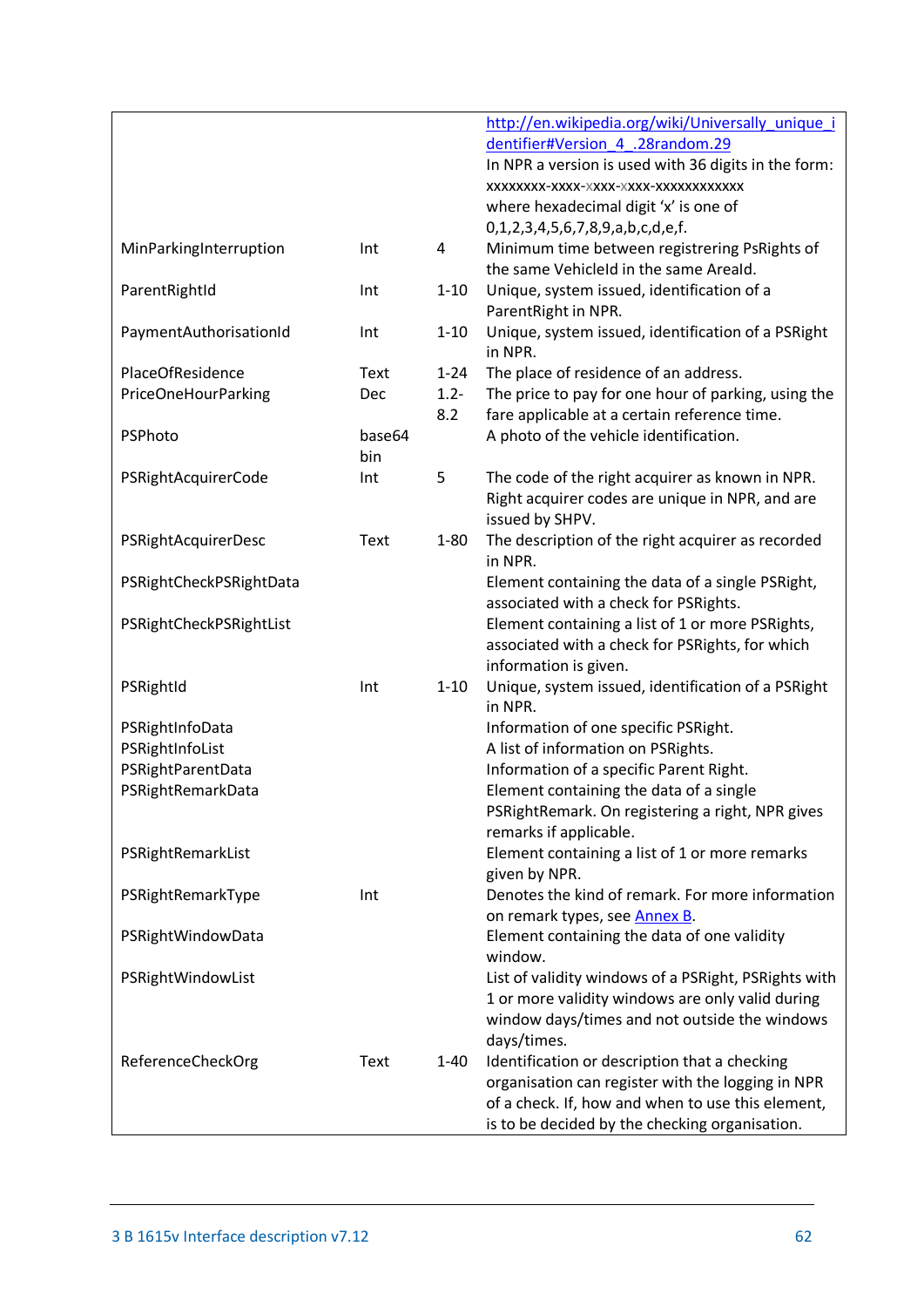| ReferencePSPhoto         | Text | $1 - 40$ | Identification or description that a checking<br>organisation can register with a photo information                                                                                    |
|--------------------------|------|----------|----------------------------------------------------------------------------------------------------------------------------------------------------------------------------------------|
| ReferencePSRight         | Text | $1 - 40$ | exchange.<br>Identification or description that a rights acquirer<br>can register with a PSRight. If, how and when to<br>use this element, is to be decided by the rights<br>acquirer. |
| ReferenceTime            | DT   |          | Reference time used for selection of data, in UTC.                                                                                                                                     |
| ReferenceTimeRegulation  | DT   |          | Reference time used to select the valid<br>regulation(s) to apply.                                                                                                                     |
| RegulationData           |      |          | Data of 1 specific regulation.                                                                                                                                                         |
| RegulationDesc           | Text | $1 - 80$ | Description of a regulation imposed by the area<br>manager.                                                                                                                            |
| RegulationId             | Text | $1 - 10$ | Identification of a regulation imposed by the area<br>manager. The regulation IDs in NPR are set by the<br>area manager, they are unique for the area                                  |
| RegulationIdArea         | Text | $1 - 10$ | manager but not necessarily unique for NPR.<br>RegulationId that is applicable to the associated<br>area.                                                                              |
| RegulationTable          |      |          | Table containing the data of 1 or more regulations                                                                                                                                     |
| RegulationType           | Enum |          | Denotes the kind of regulation. Possible values:                                                                                                                                       |
|                          |      |          | $B = base$ regulation, i.e. the regulation applying for<br>paid parking.                                                                                                               |
|                          |      |          | $A =$ additional regulation, e.g. discount regulations<br>like evening tickets or day tickets.                                                                                         |
| SellingPointId           | Int  | $1 - 10$ | Identification of the selling point where the right<br>was acquired. Selling point IDs are unique within                                                                               |
|                          |      |          | NPR, and are issued by SHPV.                                                                                                                                                           |
| SellingPointDesc         | Text | $1 - 80$ | Description of a selling point.                                                                                                                                                        |
| SpecialDayDate           | Date | 8        | Date on which a specialday is active.                                                                                                                                                  |
| SpecialDayName           | Text | $1 - 20$ | Name of a specialday, for example                                                                                                                                                      |
|                          |      |          | 'KOOPZONDAG' or 'FEESTDAG'. On these days a                                                                                                                                            |
|                          |      |          | different regulation can be instated.                                                                                                                                                  |
| SpecialDaysTable         |      |          | Table containing the data of 1 or more special<br>days.                                                                                                                                |
| SpecifCalcAmountData     |      |          | This node contains one specific entry in a                                                                                                                                             |
|                          |      |          | SpecifCalcAmountList.                                                                                                                                                                  |
| SpecifCalcAmountList     |      |          | List that further specifies                                                                                                                                                            |
|                          |      |          | AmountPSRightCalculated The list is only present                                                                                                                                       |
|                          |      |          | when the calculated amount is based on                                                                                                                                                 |
|                          |      |          | additional regulation(s), besides the standard                                                                                                                                         |
|                          |      |          | regulation, of the area.                                                                                                                                                               |
| <b>StartDateArea</b>     | Date | 8        | Start date of an area (inclusive).                                                                                                                                                     |
| StartDateAreaRegulation  | DT   |          | Start date-time of a regulation of an area<br>(inclusive).                                                                                                                             |
| <b>StartDateFare</b>     | Date | 8        | Start date of a fare (inclusive).                                                                                                                                                      |
| <b>StartDateFarePart</b> | Date | 8        | Start date of a fare part (inclusive).                                                                                                                                                 |
| StartDateRegulation      | Date | 8        | Start date of a regulation (inclusive).                                                                                                                                                |
| StartDateSellingPoint    | DT   |          | Start date-time of a SellingPoint.                                                                                                                                                     |
| StartDateTime            | DT   |          | Date and time of the start of a parking right stated                                                                                                                                   |
|                          |      |          | by the parking operator of a parking facility.                                                                                                                                         |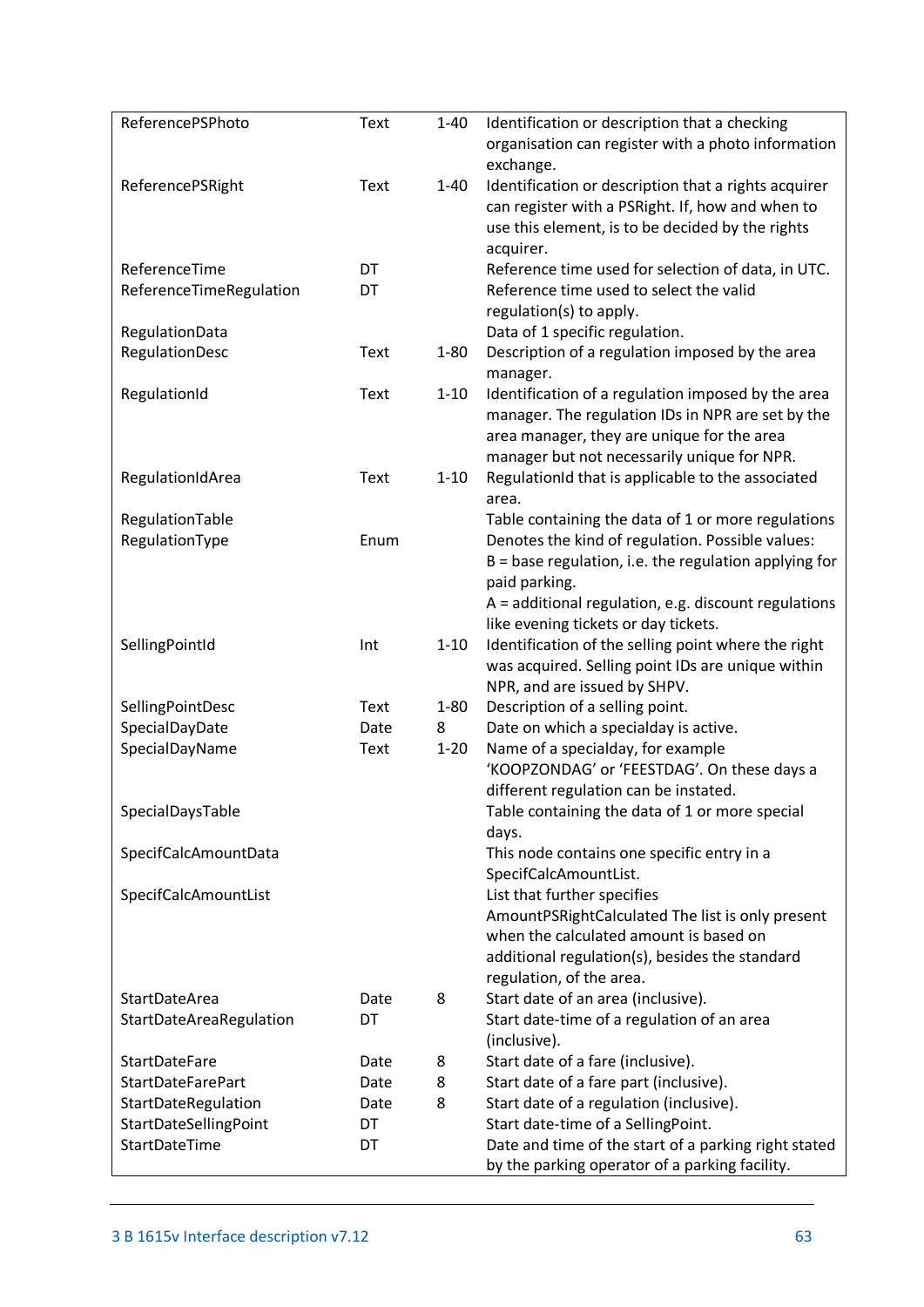| StartDateTimeAdjusted        | DT   |          | When a parking operator states a different start<br>time, being usually the time a vehicle entered the<br>area.                                                                                                                                                                                                                                                                                                    |
|------------------------------|------|----------|--------------------------------------------------------------------------------------------------------------------------------------------------------------------------------------------------------------------------------------------------------------------------------------------------------------------------------------------------------------------------------------------------------------------|
| <b>StartDurationFarePart</b> | Int  | 6        | Duration of a PSRight when this fare part starts to<br>be applicable.                                                                                                                                                                                                                                                                                                                                              |
| StartTimeApplied             | DT   |          | Date and time (inclusive) when a certain<br>regulation starts to be applicable. Is used within a<br>SpecifCalcAmountList.                                                                                                                                                                                                                                                                                          |
| StartTimeLink                | DT   |          | Date and time when the Link between a VehicleId<br>and a provider starts (inclusive).                                                                                                                                                                                                                                                                                                                              |
| StartTimeTimeFrame           | Int  | 4        | Start time of a time frame, format uumm<br>(inclusive). This is the area manager local time<br>when a certain fare starts to be applicable.                                                                                                                                                                                                                                                                        |
| StartTimePSRight             | DT   |          | Date and time when the PSRight starts (inclusive).<br>In price calculations, maximum significance is<br>minutes, i.e. the seconds are ignored. However, if<br>seconds are delivered, they will be recorded.                                                                                                                                                                                                        |
| StartTimePSRightAdjusted     | DT   |          | Date and time when the PSRight starts (inclusive).<br>StartTimePSRight is overruled by this value,<br>provided bij an AreaOperator.<br>In price calculations, maximum significance is<br>minutes, i.e. the seconds are ignored. However, if<br>seconds are delivered, they will be recorded.                                                                                                                       |
| StartTimePSRightDayWindow    | Text | $1 - 20$ | If this element is present,<br>EndTimePSRightDayWindow is also present.<br>Consists of a day name value. The day name<br>values that can be used are ZONDAG, MAANDAG,<br>DINSDAG, WOENSDAG, DONDERDAG, VRIJDAG,<br>ZATERDAG. The day provided is inclusive.                                                                                                                                                        |
| StartTimePSRightWindow       | Int  | 4        | If this element is present, EndTimePSRightWindow<br>is also present. Consists of a time value in format<br>uumm (inclusive).<br>Used when a PSRight is only valid during a certain<br>time window per day.<br>The right itself is valid for a period of 1 day or<br>more, but each day the validity is only a few<br>hours. Examples monthly parking ticket for<br>mornings: 08.00-12.00 or evenings. 19.00-23.00. |
| <b>StartTimeRemark</b>       | DT   |          | Time associated with a PSRightRemark (inclusive).<br>Date and time at which the remark starts to be<br>applicable.                                                                                                                                                                                                                                                                                                 |
| StatusReference              | Text | $1 - 10$ | A reference that the initiator of a status request<br>can provide with the status request. It will be<br>returned in the status request response.                                                                                                                                                                                                                                                                  |
| StatusTime                   | DT   |          | Time at which a StatusRequest was sent (in the<br>request) or processed (in the response).                                                                                                                                                                                                                                                                                                                         |
| StatusRPV                    | Text | $1 - 10$ | OK or NOK: NPR available or not                                                                                                                                                                                                                                                                                                                                                                                    |
| <b>StepSizeFarePart</b>      | Int  | 6        | Step size (in minutes) of the fare. The amount to<br>pay for a PSRight is always equal to N times the<br>step size of the fare, i.e. the minimum amount to<br>pay is one step.                                                                                                                                                                                                                                     |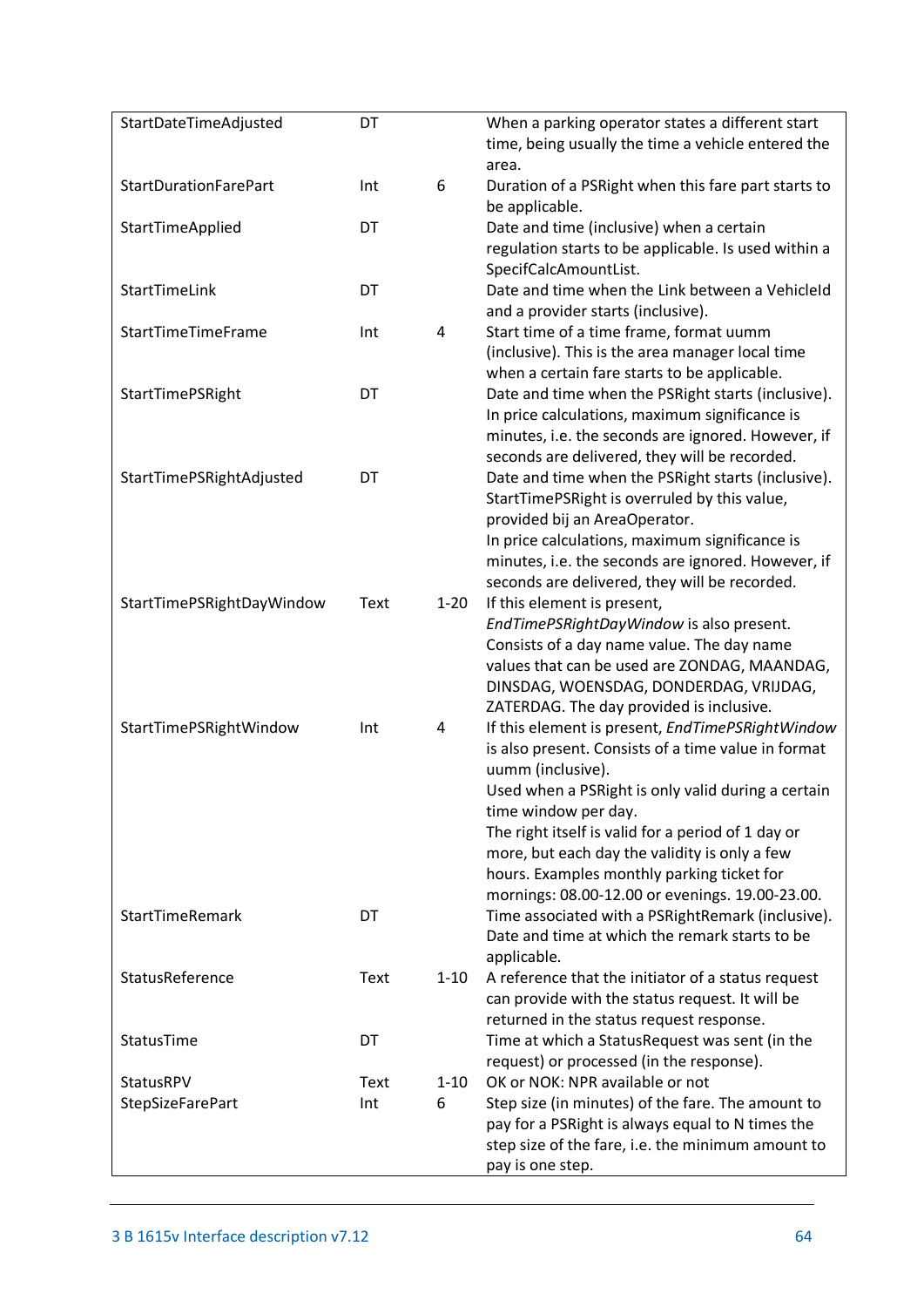| StreetCode                  | Text | $1 - 16$       | The code of a street. Using a street code instead<br>of a street name in the geographic determination<br>of NPR areas, eliminates the influence of spelling<br>errors, mismatch in diacritic characters etc. Street<br>codes shorter than 5 digits should be preceded by<br>leading zeroes.                                                                                                                                                                                                                                                                                                                                                                                                                                                                                                                                                                                                                         |
|-----------------------------|------|----------------|---------------------------------------------------------------------------------------------------------------------------------------------------------------------------------------------------------------------------------------------------------------------------------------------------------------------------------------------------------------------------------------------------------------------------------------------------------------------------------------------------------------------------------------------------------------------------------------------------------------------------------------------------------------------------------------------------------------------------------------------------------------------------------------------------------------------------------------------------------------------------------------------------------------------|
| StreetName                  | Text | $1 - 80$       | The street name of an address.                                                                                                                                                                                                                                                                                                                                                                                                                                                                                                                                                                                                                                                                                                                                                                                                                                                                                      |
| HouseNumber                 | Int  | 5              | The house number of an address, without<br>additions, i.e. without "huisnummertoevoeging"<br>or "huisletter" or "aanduiding bij huisnummer".                                                                                                                                                                                                                                                                                                                                                                                                                                                                                                                                                                                                                                                                                                                                                                        |
| <b>HouseNumberAdditions</b> | Text | 10             | Additions to the house number, like<br>"huisnummertoevoeging" and/or "huisletter"<br>and/or "aanduiding bij huisnummer".                                                                                                                                                                                                                                                                                                                                                                                                                                                                                                                                                                                                                                                                                                                                                                                            |
| TableofChildRightsList      |      |                | List of Child Rights associated with the selected<br>VerhicleId/PSRightId/ParentRightId.                                                                                                                                                                                                                                                                                                                                                                                                                                                                                                                                                                                                                                                                                                                                                                                                                            |
| TimeFrameTable              |      |                | A table containing timeframes when a certain fare<br>applies.                                                                                                                                                                                                                                                                                                                                                                                                                                                                                                                                                                                                                                                                                                                                                                                                                                                       |
| TimeFrameTableData          |      |                | The data of one individual timeframe.                                                                                                                                                                                                                                                                                                                                                                                                                                                                                                                                                                                                                                                                                                                                                                                                                                                                               |
| Token                       | Text |                | A secondary id, not used for matching but                                                                                                                                                                                                                                                                                                                                                                                                                                                                                                                                                                                                                                                                                                                                                                                                                                                                           |
|                             |      |                | optional to give access to pedestrian entrances of<br>parking facilities.                                                                                                                                                                                                                                                                                                                                                                                                                                                                                                                                                                                                                                                                                                                                                                                                                                           |
| TokenType                   | Text |                | A (or more) secondary ID which will be registered<br>with the PSRight (Token and TokenType). Possible<br>entries for Token Type are: BARCODE,<br>HASH, LICENSE_PLATE, RFID, MAGNET, VOUCHER<br>or PINCODE.                                                                                                                                                                                                                                                                                                                                                                                                                                                                                                                                                                                                                                                                                                          |
|                             |      |                | An example use with offstreet parking is to store a<br>preffered doorkey and send it to a parking<br>operator.                                                                                                                                                                                                                                                                                                                                                                                                                                                                                                                                                                                                                                                                                                                                                                                                      |
| <b>TotalAmountParts</b>     | Dec  | $1.2 -$<br>8.2 | Total amount in €.cc of the previous fare parts<br>before this fare part.                                                                                                                                                                                                                                                                                                                                                                                                                                                                                                                                                                                                                                                                                                                                                                                                                                           |
| <b>UsageDesc</b>            | Text | $1 - 80$       | Description of the usage of a certain area (or set<br>of areas) in NPR.                                                                                                                                                                                                                                                                                                                                                                                                                                                                                                                                                                                                                                                                                                                                                                                                                                             |
| UsageId                     | Text | $1 - 10$       | Identification of the usage of an area, regulation<br>or PSRight in the NPR. A general set of usage<br>identifications are issued by SHPV, to be used by<br>all area managers. Each area manager can extend<br>the general usages, subdividing the general usages<br>into more specific usages. To correctly determine<br>the validity of rights, it is necessary that the<br>subdivision of usages matches the ruling set in<br>parking legislation. E.g. when the validity rules of a<br>parking permit for residents and the validity rules<br>of a parking permit for companies are not the<br>same, it is required that a PSRight "parking permit<br>resident" has a different Usageld than a PSRight<br>"parking permit company", therefore, the area<br>manager will distinguish these usages. However,<br>when the validity rules for these two permits are<br>the same any time, any place, then it is not |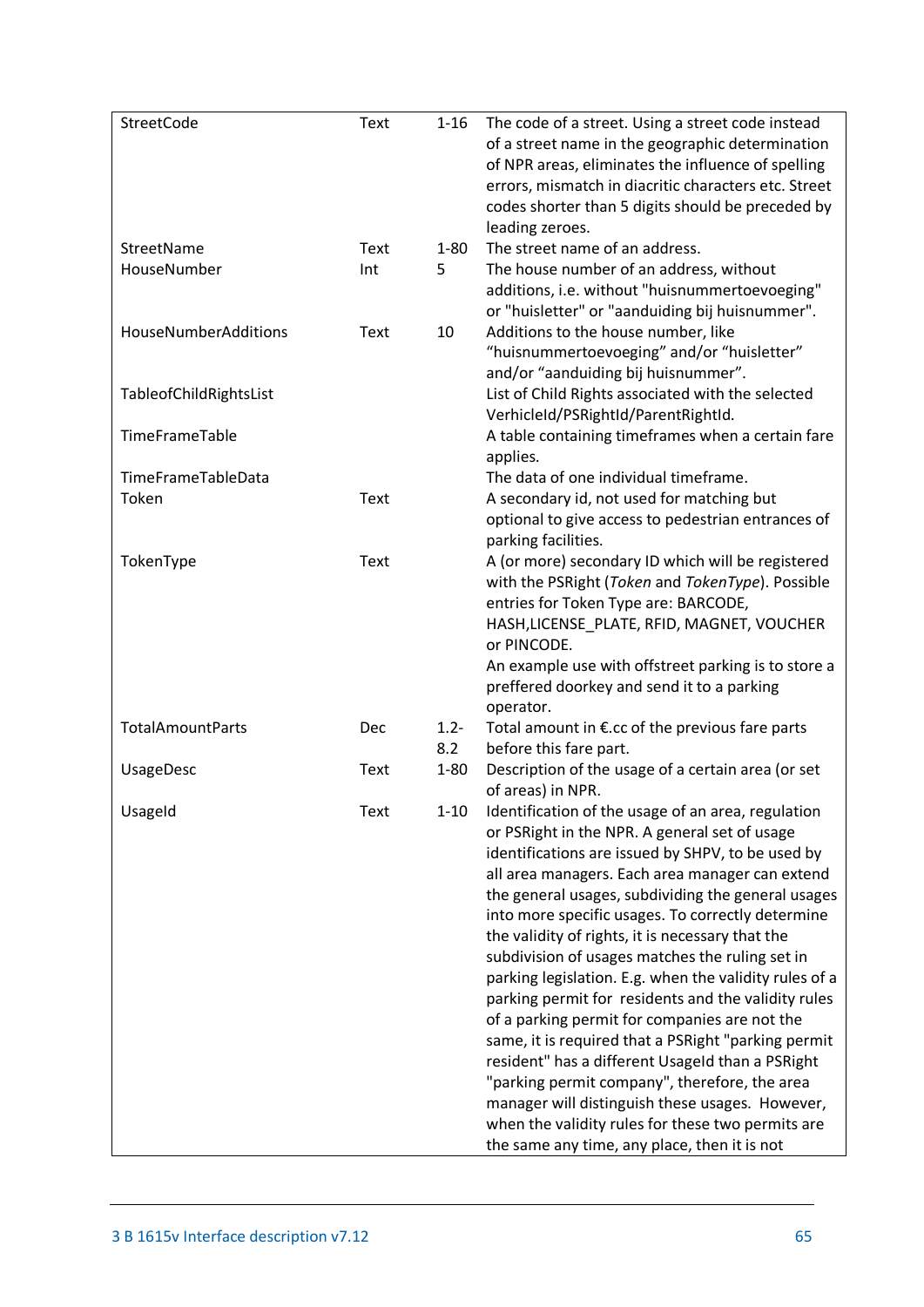<span id="page-65-0"></span>

|                          |            |          | necessary to distinguish, and the PSRights of these<br>two permits can have the same Usageld.       |
|--------------------------|------------|----------|-----------------------------------------------------------------------------------------------------|
| <b>UsageIDParent</b>     | Text       | $1 - 10$ | Identification of the usage of a ParentRight in the                                                 |
|                          |            |          | NPR. A general set of usage identifications are<br>issued by SHPV, to be used by all area managers. |
|                          |            |          | Each area manager can extend the general usages,                                                    |
|                          |            |          | subdividing the general usages into more specific                                                   |
|                          |            |          | usages.                                                                                             |
| VATAmountFraction        | <b>Dec</b> | $1.2 -$  | Amount, being a fraction of                                                                         |
|                          |            | 8.2      | VATPSRightCalculated. Is used within a                                                              |
|                          |            |          | SpecifCalcAmountList.                                                                               |
| VATPercentage            | Dec        | 3.1      | Percentage VAT of a certain fare.                                                                   |
| VATPSRight               | Dec        | $1.2 -$  | Format €cc.VAT portion of AmountPSRight, only                                                       |
|                          |            | 8.2      | present if applicable.                                                                              |
| VATPSRightCalculated     | Dec        | $1.2 -$  | Format €.cc.VAT portion of                                                                          |
|                          |            | 8.2      | AmountPSRightCalculated, only present if                                                            |
|                          |            |          | applicable.                                                                                         |
| VehicleIdConfidenceLevel | Int        | 0-       | Degree of reliability of the VehicleID (0=low;                                                      |
|                          |            | 100      | 100=high).                                                                                          |
| VehicleId                | Text       | $1 - 25$ | Usually the license plate number of a vehicle, in                                                   |
|                          |            |          | some cases another identification, e.g. the                                                         |
|                          |            |          | number of a EU parking card for people with<br>disabilities.                                        |
|                          |            |          |                                                                                                     |
|                          |            |          | Before storage in NPR, or before retrieval, the<br>vehicle ID provided in a request message is      |
|                          |            |          | stripped of non alphabetical characters (-, spaces)                                                 |
|                          |            |          | and converted to uppercase.                                                                         |
| VehicleIdType            | Text       |          | The type of VehicleId that is used. Possible                                                        |
|                          |            |          | entries: GPK, CARD, BARCODE, LICENSE_PLATE, or                                                      |
|                          |            |          | RFID.                                                                                               |
|                          |            |          |                                                                                                     |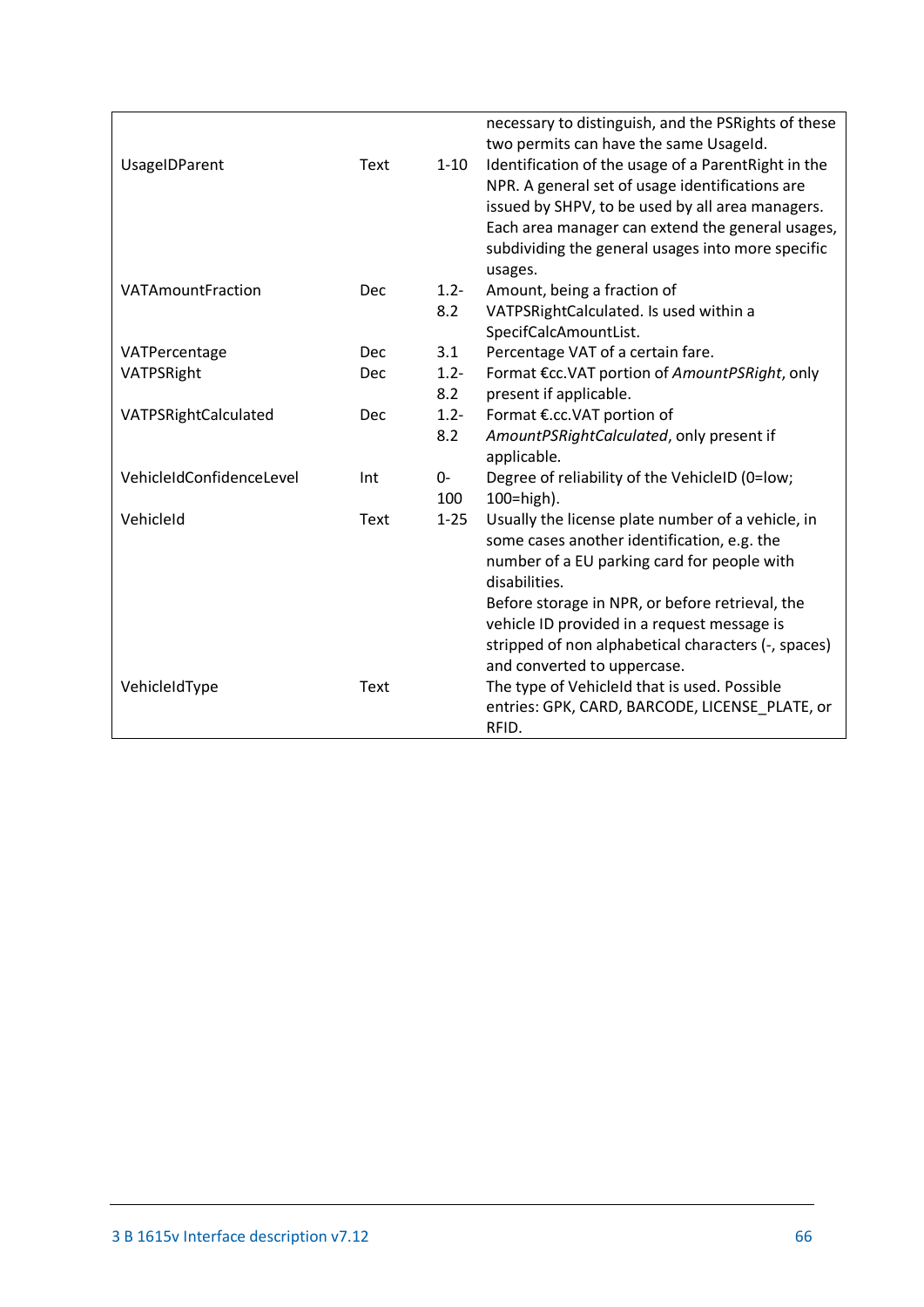# <span id="page-66-0"></span>**Annex B – Remarks**

Some response messages contain an optional table (PSRightRemarkList), containing one or more remarks. A remark might be accompanied by a StartTimeRemark and/or an EndTimeRemark, both in UTC.

The following table lists the remarks that can be given and the meaning of the remark.

| PSRightRemarkType | <b>StartTimeRemark</b> | <b>EndTimeRemark</b> | <b>Meaning of the remark</b>                                                                                                                                                                                                                                                                                                                                                                                                                                                                                                                                              |
|-------------------|------------------------|----------------------|---------------------------------------------------------------------------------------------------------------------------------------------------------------------------------------------------------------------------------------------------------------------------------------------------------------------------------------------------------------------------------------------------------------------------------------------------------------------------------------------------------------------------------------------------------------------------|
| $\mathbf{1}$      | Present                | Present              | Period in which an acquired PSRight<br>is not valid. The remark is given<br>when a PSRight is acquired without<br>an end time, or when a PSRight is<br>acquired or revoked with an end<br>time that lies in or beyond the<br>period in which the remark applies.<br>The remark is only given when the<br>period starts within 24 hours of<br>StartTimePSRight.                                                                                                                                                                                                            |
| $\overline{2}$    | Not present            | Present              | This remark is given when a PSRight<br>is acquired without an end time, and<br>a maximum parking duration applies.<br>NPR now returns the last time at<br>which the PSRight is valid. Beyond<br>EndTimeRemark, NPR will consider<br>the PSRight to be invalid.                                                                                                                                                                                                                                                                                                            |
| 3                 | Present                | Present              | The start and end time of this<br>remark show the period where<br>parking rights cannot be acquired<br>due to a parking interruption that is<br>included in the source data of a<br>municipality. The start time of this<br>exception is equal to the start time<br>of the interruption period and the<br>end time is equal to the start time of<br>the PSRight that causes the changed<br>end time. To summarize: a right will<br>be ended earlier because there is a<br>future right and the parking<br>interruption says there has to be x<br>time between two rights. |
| 4                 | Present                | Present              | This remark is given for starting<br>tarriffs that are larger than 10 EUR.                                                                                                                                                                                                                                                                                                                                                                                                                                                                                                |

The handling of the remark is up to the rights acquirer. The acquirer can present them as warnings to its customers (but leave the responsibility to terminate a PSRight in time to the customer). He can also actively ensure that an acquired PSRight cannot lose its validity before its end of use e.g. by sending a Revoke.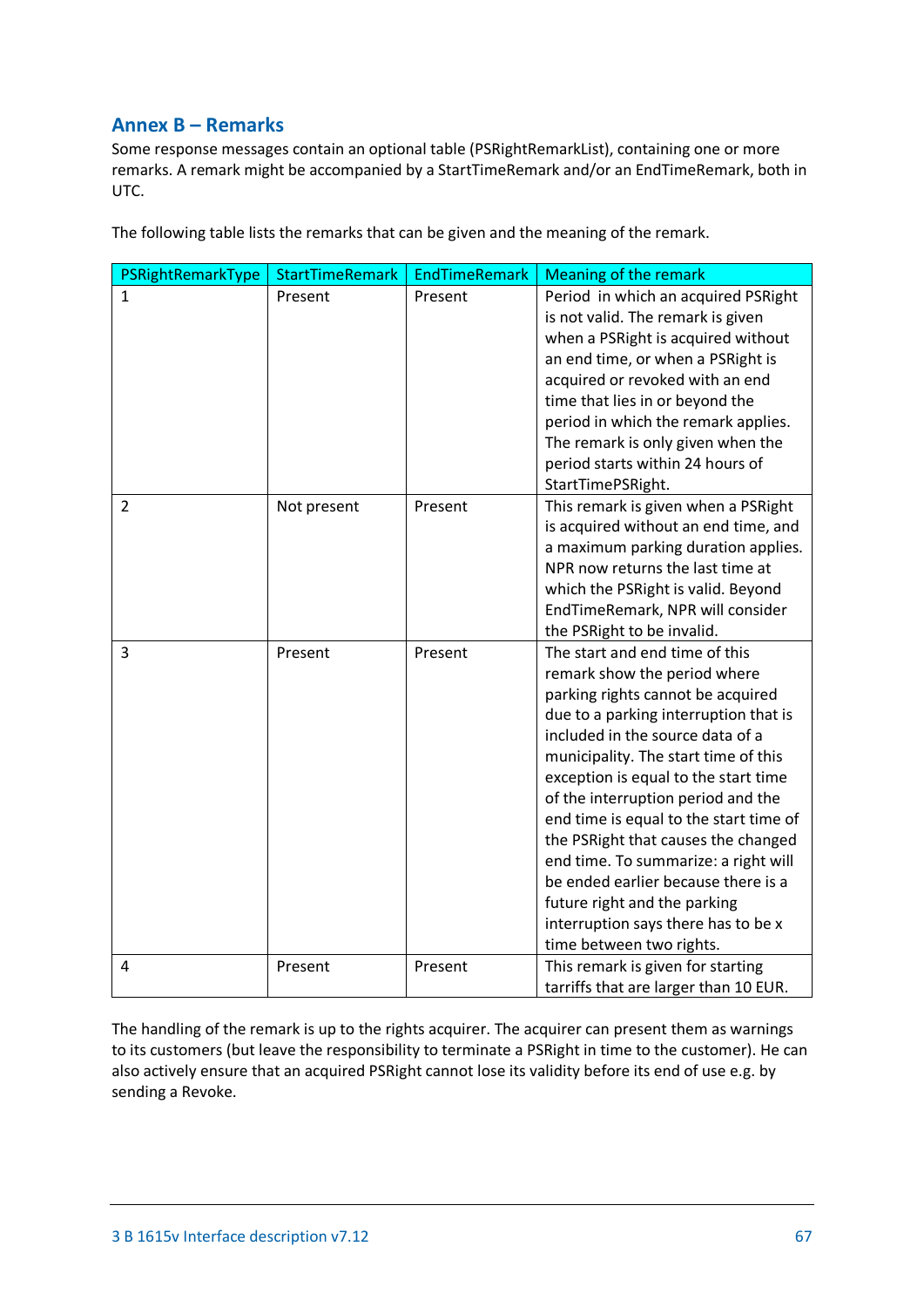<span id="page-67-0"></span>

| Annex C – List of error messages and informational messages |  |  |  |
|-------------------------------------------------------------|--|--|--|
|-------------------------------------------------------------|--|--|--|

| ErrorCode   ErrorDesc |                                                                                                       |
|-----------------------|-------------------------------------------------------------------------------------------------------|
|                       | 1 No current regulation for areamanager id <areamanagerid>, area id <areaid></areaid></areamanagerid> |
|                       | 5 No PSRight required                                                                                 |
|                       | 7 No information available for price calculation                                                      |
|                       | 8 Usage Id does not exist or is not valid                                                             |
|                       |                                                                                                       |
|                       | Occurs also when an "Area does not exist or is not valid" or when a "Area manager                     |
|                       | does not exist or is not valid"                                                                       |
|                       | 9 Area could not be determined uniquely                                                               |
|                       | 10 Area does not exist or is not valid                                                                |
|                       | This error code does not occur at the moment when an Area does not exist or is not                    |
|                       | valid, error code 8 will occur.                                                                       |
|                       | 11 Area manager does not exist or is not valid                                                        |
|                       |                                                                                                       |
|                       | This error code does not occur at the moment when an area manager does not                            |
|                       | exist or is not valid, error code 8 will occur.                                                       |
|                       | 13 Sellingpoint is not valid                                                                          |
|                       | 100 Area is not provided                                                                              |
|                       |                                                                                                       |
|                       | Can also occur if there is no Area found in the GEO data according to the coordinates                 |
|                       | in the request.                                                                                       |
|                       | 102 No authorisation                                                                                  |
|                       | 103   Invalid parking duration                                                                        |
|                       | 104 Checking organisation has no authorisation to check                                               |
|                       | 105 No area found to check PSRight for this usage                                                     |
|                       | 110 PSRight not found                                                                                 |
|                       | If there are no rights found after "RetreiveRightInfo" there will not occur an error                  |
|                       | code 110. Not finding rights is not an error situation.                                               |
|                       | 111 Erroneous validity restricting window                                                             |
|                       | 116   PSRight was recorded more than once with different data                                         |
|                       | 119 Parent Right not Found                                                                            |
|                       | 120 External Reference not unique                                                                     |
|                       |                                                                                                       |
|                       | The external reference used in PsParentRightData is not unique in NPR                                 |
|                       | 121   Invalid value for VehicleIdType                                                                 |
|                       | 123 No information found for provided selection criteria                                              |
|                       |                                                                                                       |
|                       | If there is no Check Information found after "RetreiveCheckInfo" there will not                       |
|                       | occur a error code 123. Not finding info is not a error situation.                                    |
|                       | 127 PSRight is already frozen for settling                                                            |
|                       | Every night, all PSRights with an EndTime older than 6 hours are frozen for settling,                 |
|                       | and cannot be altered anymore.                                                                        |
|                       | 129 Substitution is not possible: REGULATION IS NOT SUITABLE FOR LONG TERM                            |
|                       | <b>PARKING</b>                                                                                        |
|                       | 130 Unable to relate to parent right                                                                  |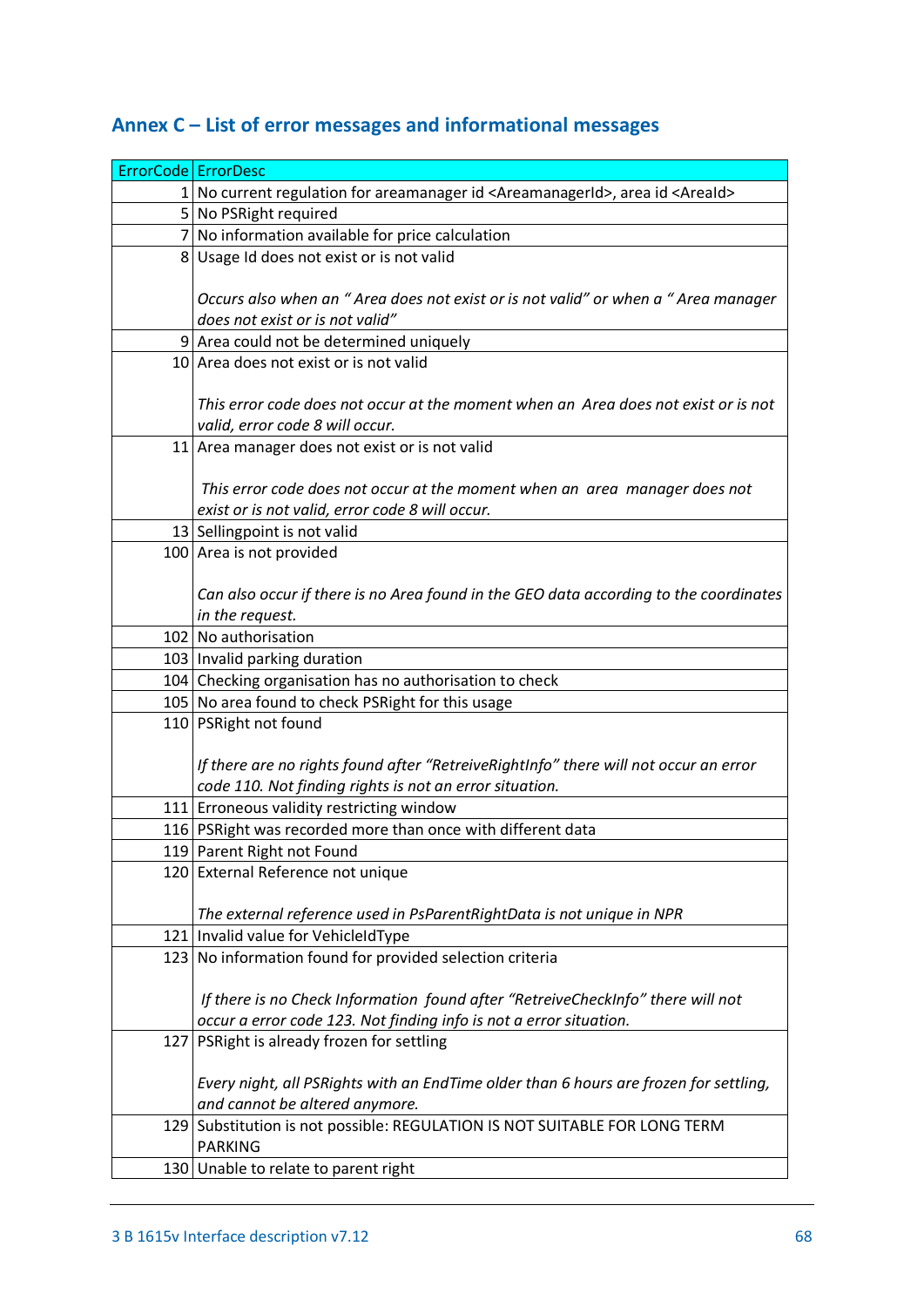| 131 No authorisation granted by parking facility                              |
|-------------------------------------------------------------------------------|
| 132 No autorisation granted by provider                                       |
| 133   Parent right cannot be changed: child right present                     |
| 134   Parking facility does not respond                                       |
| 135 Functionality not supported by this parking facility                      |
| 140 Vehicle does not meet emission requirement                                |
| 141 The maximum capacity of the areamanager is reached                        |
| 142 The maximum capacity of the areagroup is reached                          |
| 143 The maximum provider capacity for the areamanager is reached              |
| 144 The maximum provider capacity for the areagroup is reached                |
| 202 Tag is not filled properly                                                |
| 204 It is not possible tot grant PSRightId until uumm (UTC)                   |
| 206 Required data not filled                                                  |
| 302 Technical failure, please contact Service House Parking                   |
| 303 Technical failure at external party, please contact Service House Parking |
| 999 Technical failure, please contact ICT Servicedesk                         |